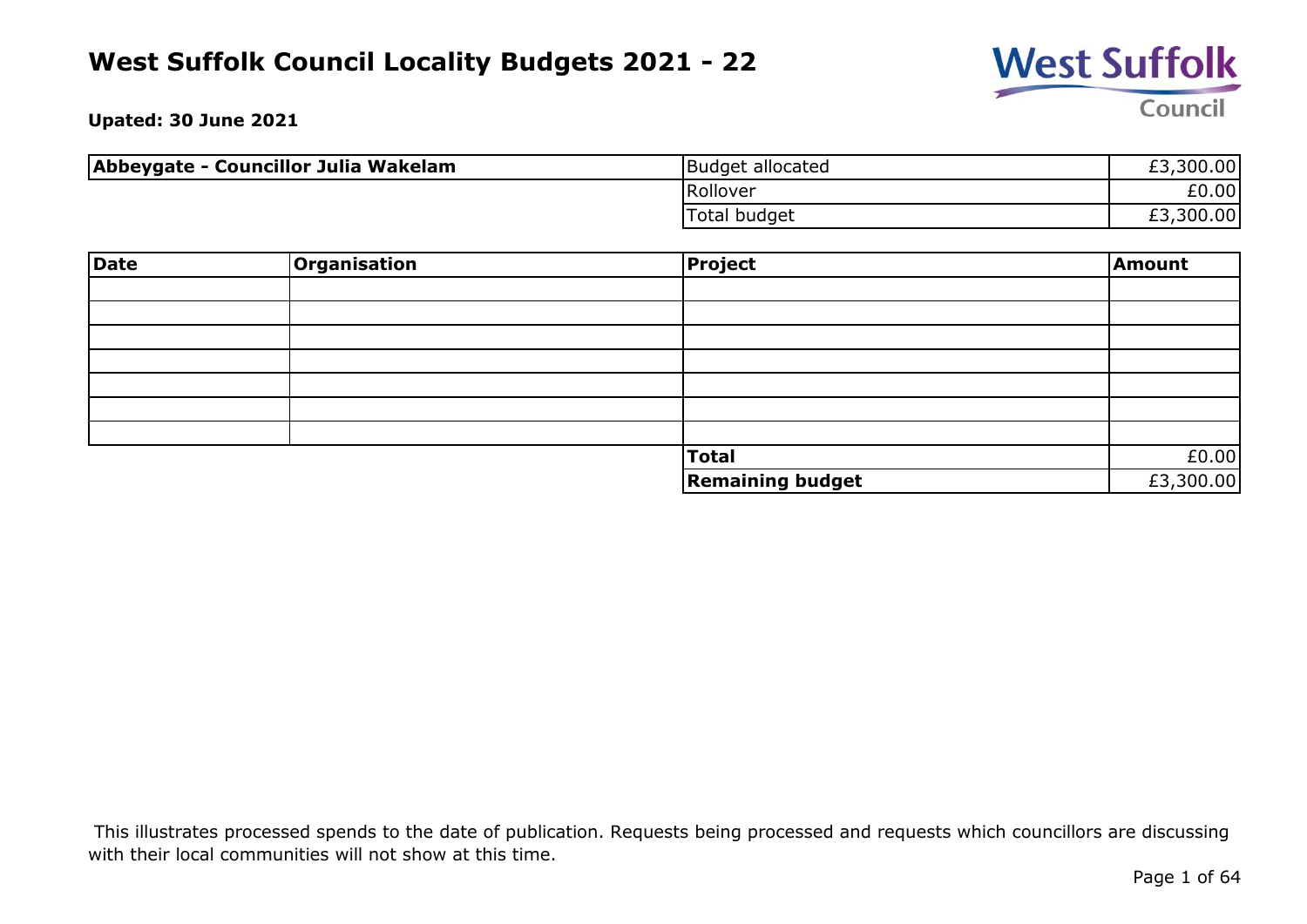

**Upated: 30 June 2021**

| Abbeygate - Councillor Joanna Rayner | Budget allocated | £3,300.00 |
|--------------------------------------|------------------|-----------|
|                                      | Rollover         | £0.00     |
|                                      | Total budget     | £3,300.00 |

| Date | Organisation | <b>Project</b>          | Amount    |
|------|--------------|-------------------------|-----------|
|      |              |                         |           |
|      |              |                         |           |
|      |              |                         |           |
|      |              |                         |           |
|      |              |                         |           |
|      |              |                         |           |
|      |              |                         |           |
|      |              | <b>Total</b>            | £0.00     |
|      |              | <b>Remaining budget</b> | £3,300.00 |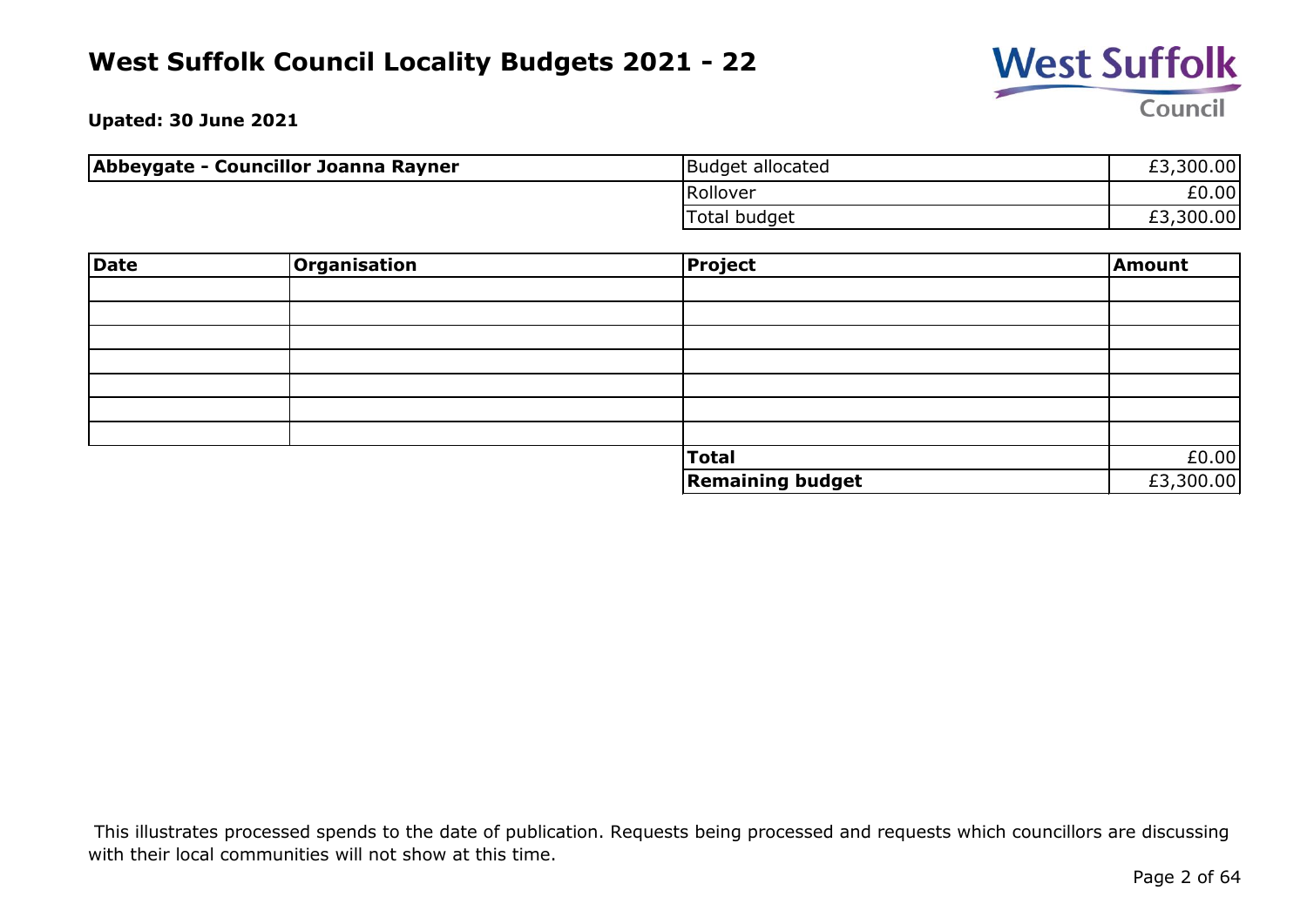

**Upated: 30 June 2021**

| <b>Bardwell - Councillor Andrew Smith</b> | Budget allocated | £3,300.00            |
|-------------------------------------------|------------------|----------------------|
|                                           | Rollover         | £112.50              |
|                                           | Total budget     | 412.50<br>-41<br>ΣJ. |

| Date         | <b>Organisation</b>               | Project                                        |           |
|--------------|-----------------------------------|------------------------------------------------|-----------|
| 25 June 2021 | Coney Weston Playground Committee | Enhancements to existing playground facilities | £500.00   |
|              |                                   |                                                |           |
|              |                                   |                                                |           |
|              |                                   |                                                |           |
|              |                                   |                                                |           |
|              |                                   |                                                |           |
|              |                                   |                                                |           |
|              |                                   | <b>Total</b>                                   | £500.00   |
|              |                                   | <b>Remaining budget</b>                        | £2,912.50 |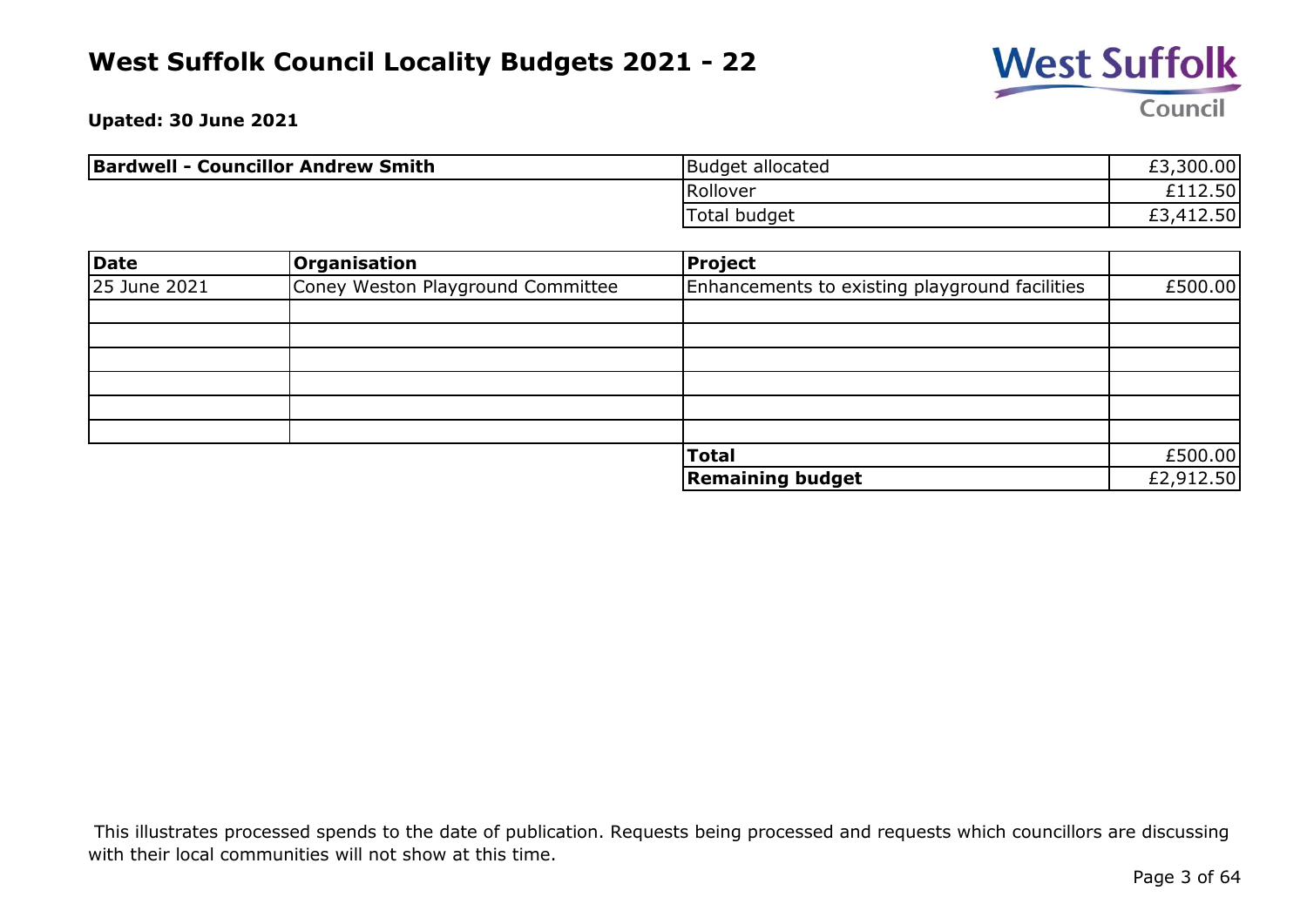

**Upated: 30 June 2021**

| <b>Barningham - Councillor Carol Bull</b> | Budget allocated    | £3,300.00 |
|-------------------------------------------|---------------------|-----------|
|                                           | Rollover            | £337.50   |
|                                           | <b>Total budget</b> | £3,637.50 |

| Date | Organisation | Project                 | Amount    |
|------|--------------|-------------------------|-----------|
|      |              |                         |           |
|      |              |                         |           |
|      |              |                         |           |
|      |              |                         |           |
|      |              |                         |           |
|      |              |                         |           |
|      |              |                         |           |
|      |              | Total                   | £0.00     |
|      |              | <b>Remaining budget</b> | £3,637.50 |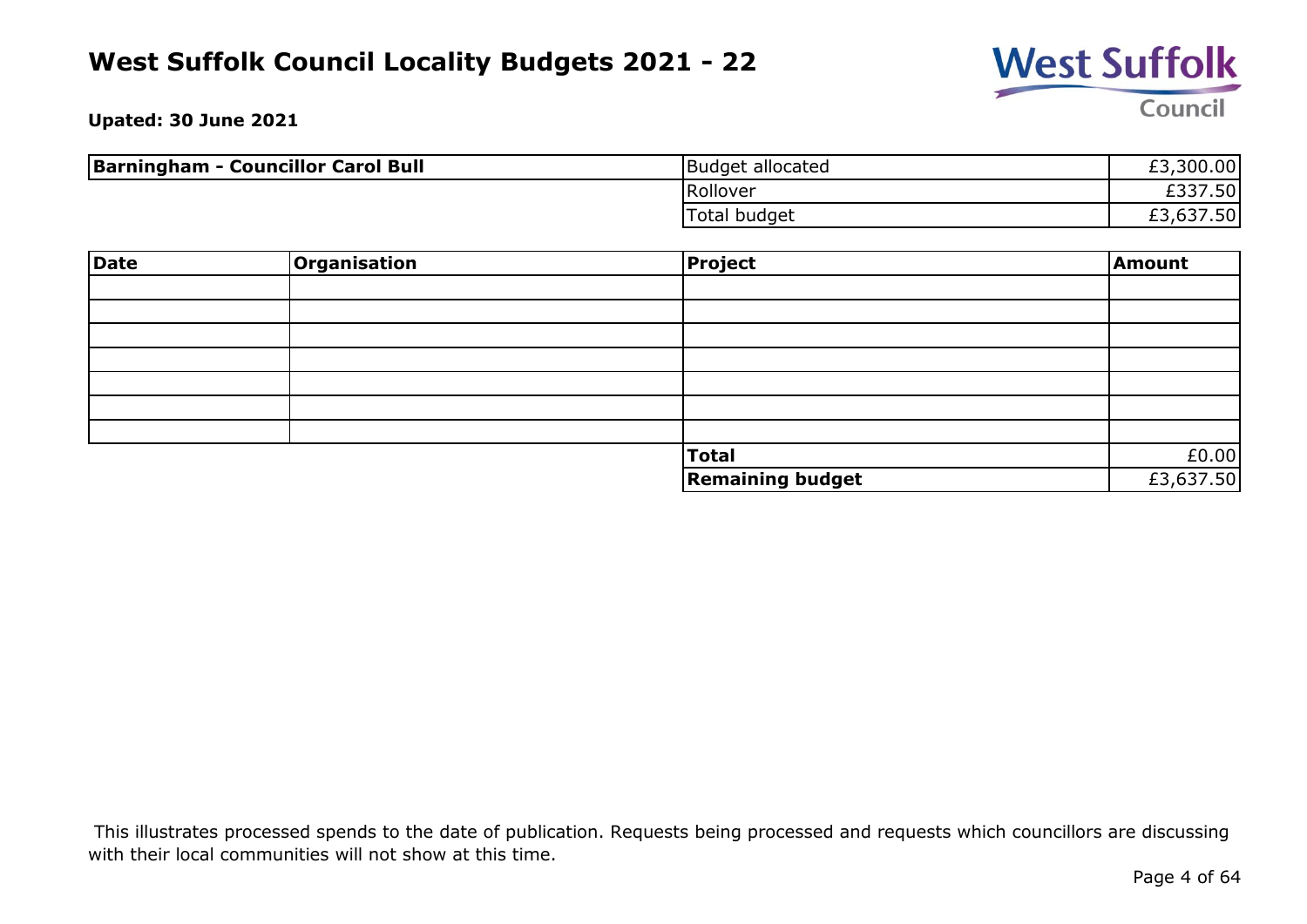

**Upated: 30 June 2021**

| <b>Barrow - Councillor Ian Houlder</b> | Budget allocated | £3,300.00 |
|----------------------------------------|------------------|-----------|
|                                        | Rollover         | £500.00   |
|                                        | Total budget     | £3,800.00 |

| Date | Organisation | Project                 | Amount    |
|------|--------------|-------------------------|-----------|
|      |              |                         |           |
|      |              |                         |           |
|      |              |                         |           |
|      |              |                         |           |
|      |              |                         |           |
|      |              |                         |           |
|      |              |                         |           |
|      |              | Total                   | £0.00     |
|      |              | <b>Remaining budget</b> | £3,800.00 |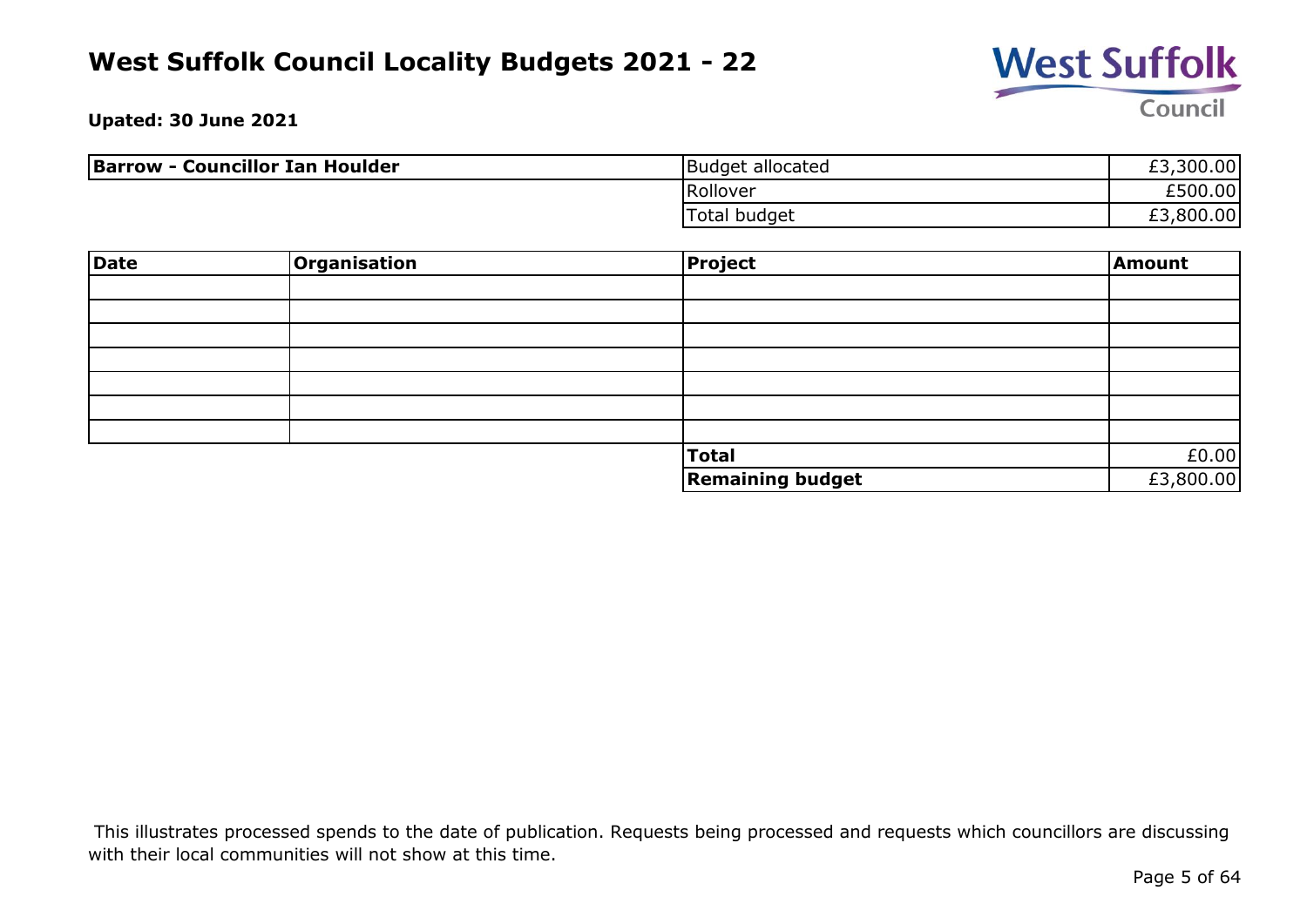

**Upated: 30 June 2021**

| Brandon Central - Councillor Victor Lukaniuk | Budget allocated | £3,300.00 |
|----------------------------------------------|------------------|-----------|
|                                              | Rollover         | £12.50    |
|                                              | Total budget     | £3,312.50 |

| <b>Date</b> | Organisation | <b>Project</b>          | Amount    |
|-------------|--------------|-------------------------|-----------|
|             |              |                         |           |
|             |              |                         |           |
|             |              |                         |           |
|             |              |                         |           |
|             |              |                         |           |
|             |              |                         |           |
|             |              |                         |           |
|             |              | <b>Total</b>            | £0.00     |
|             |              | <b>Remaining budget</b> | £3,312.50 |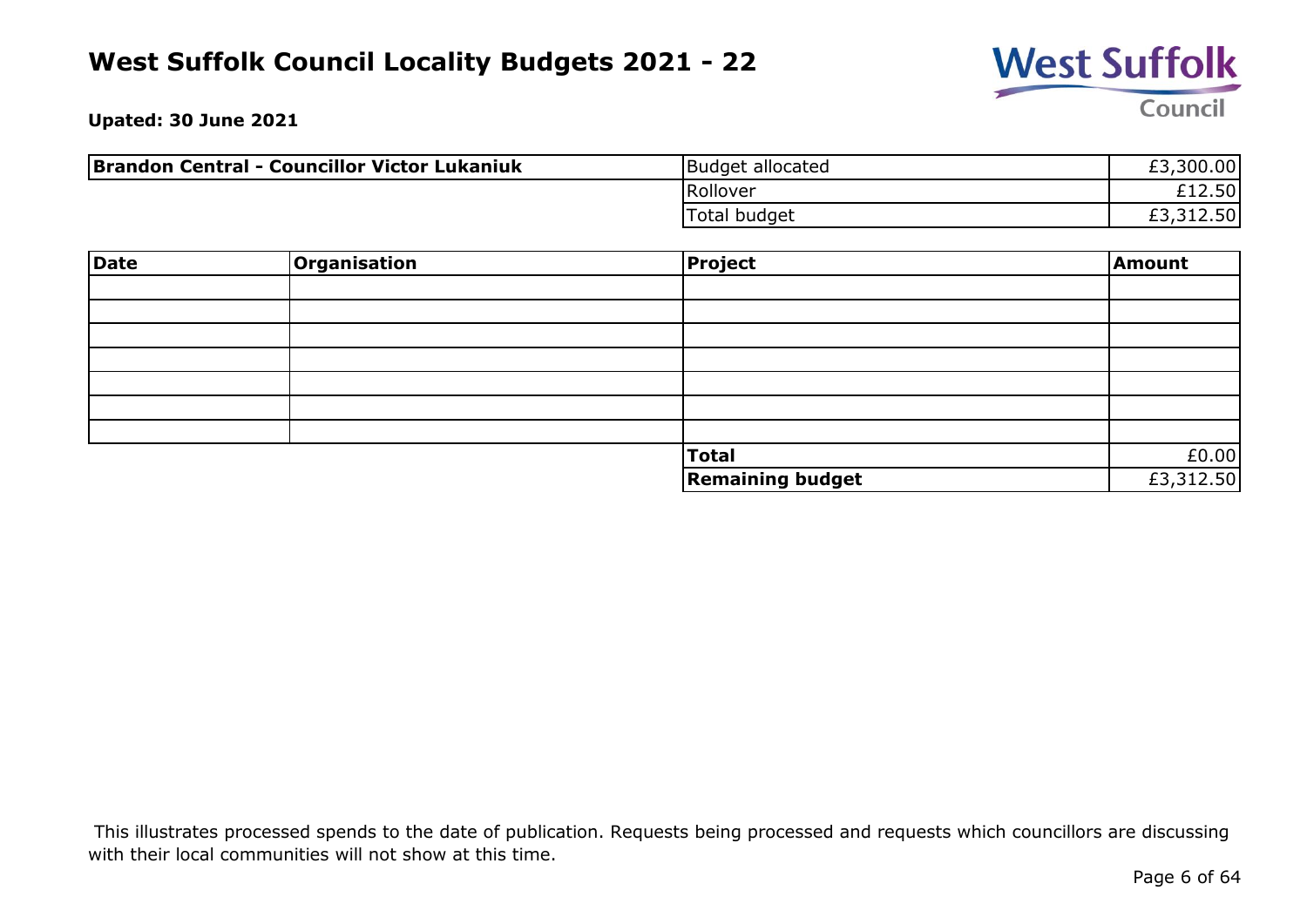

**Upated: 30 June 2021**

| <b>Brandon East - Councillor Philip Wittam</b> | Budget allocated | £3,300.00 |
|------------------------------------------------|------------------|-----------|
|                                                | Rollover         | £200.00   |
|                                                | Total budget     | £3,500.00 |

| Date | <b>Organisation</b> | <b>Project</b>          | Amount    |
|------|---------------------|-------------------------|-----------|
|      |                     |                         |           |
|      |                     |                         |           |
|      |                     |                         |           |
|      |                     |                         |           |
|      |                     |                         |           |
|      |                     |                         |           |
|      |                     |                         |           |
|      |                     | <b>Total</b>            | £0.00     |
|      |                     | <b>Remaining budget</b> | £3,500.00 |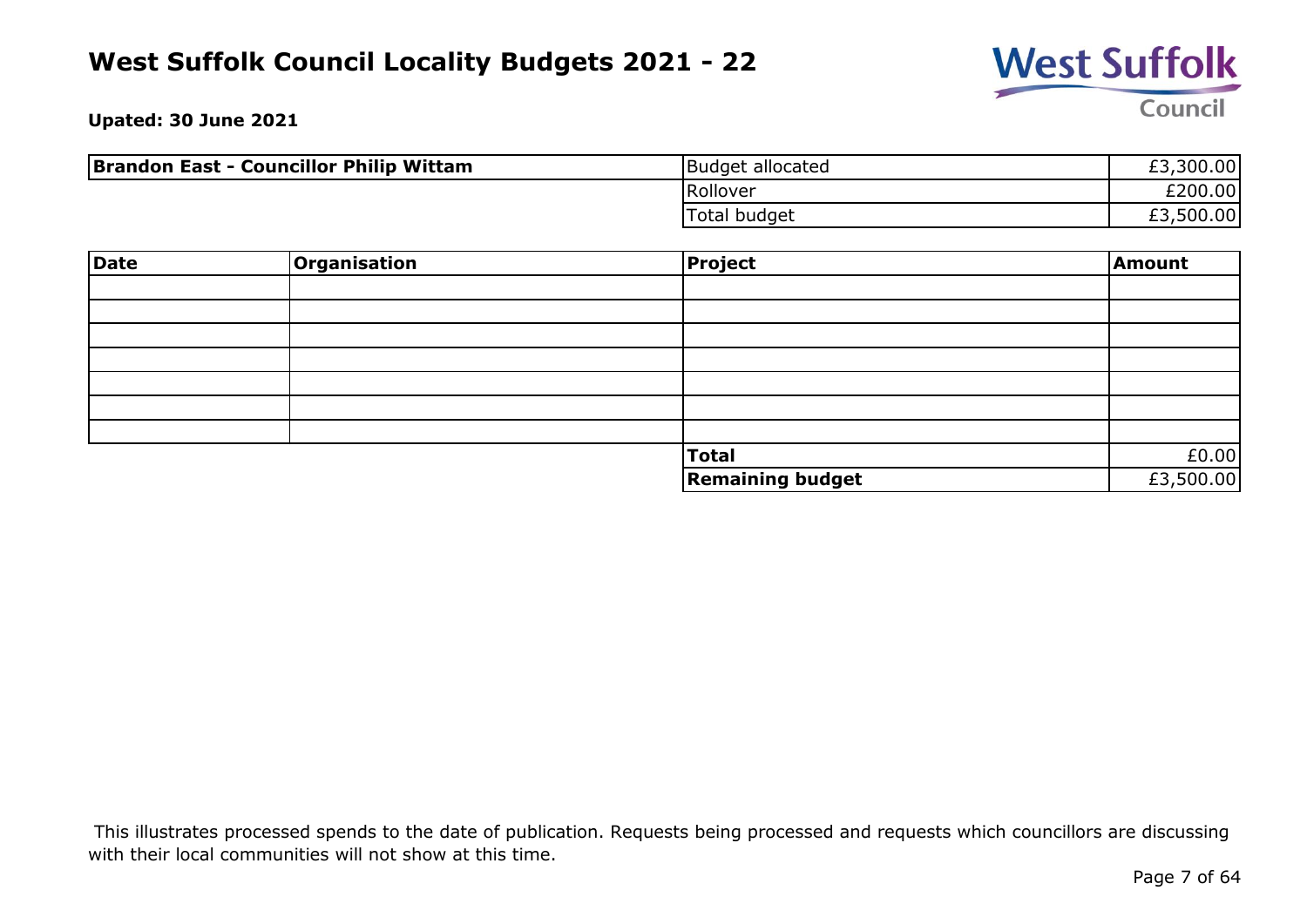

**Upated: 30 June 2021**

| <b>Brandon West - Councillor David Palmer</b> | Budget allocated    | £3,300.00 |
|-----------------------------------------------|---------------------|-----------|
|                                               | Rollover            | £0.00     |
|                                               | <b>Total budget</b> | £3,300.00 |

| <b>Date</b> | Organisation | <b>Project</b>          | Amount    |
|-------------|--------------|-------------------------|-----------|
|             |              |                         |           |
|             |              |                         |           |
|             |              |                         |           |
|             |              |                         |           |
|             |              |                         |           |
|             |              |                         |           |
|             |              |                         |           |
|             |              | <b>Total</b>            | £0.00     |
|             |              | <b>Remaining budget</b> | £3,300.00 |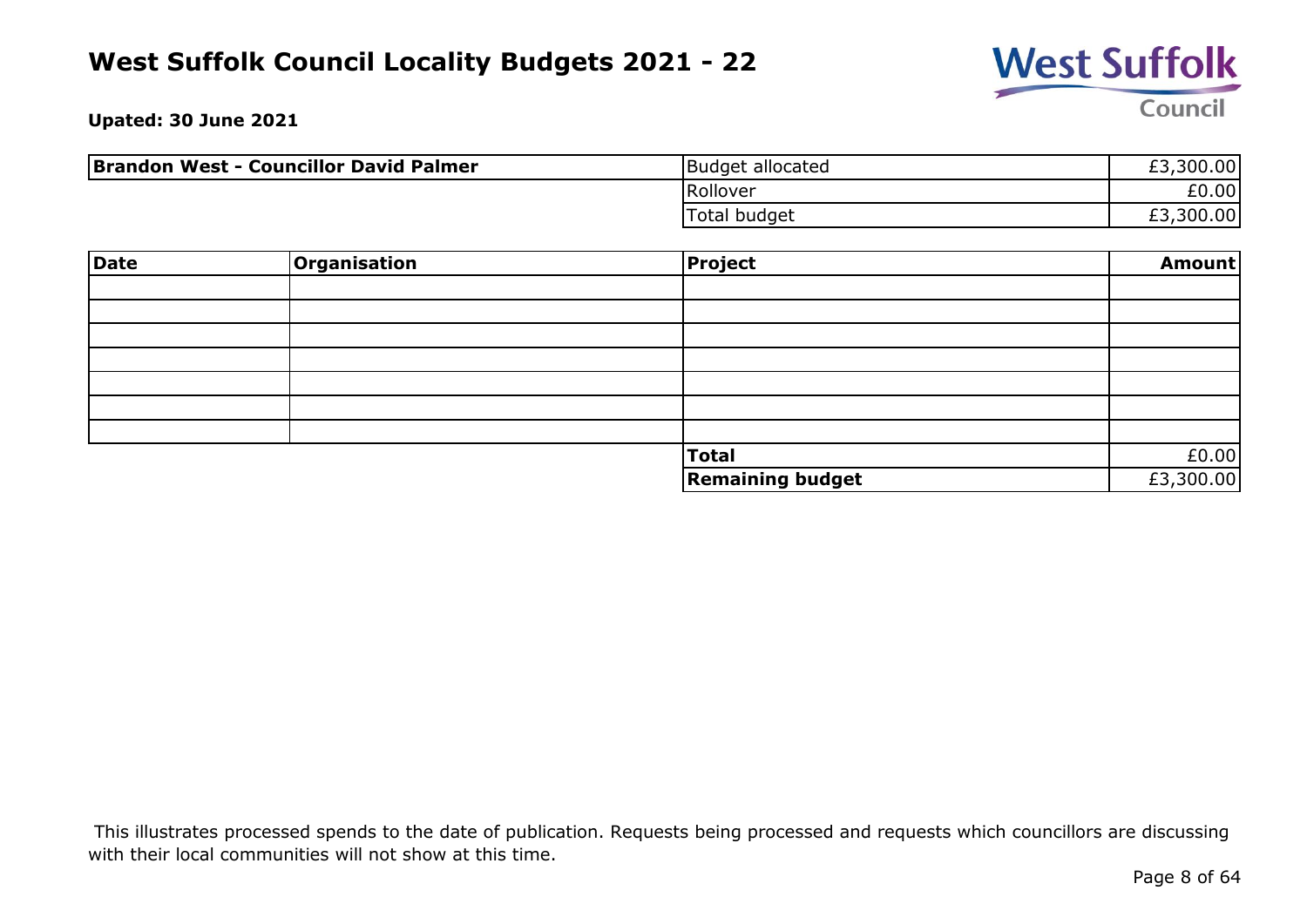

**Upated: 30 June 2021**

| <b>Chedburgh and Chevington - Councillor Mike Chester</b> | Budget allocated | £3,300.00 |
|-----------------------------------------------------------|------------------|-----------|
|                                                           | Rollover         | £300.00   |
|                                                           | 'Total budget    | £3,600.00 |

| <b>Date</b> | Organisation | <b>Project</b>          | Amount  |
|-------------|--------------|-------------------------|---------|
|             |              |                         |         |
|             |              |                         |         |
|             |              |                         |         |
|             |              |                         |         |
|             |              |                         |         |
|             |              |                         |         |
|             |              |                         |         |
|             |              | <b>Total</b>            | £0.00   |
|             |              | <b>Remaining budget</b> | £300.00 |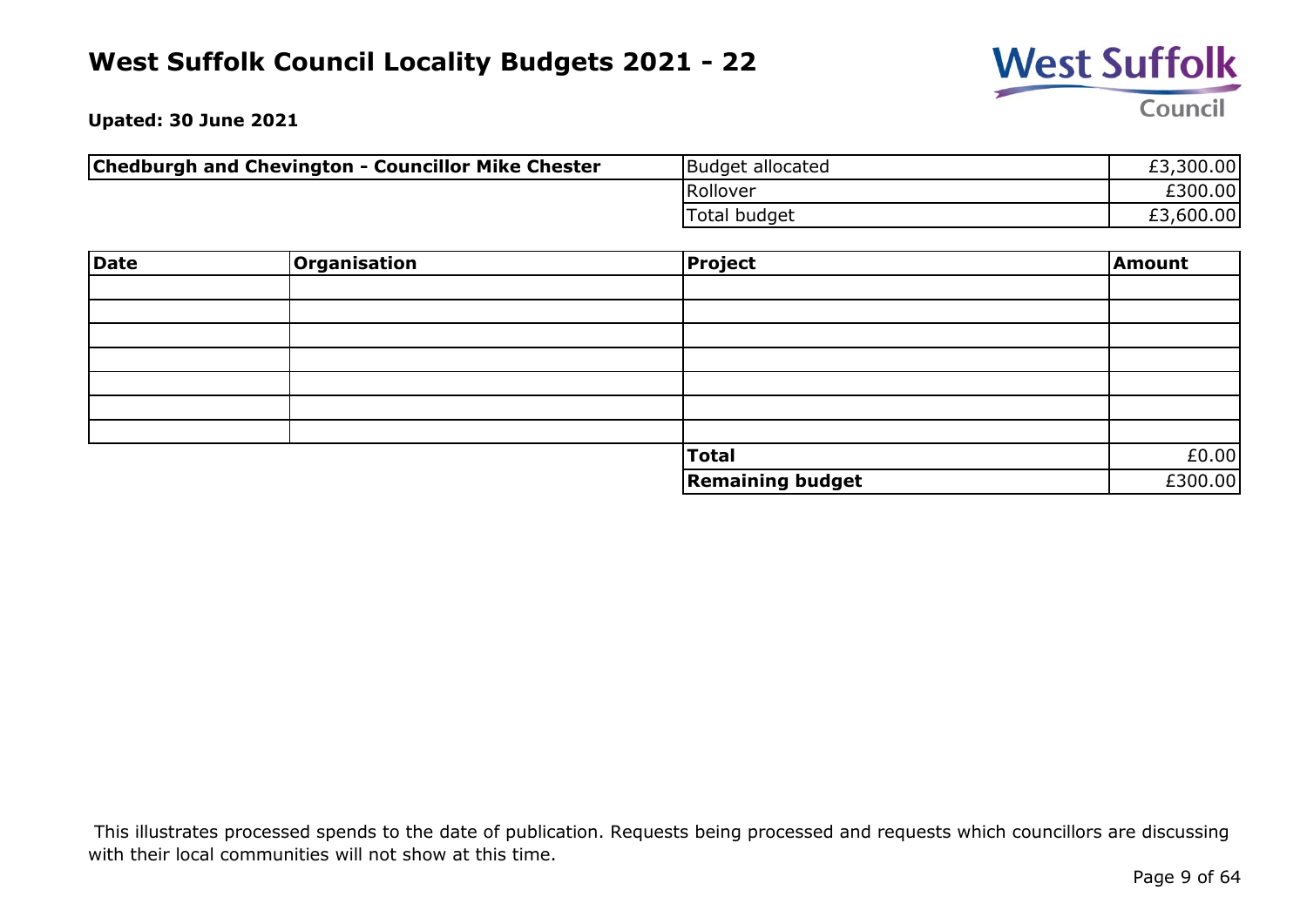

**Upated: 30 June 2021**

| Clare, Hundon and Kedington - Councillor Nick Clarke | Budget allocated | £3,300.00 |
|------------------------------------------------------|------------------|-----------|
|                                                      | Rollover         | £500.00   |
|                                                      | 'Total budget    | £3,800.00 |

| Date | Organisation | Project                 | Amount    |
|------|--------------|-------------------------|-----------|
|      |              |                         |           |
|      |              |                         |           |
|      |              |                         |           |
|      |              |                         |           |
|      |              |                         |           |
|      |              |                         |           |
|      |              |                         |           |
|      |              | Total                   | £0.00     |
|      |              | <b>Remaining budget</b> | £3,800.00 |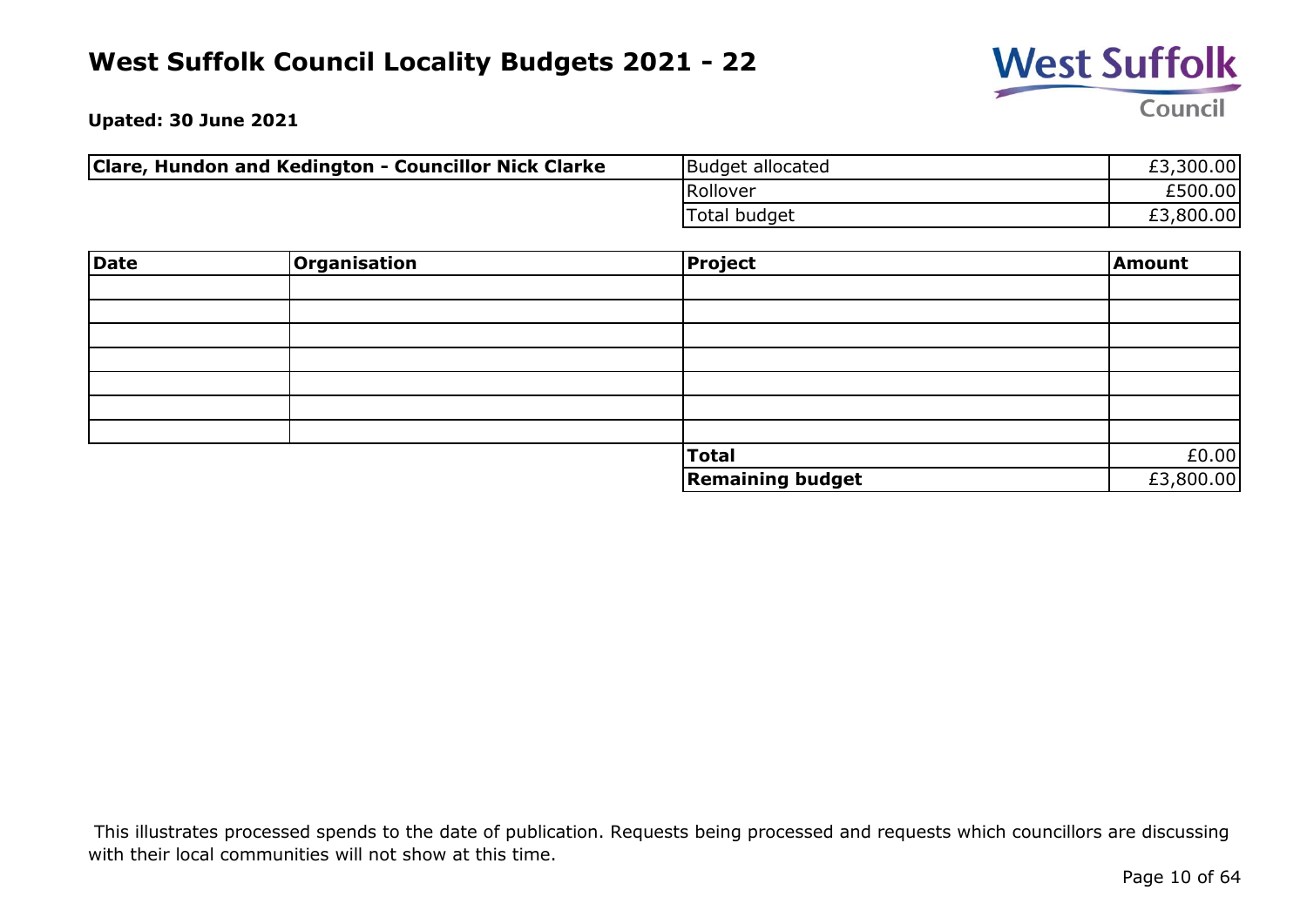

**Upated: 30 June 2021**

| Clare, Hundon and Kedington - Councillor Karen Richardson | Budget allocated | £3,300.00 |
|-----------------------------------------------------------|------------------|-----------|
|                                                           | Rollover         | £323.50   |
|                                                           | 'Total budget    | £3,623.50 |

| <b>Date</b> | <b>Organisation</b> | <b>Project</b>          | Amount    |
|-------------|---------------------|-------------------------|-----------|
|             |                     |                         |           |
|             |                     |                         |           |
|             |                     |                         |           |
|             |                     |                         |           |
|             |                     |                         |           |
|             |                     |                         |           |
|             |                     |                         |           |
|             |                     | <b>Total</b>            | £0.00     |
|             |                     | <b>Remaining budget</b> | £3,623.50 |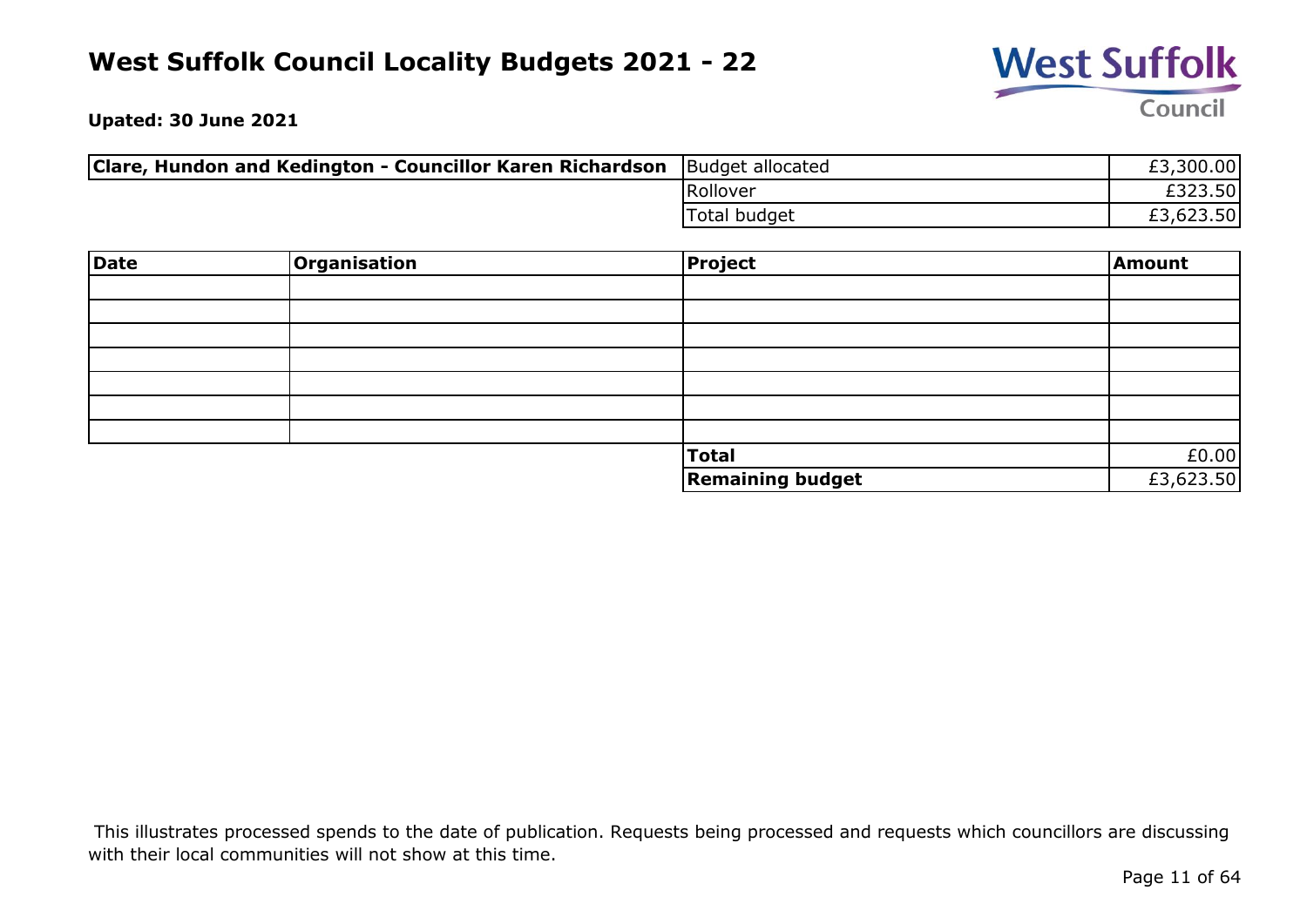

**Upated: 30 June 2021**

| <b>Clare, Hundon and Kedington - Councillor Marion Rushbrook</b> Budget allocated |               | £3,300.00 |
|-----------------------------------------------------------------------------------|---------------|-----------|
|                                                                                   | Rollover      | £303.45l  |
|                                                                                   | 'Total budget | £3,603.45 |

| <b>Date</b> | <b>Organisation</b> | <b>Project</b>          | Amount    |
|-------------|---------------------|-------------------------|-----------|
|             |                     |                         |           |
|             |                     |                         |           |
|             |                     |                         |           |
|             |                     |                         |           |
|             |                     |                         |           |
|             |                     |                         |           |
|             |                     |                         |           |
|             |                     | <b>Total</b>            | £0.00     |
|             |                     | <b>Remaining budget</b> | £3,603.45 |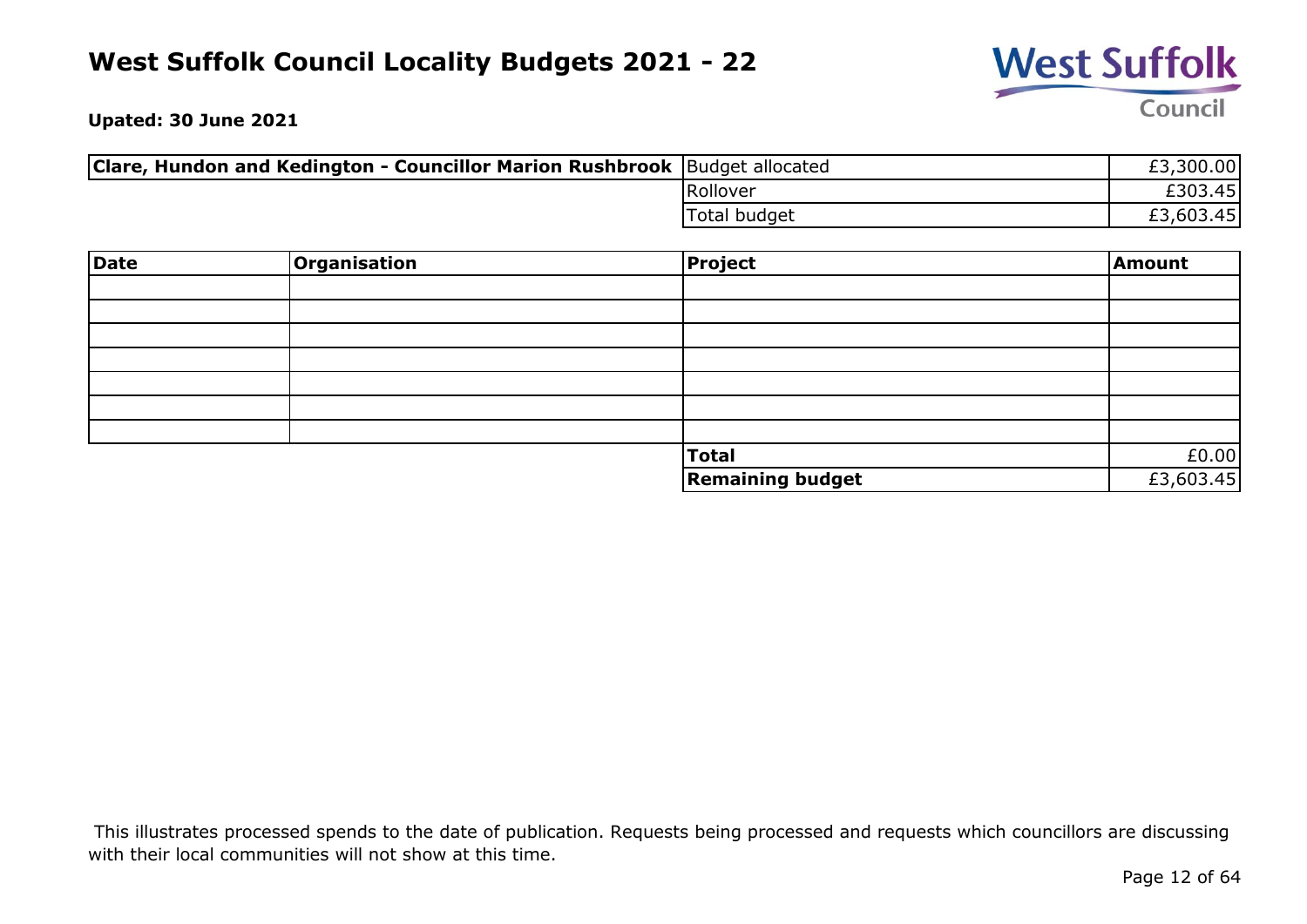

**Upated: 30 June 2021**

| <b>Eastgate - Councillor Cliff Waterman</b> | Budget allocated | £3,300.00    |
|---------------------------------------------|------------------|--------------|
|                                             | Rollover         | £462.50      |
|                                             | Total budget     | 762.50<br>£3 |

| <b>Date</b> | Organisation | <b>Project</b>          | <b>Amount</b> |
|-------------|--------------|-------------------------|---------------|
|             |              |                         |               |
|             |              |                         |               |
|             |              |                         |               |
|             |              |                         |               |
|             |              |                         |               |
|             |              |                         |               |
|             |              |                         |               |
|             |              | <b>Total</b>            | £0.00         |
|             |              | <b>Remaining budget</b> | £3,762.50     |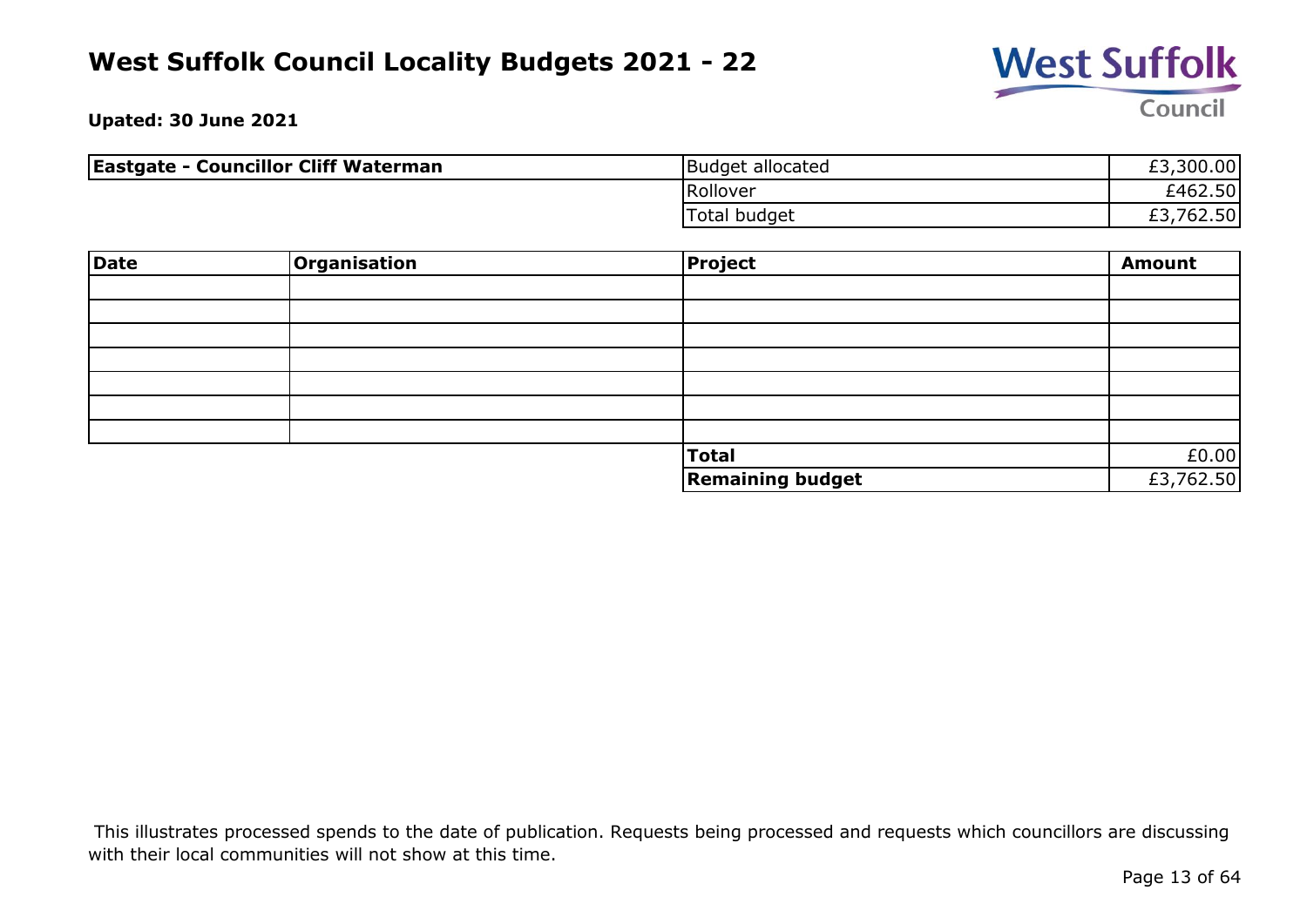

**Upated: 30 June 2021**

| <b>Exning - Councillor Simon Cole</b> | Budget allocated | £3,300.00 |
|---------------------------------------|------------------|-----------|
|                                       | Rollover         | £12.50    |
|                                       | Total budget     | £3,312.50 |

| Date | Organisation | <b>Project</b>          | Amount    |
|------|--------------|-------------------------|-----------|
|      |              |                         |           |
|      |              |                         |           |
|      |              |                         |           |
|      |              |                         |           |
|      |              |                         |           |
|      |              |                         |           |
|      |              |                         |           |
|      |              | Total                   | £0.00     |
|      |              | <b>Remaining budget</b> | £3,312.50 |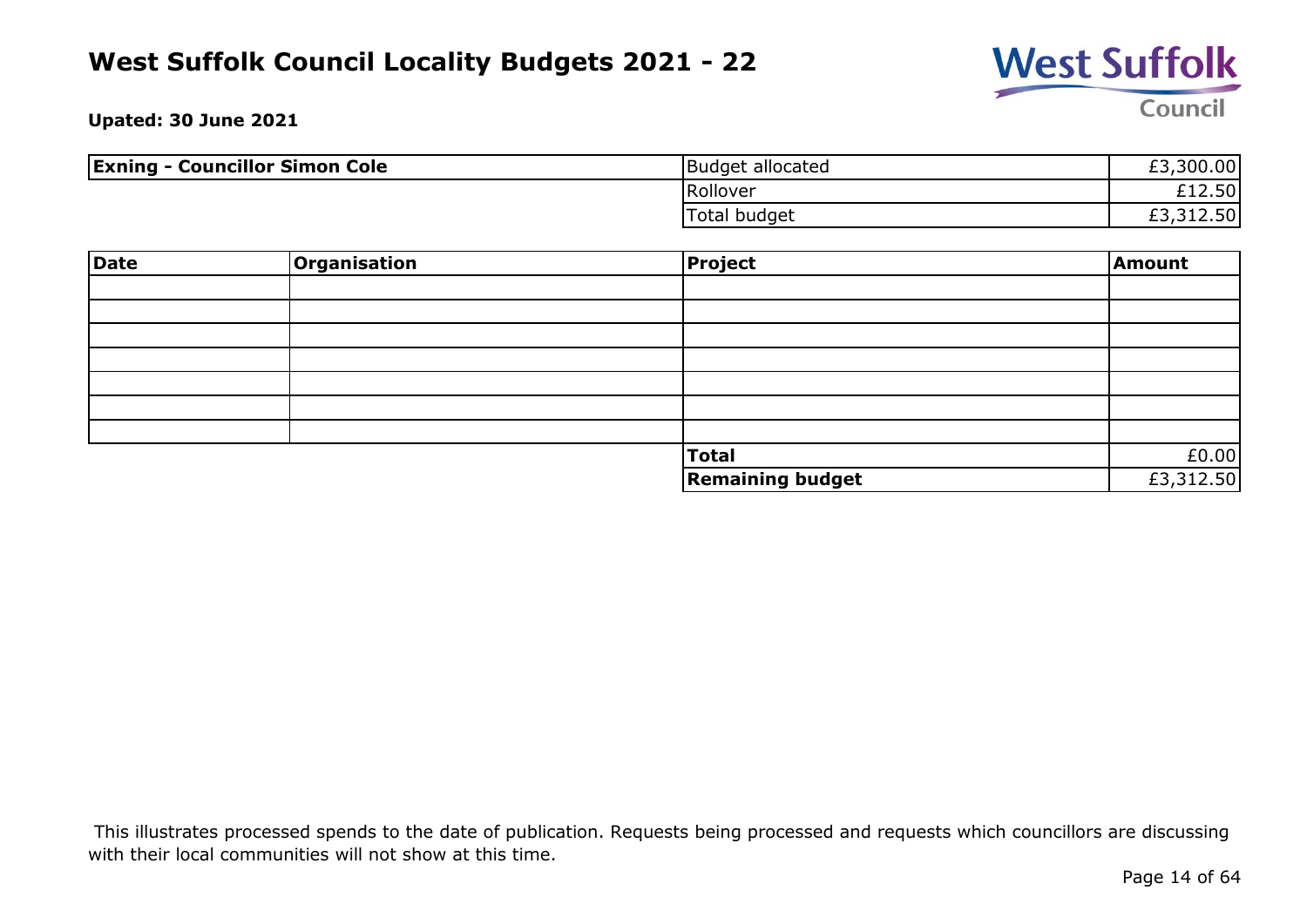

**Upated: 30 June 2021**

| Haverhill Central - Councillor Aron Luccarini | Budget allocated | £3,300.00             |
|-----------------------------------------------|------------------|-----------------------|
|                                               | Rollover         | £499.50               |
|                                               | Total budget     | ,799.50 <br>r p<br>とつ |

| Date | Organisation | Project                 | Amount    |
|------|--------------|-------------------------|-----------|
|      |              |                         |           |
|      |              |                         |           |
|      |              |                         |           |
|      |              |                         |           |
|      |              |                         |           |
|      |              |                         |           |
|      |              |                         |           |
|      |              | <b>Total</b>            | £0.00     |
|      |              | <b>Remaining budget</b> | £3,799.50 |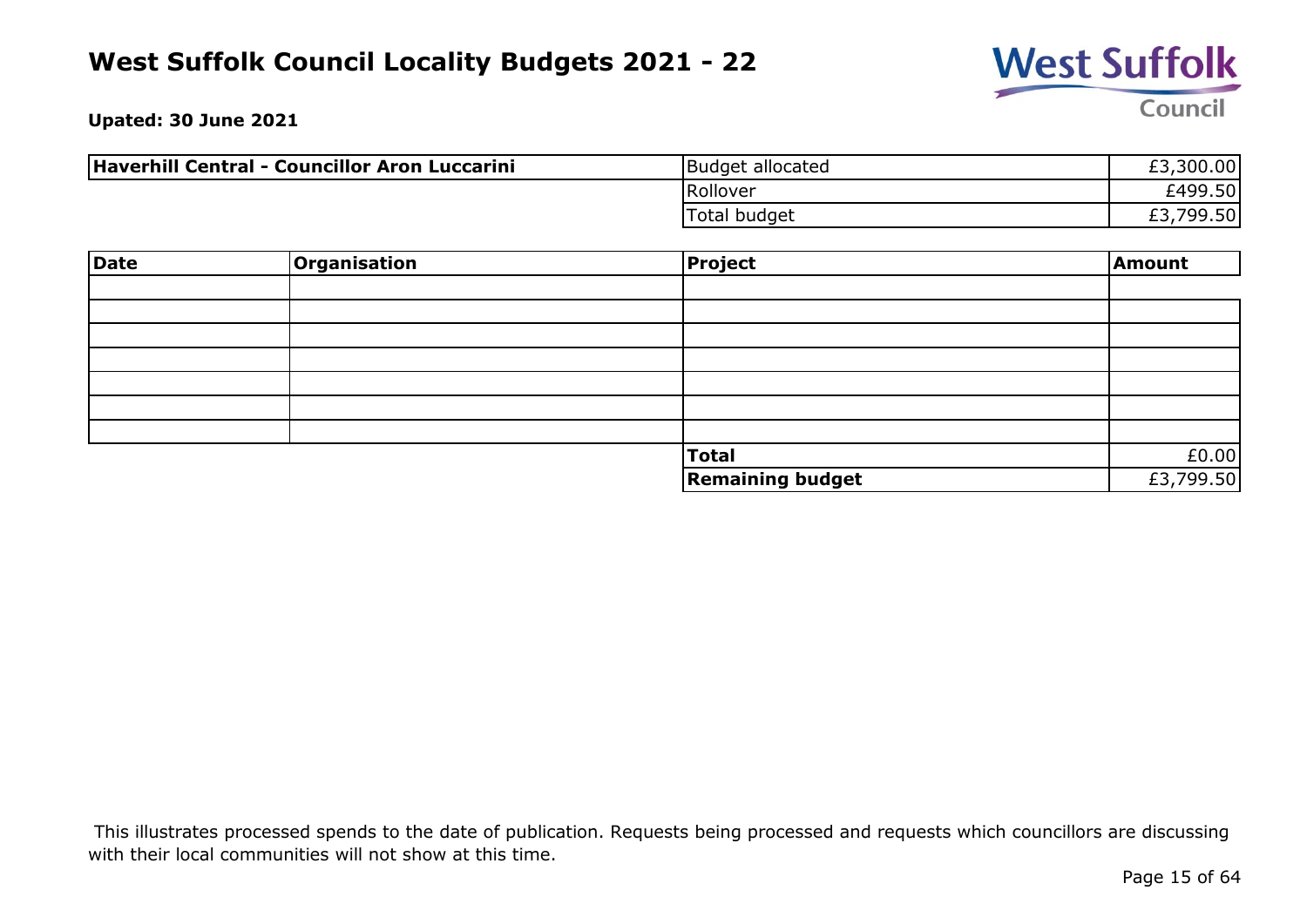

**Upated: 30 June 2021**

| Haverhill East - Councillor John Burns | Budget allocated | £3,300.00 |
|----------------------------------------|------------------|-----------|
|                                        | Rollover         | £0.00     |
|                                        | Total budget     | £3,300.00 |

| Date | Organisation | Project                 | Amount    |
|------|--------------|-------------------------|-----------|
|      |              |                         |           |
|      |              |                         |           |
|      |              |                         |           |
|      |              |                         |           |
|      |              |                         |           |
|      |              |                         |           |
|      |              |                         |           |
|      |              | Total                   | £0.00     |
|      |              | <b>Remaining budget</b> | £3,300.00 |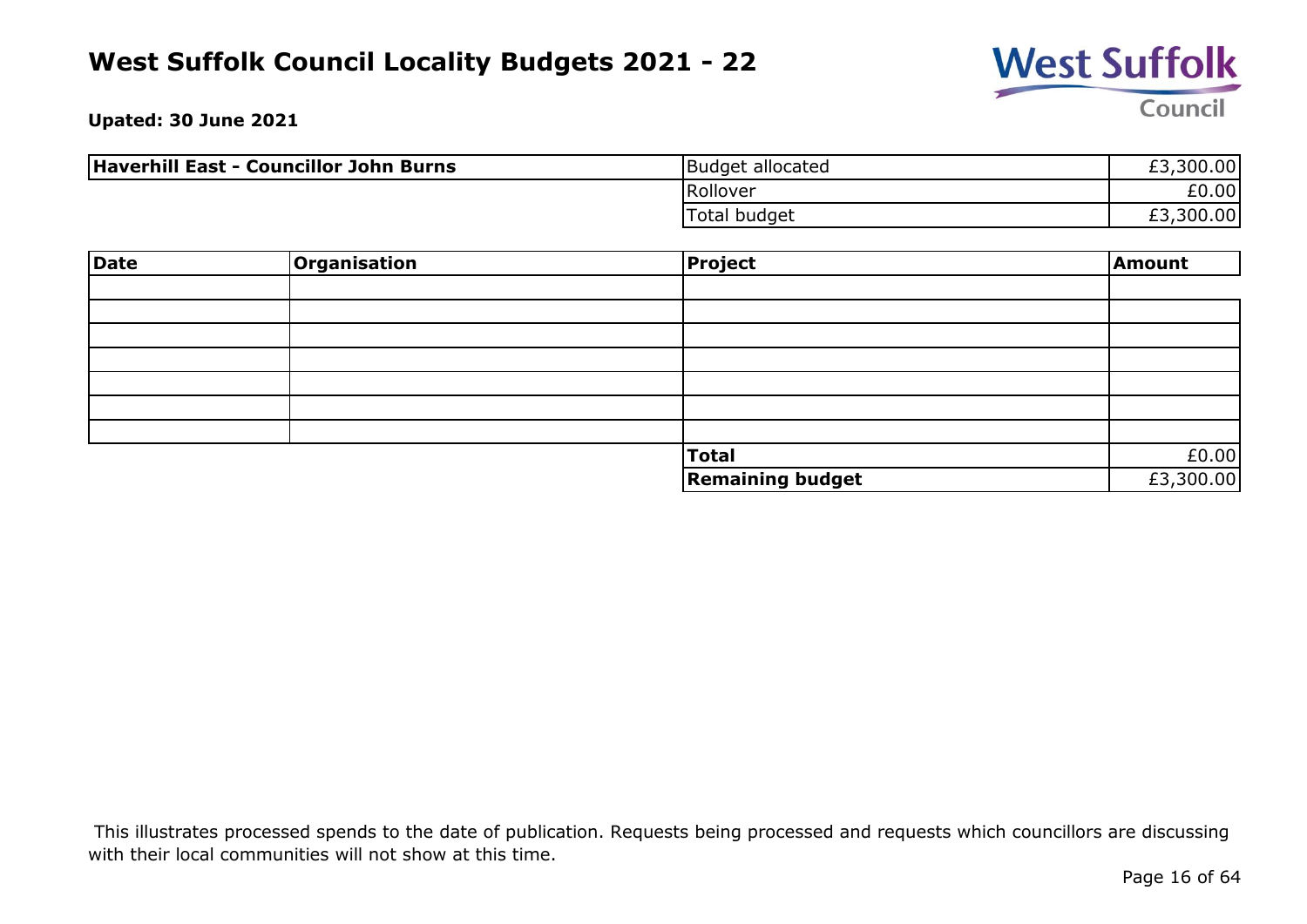

**Upated: 30 June 2021**

| Haverhill East - Councillor Patrick Hanlon | Budget allocated | £3,300.00 |
|--------------------------------------------|------------------|-----------|
|                                            | Rollover         | £362.50   |
|                                            | Total budget     | £3,662.50 |

| Date | <b>Organisation</b> | <b>Project</b>          | Amount    |
|------|---------------------|-------------------------|-----------|
|      |                     |                         |           |
|      |                     |                         |           |
|      |                     |                         |           |
|      |                     |                         |           |
|      |                     |                         |           |
|      |                     |                         |           |
|      |                     |                         |           |
|      |                     | <b>Total</b>            | £0.00     |
|      |                     | <b>Remaining budget</b> | £3,662.50 |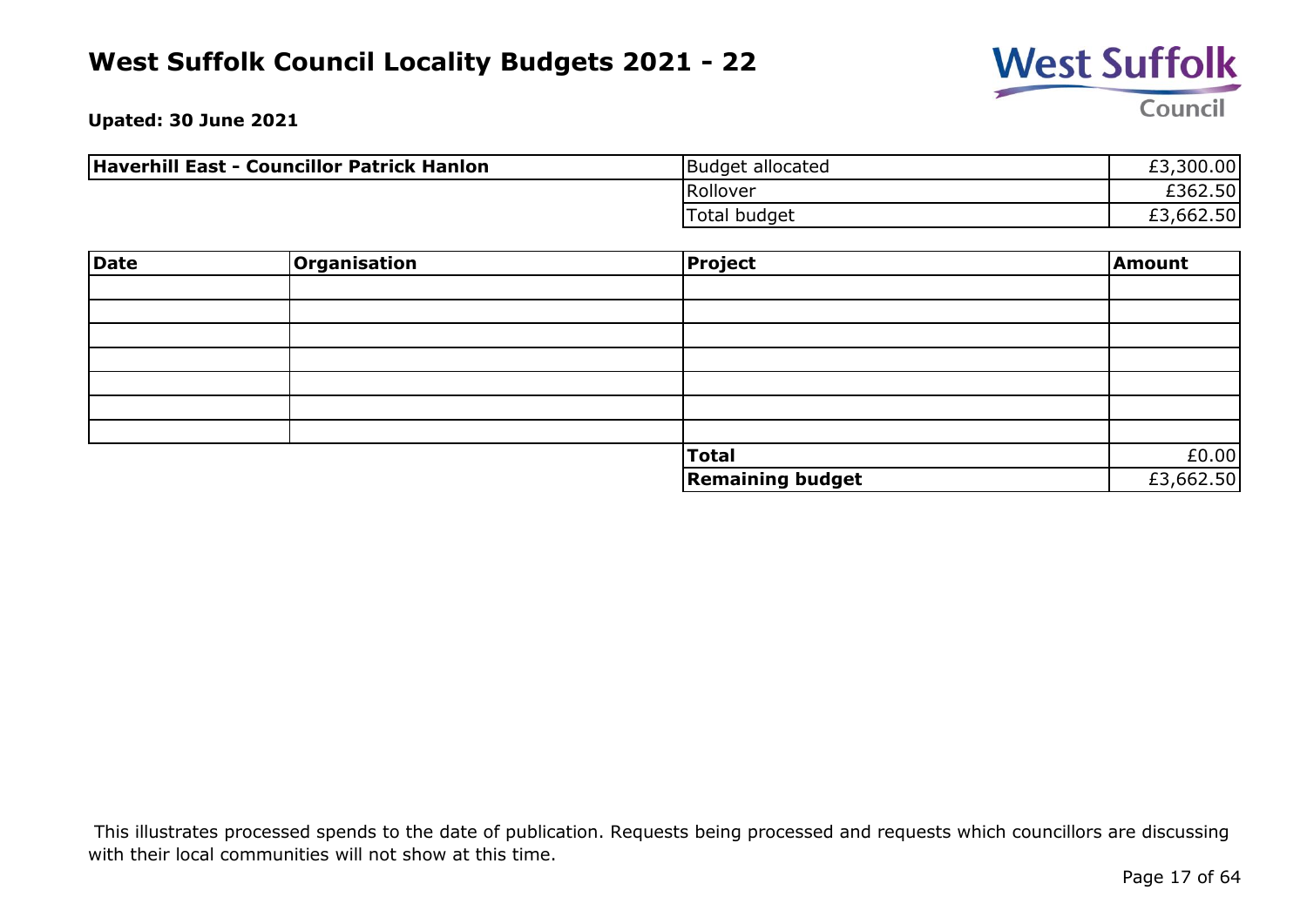

**Upated: 30 June 2021**

| Haverhill North - Councillor Joe Mason | Budget allocated | £3,300.00            |
|----------------------------------------|------------------|----------------------|
|                                        | Rollover         | £499.50              |
|                                        | Total budget     | ,799.50<br>rっ<br>LJ. |

| Date        | Organisation                  | Project                                         | Amount    |
|-------------|-------------------------------|-------------------------------------------------|-----------|
| 13 May 2021 | The Stour Brook Clean Up Crew | Training and resources for litter picking group | £1,040.00 |
|             |                               |                                                 |           |
|             |                               |                                                 |           |
|             |                               |                                                 |           |
|             |                               |                                                 |           |
|             |                               |                                                 |           |
|             |                               |                                                 |           |
|             |                               | <b>Total</b>                                    | £1,040.00 |
|             |                               | <b>Remaining budget</b>                         | £2,759.50 |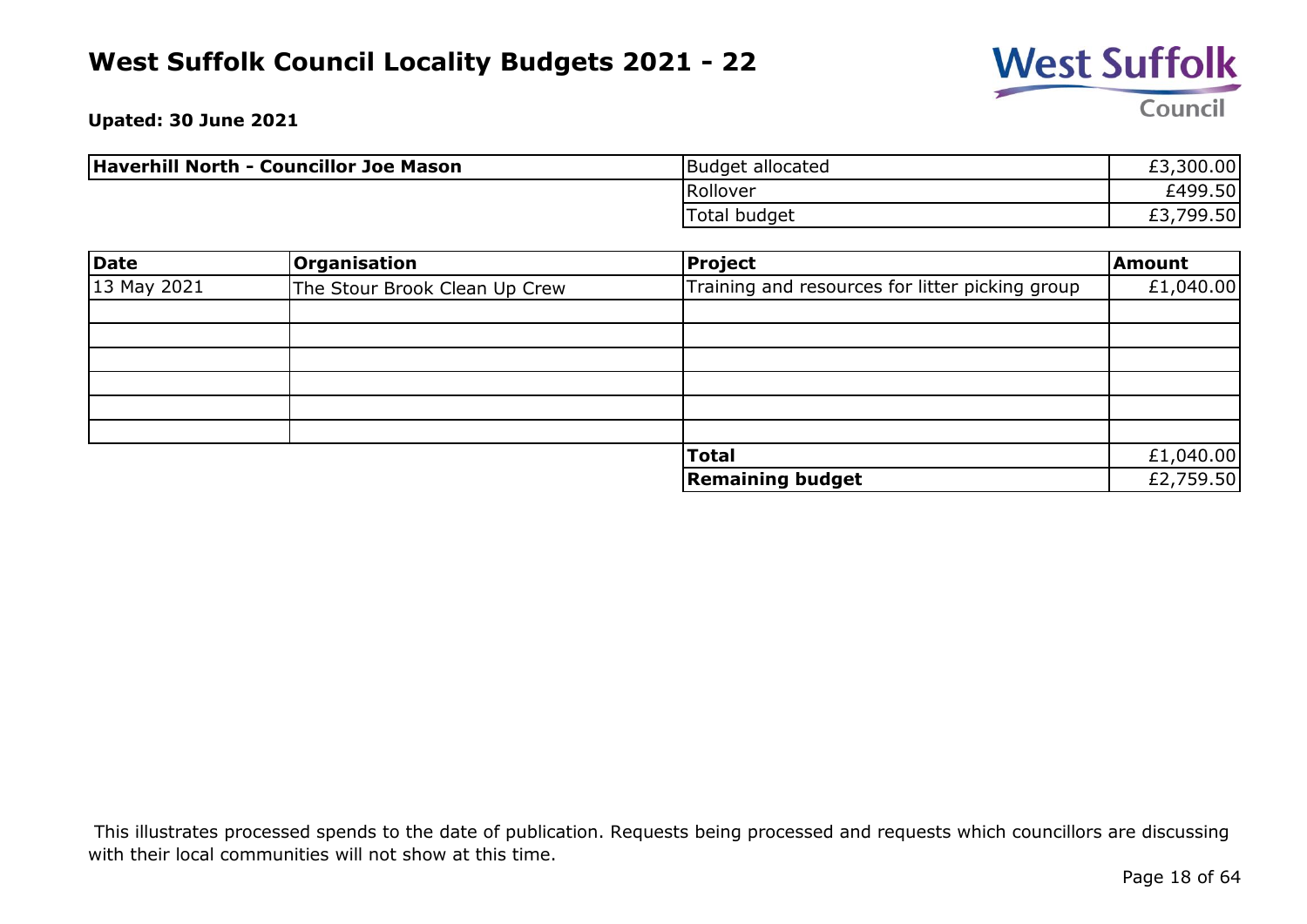

**Upated: 30 June 2021**

| Haverhill North - Councillor Elaine McManus | Budget allocated | £3,300.00       |
|---------------------------------------------|------------------|-----------------|
|                                             | Rollover         | 7.50 <br>£447   |
|                                             | Total budget     | ا747.50,<br>ـ ت |

| <b>Date</b> | Organisation | <b>Project</b>          | Amount    |
|-------------|--------------|-------------------------|-----------|
|             |              |                         |           |
|             |              |                         |           |
|             |              |                         |           |
|             |              |                         |           |
|             |              |                         |           |
|             |              |                         |           |
|             |              |                         |           |
|             |              | <b>Total</b>            | £0.00     |
|             |              | <b>Remaining budget</b> | £3,747.50 |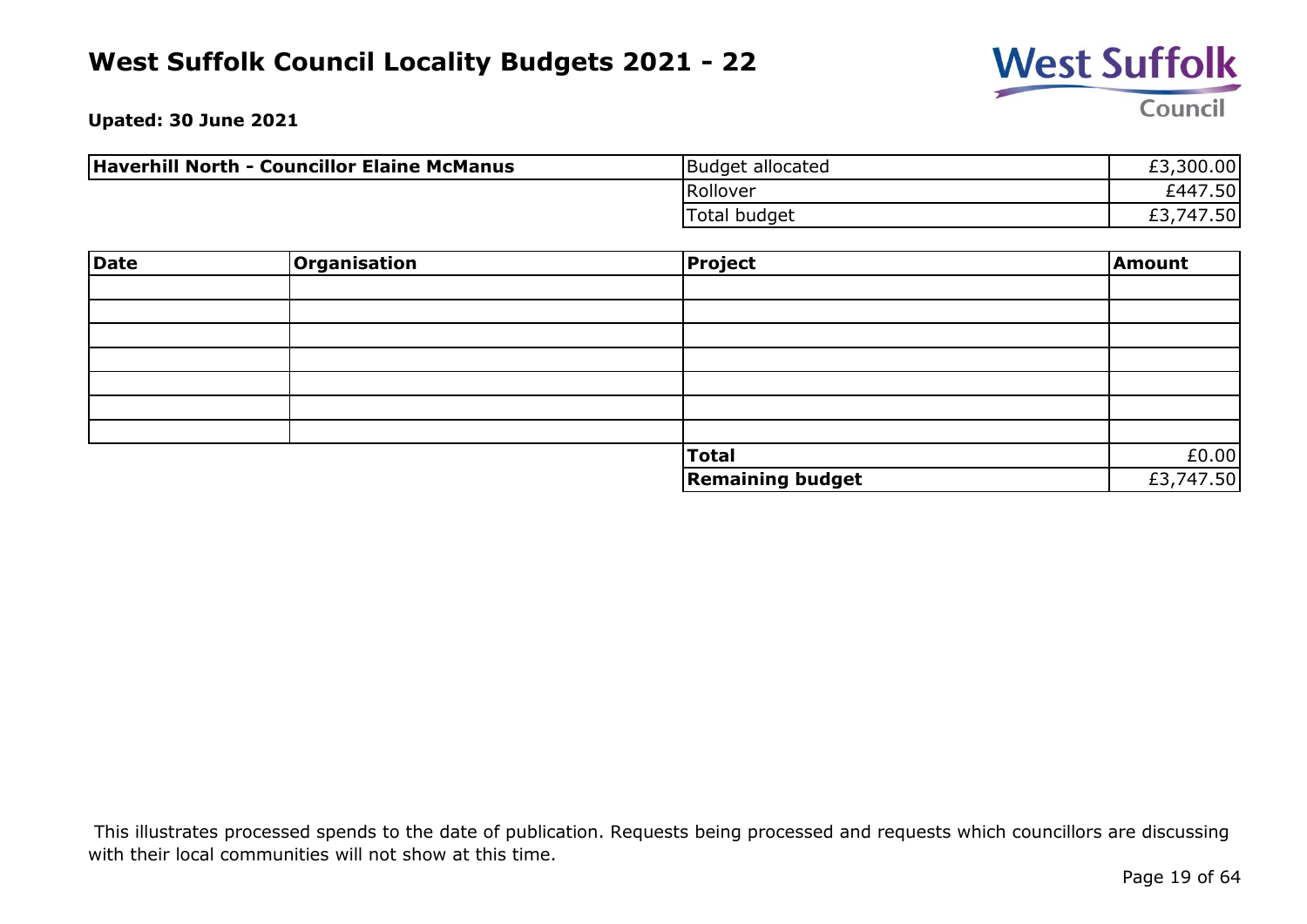

**Upated: 30 June 2021**

| Haverhill South - Councillor Jason Crooks | Budget allocated    | £3,300.00 |
|-------------------------------------------|---------------------|-----------|
|                                           | Rollover            | £50.50    |
|                                           | <b>Total budget</b> | £3,350.50 |

| <b>Date</b> | Organisation | <b>Project</b>          | Amount    |
|-------------|--------------|-------------------------|-----------|
|             |              |                         |           |
|             |              |                         |           |
|             |              |                         |           |
|             |              |                         |           |
|             |              |                         |           |
|             |              |                         |           |
|             |              |                         |           |
|             |              | <b>Total</b>            | £0.00     |
|             |              | <b>Remaining budget</b> | £3,350.50 |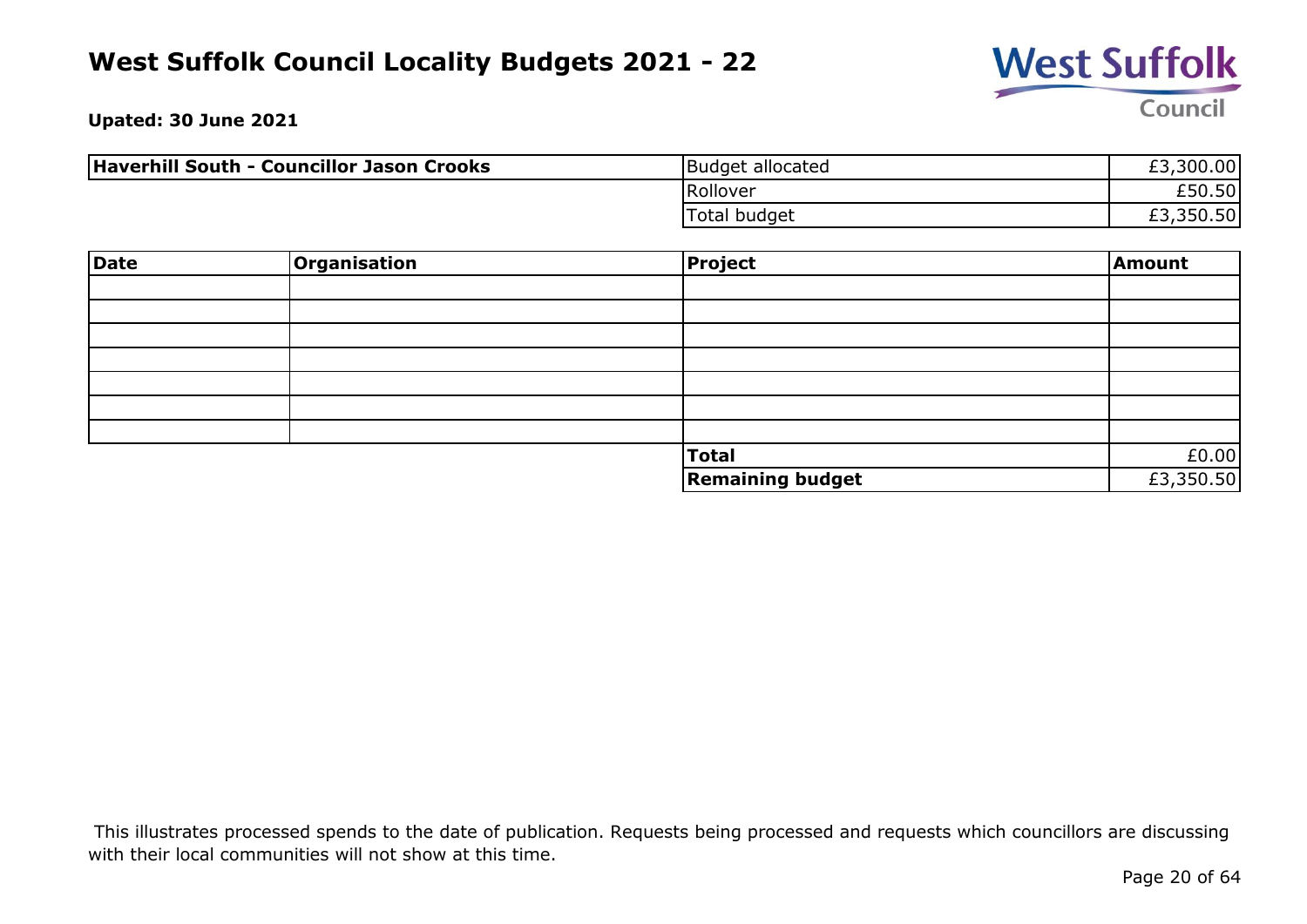

**Upated: 30 June 2021**

| <b>Haverhill South - Councillor David Smith</b> | Budget allocated    | £3,300.00 |
|-------------------------------------------------|---------------------|-----------|
|                                                 | Rollover            | £500.00   |
|                                                 | <b>Total budget</b> | £3,800.00 |

| Date | <b>Organisation</b> | <b>Project</b>          | Amount    |
|------|---------------------|-------------------------|-----------|
|      |                     |                         |           |
|      |                     |                         |           |
|      |                     |                         |           |
|      |                     |                         |           |
|      |                     |                         |           |
|      |                     |                         |           |
|      |                     |                         |           |
|      |                     | <b>Total</b>            | £0.00     |
|      |                     | <b>Remaining budget</b> | £3,800.00 |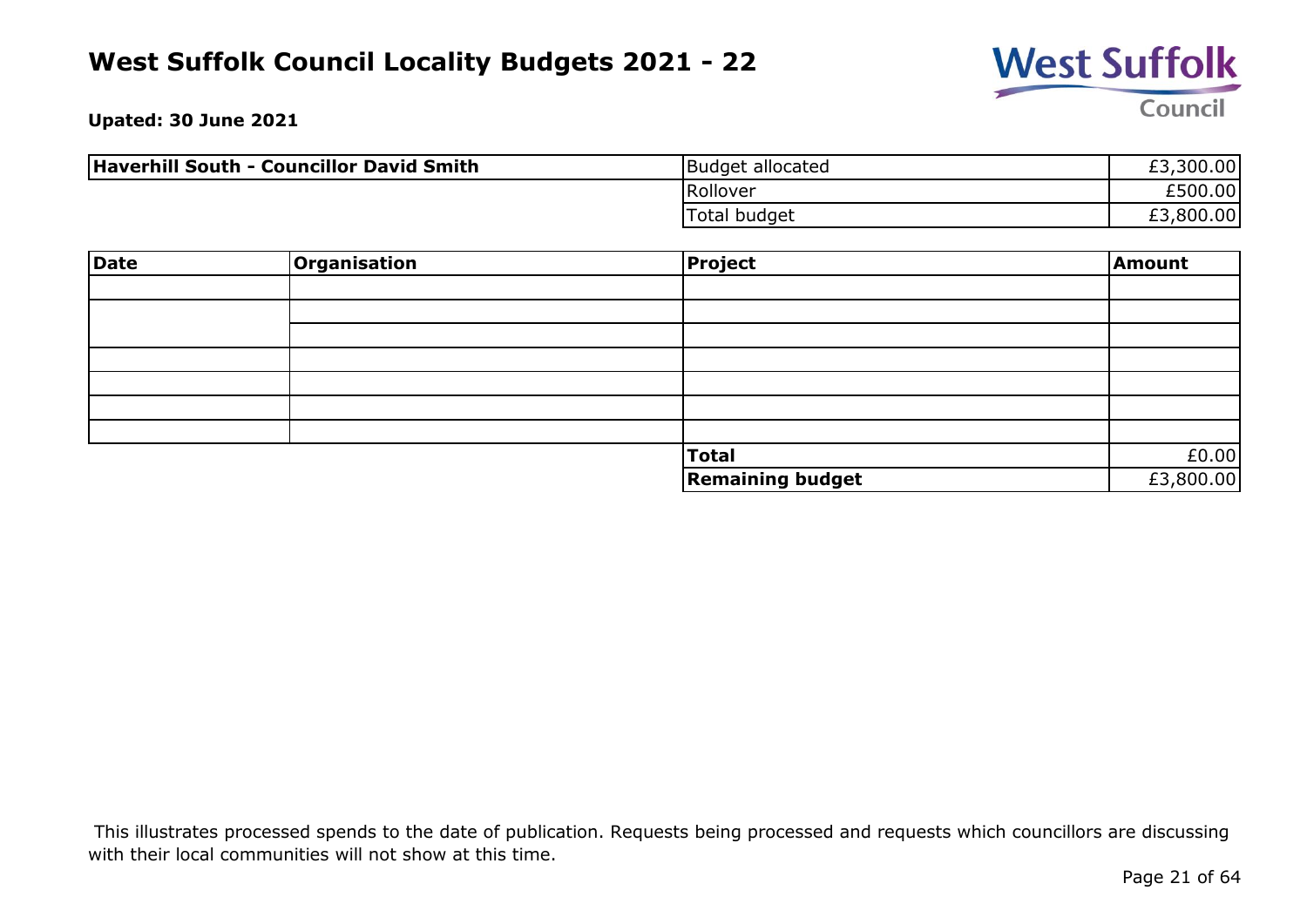

**Upated: 30 June 2021**

| <b>Haverhill South East - Councillor Tony Brown</b> | Budget allocated | £3,300.00            |
|-----------------------------------------------------|------------------|----------------------|
|                                                     | Rollover         | £499.50              |
|                                                     | Total budget     | ,799.50 <br>rっ<br>とつ |

| Date | Organisation | Project                 | Amount    |
|------|--------------|-------------------------|-----------|
|      |              |                         |           |
|      |              |                         |           |
|      |              |                         |           |
|      |              |                         |           |
|      |              |                         |           |
|      |              |                         |           |
|      |              |                         |           |
|      |              | <b>Total</b>            | £0.00     |
|      |              | <b>Remaining budget</b> | £3,799.50 |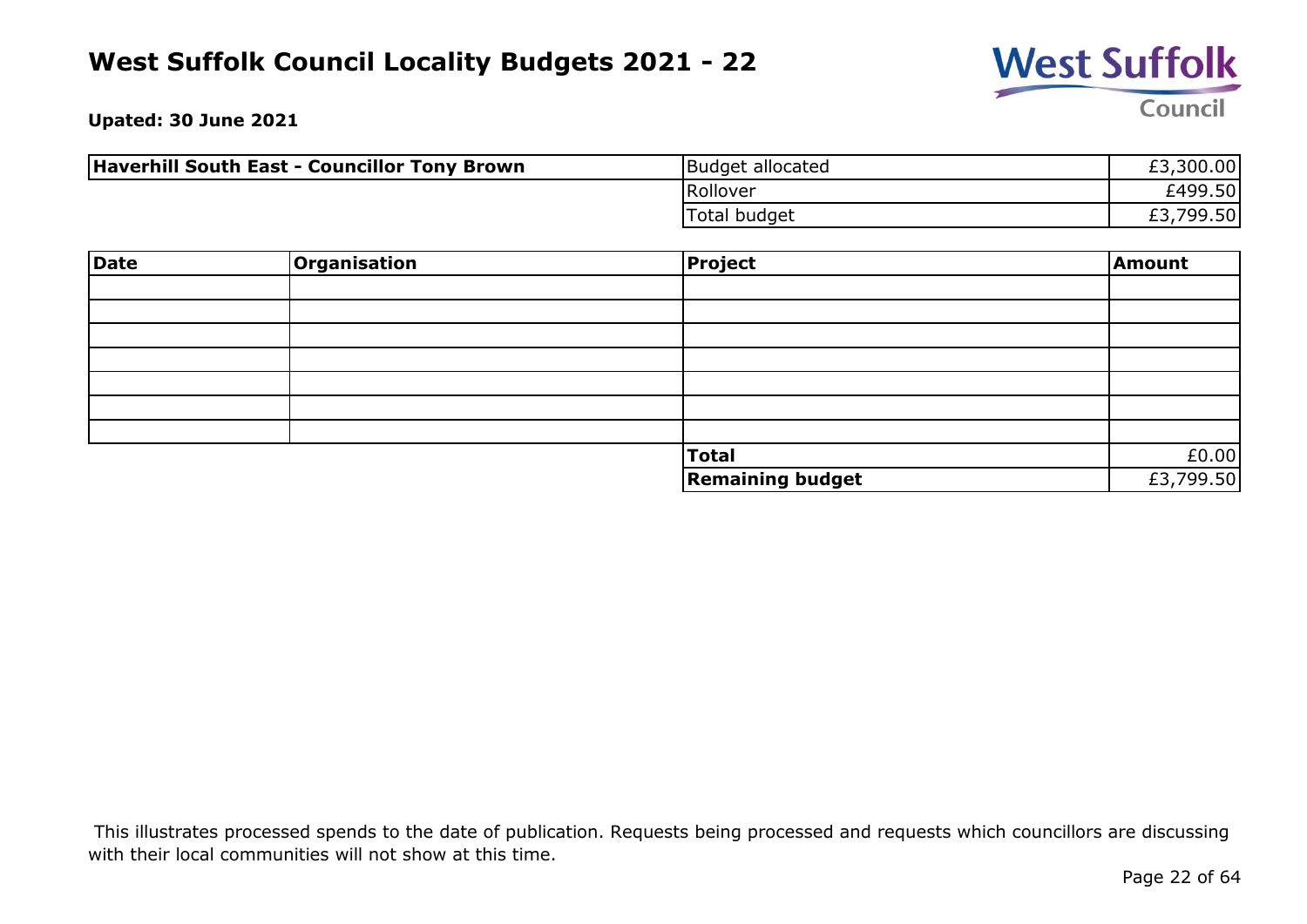

**Upated: 30 June 2021**

| Haverhill West - Councillor Margaret Marks | Budget allocated    | £3,300.00 |
|--------------------------------------------|---------------------|-----------|
|                                            | Rollover            | £497.50   |
|                                            | <b>Total budget</b> | £3,797.50 |

| Date | Organisation | Project                 | Amount    |
|------|--------------|-------------------------|-----------|
|      |              |                         |           |
|      |              |                         |           |
|      |              |                         |           |
|      |              |                         |           |
|      |              |                         |           |
|      |              |                         |           |
|      |              |                         |           |
|      |              | Total                   | £0.00     |
|      |              | <b>Remaining budget</b> | £3,797.50 |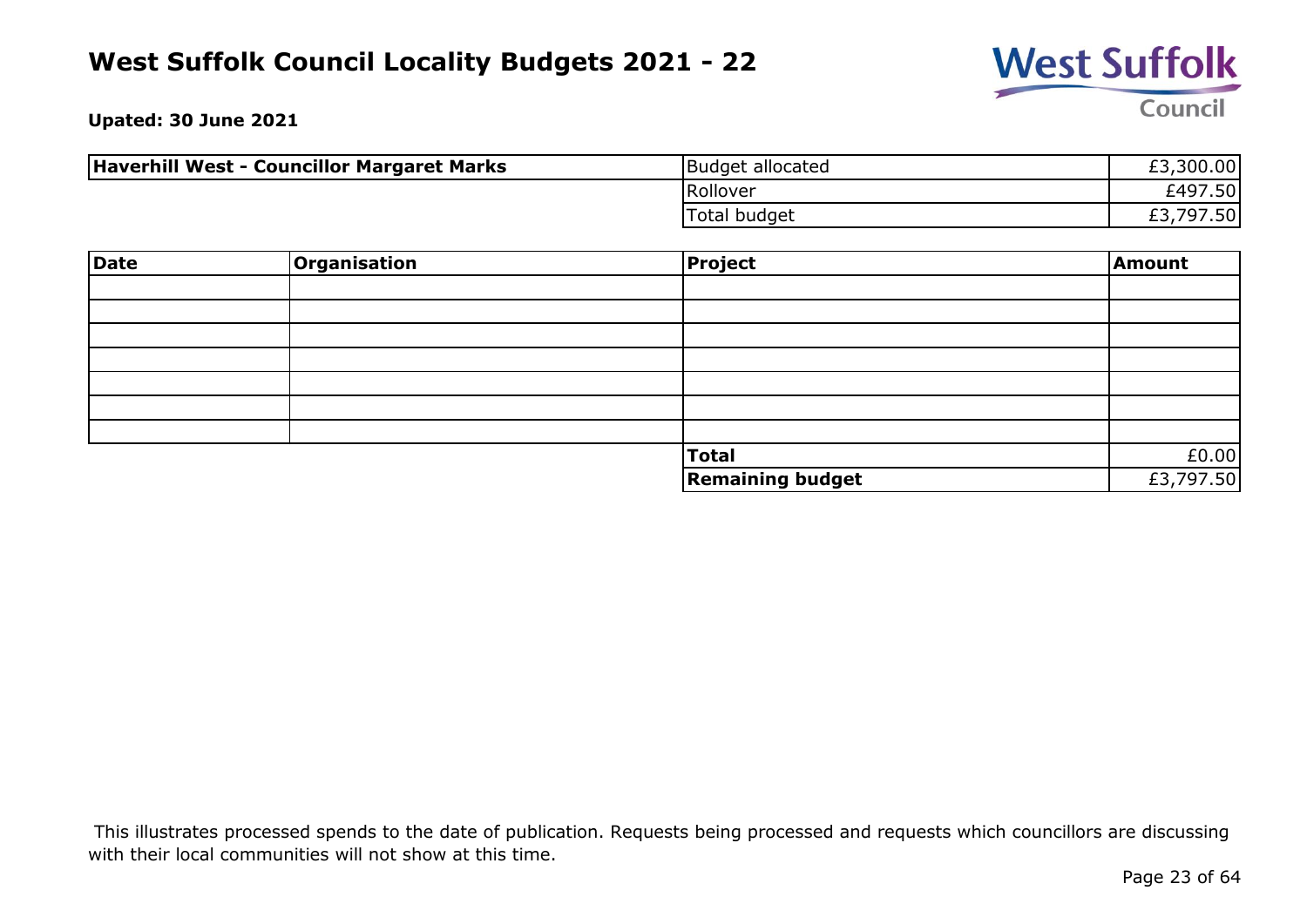

**Upated: 30 June 2021**

| Haverhill West - Councillor David Roach | Budget allocated | £3,300.00 |
|-----------------------------------------|------------------|-----------|
|                                         | Rollover         | £7.50     |
|                                         | Total budget     | £3,307.50 |

| Date | Organisation | <b>Project</b>          | Amount    |
|------|--------------|-------------------------|-----------|
|      |              |                         |           |
|      |              |                         |           |
|      |              |                         |           |
|      |              |                         |           |
|      |              |                         |           |
|      |              |                         |           |
|      |              |                         |           |
|      |              | Total                   | £0.00     |
|      |              | <b>Remaining budget</b> | £3,307.50 |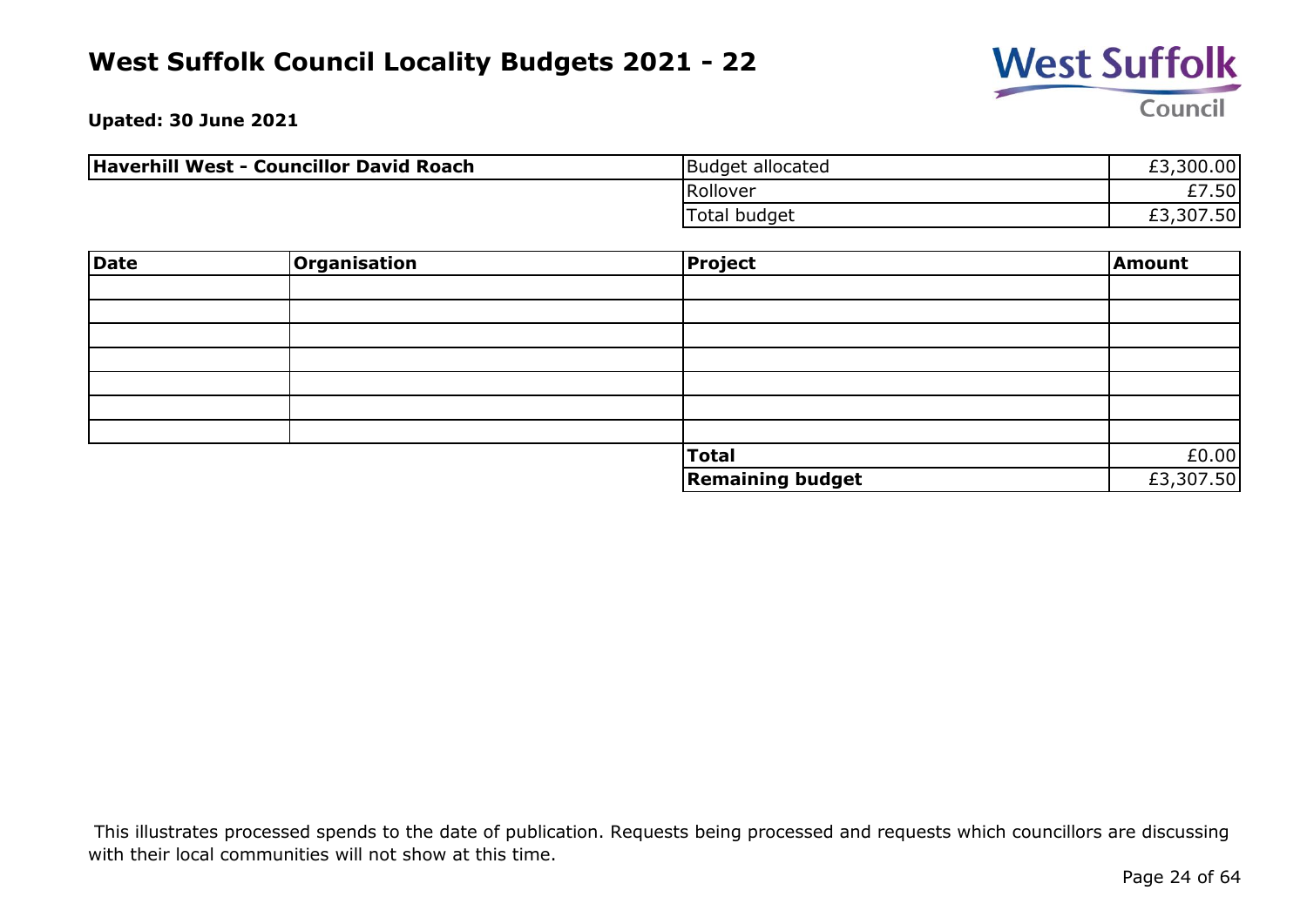

**Upated: 30 June 2021**

| <b>Horringer - Councillor Terry Clements</b> | Budget allocated    | £3,300.00 |
|----------------------------------------------|---------------------|-----------|
|                                              | Rollover            | £0.00     |
|                                              | <b>Total budget</b> | £3,300.00 |

| <b>Date</b> | Organisation | <b>Project</b>          | Amount    |
|-------------|--------------|-------------------------|-----------|
|             |              |                         |           |
|             |              |                         |           |
|             |              |                         |           |
|             |              |                         |           |
|             |              |                         |           |
|             |              |                         |           |
|             |              |                         |           |
|             |              | <b>Total</b>            | £0.00     |
|             |              | <b>Remaining budget</b> | £3,300.00 |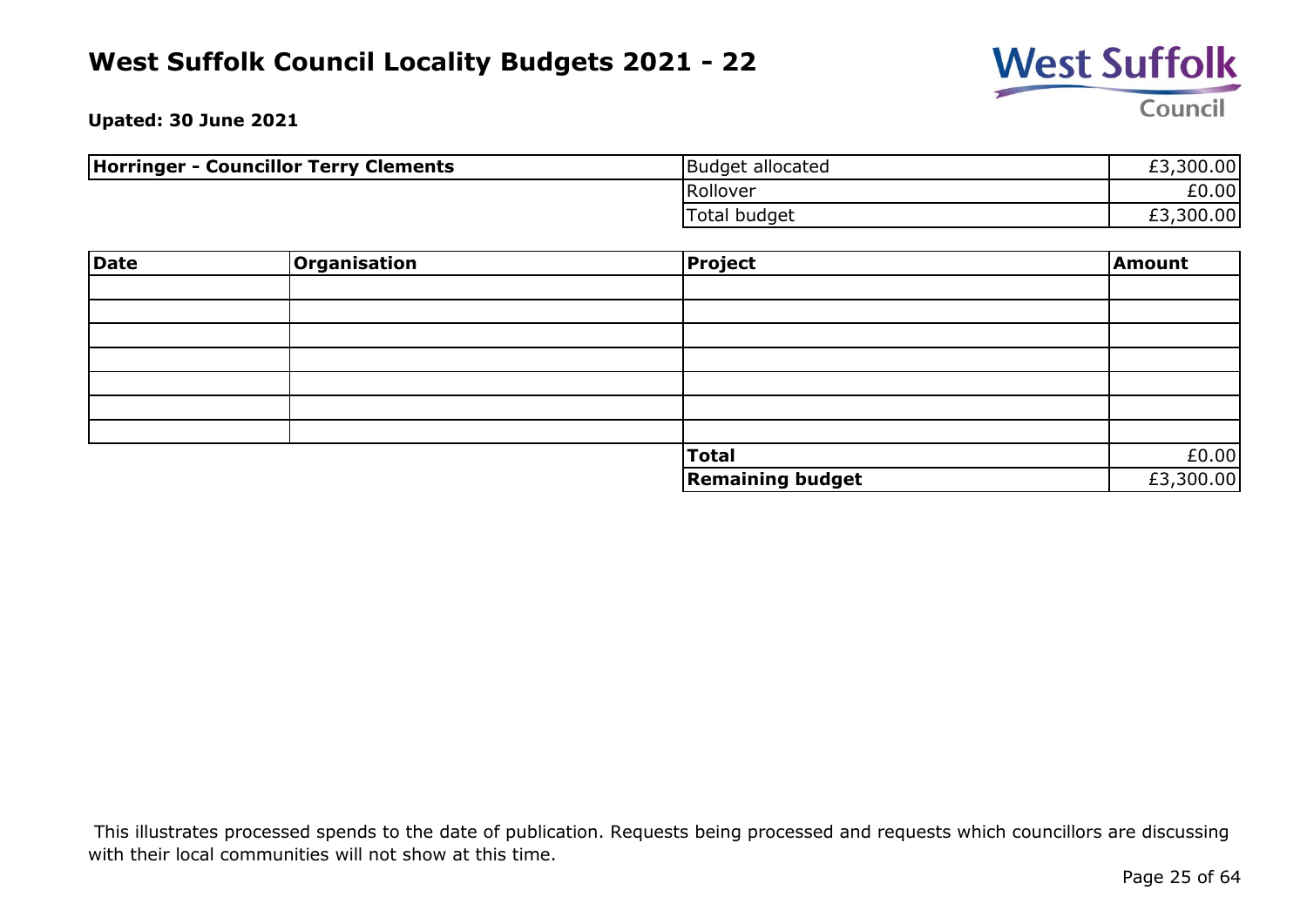

**Upated: 30 June 2021**

| Iceni - Councillor Mick Bradshaw | Budget allocated | £3,300.00             |
|----------------------------------|------------------|-----------------------|
|                                  | Rollover         | £400.00               |
|                                  | Total budget     | ,700.00<br>r di<br>たつ |

| Date | Organisation | Project                 | Amount    |
|------|--------------|-------------------------|-----------|
|      |              |                         |           |
|      |              |                         |           |
|      |              |                         |           |
|      |              |                         |           |
|      |              |                         |           |
|      |              |                         |           |
|      |              |                         |           |
|      |              | Total                   | £0.00     |
|      |              | <b>Remaining budget</b> | £3,700.00 |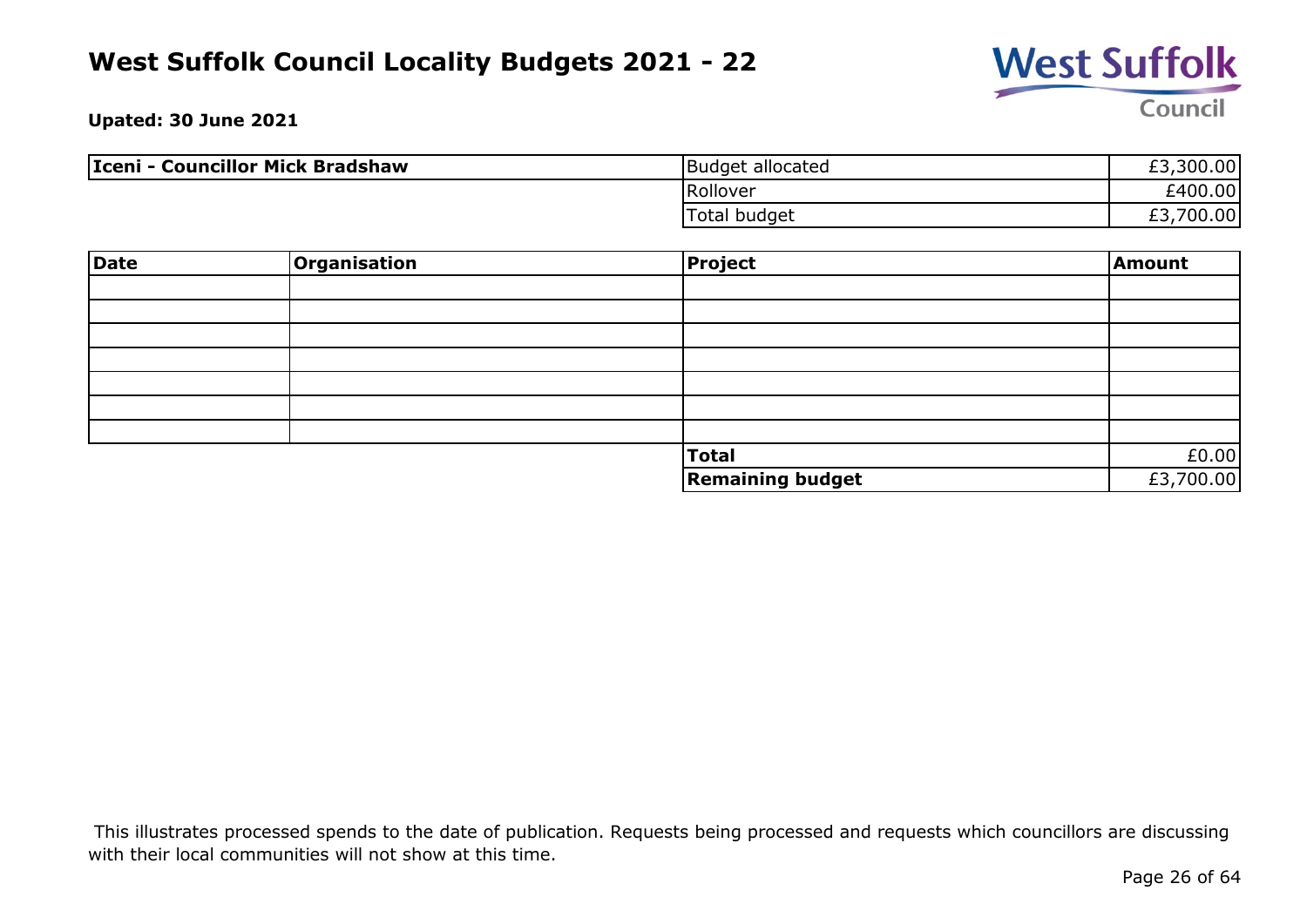

**Upated: 30 June 2021**

| Iceni - Councillor Dawn Dicker | Budget allocated | £3,300.00              |
|--------------------------------|------------------|------------------------|
|                                | Rollover         | £400.00                |
|                                | Total budget     | .700.00<br>r di<br>د.± |

| <b>Date</b> | Organisation | Project                 | Amount    |
|-------------|--------------|-------------------------|-----------|
|             |              |                         |           |
|             |              |                         |           |
|             |              |                         |           |
|             |              |                         |           |
|             |              |                         |           |
|             |              |                         |           |
|             |              |                         |           |
|             |              | Total                   | £0.00     |
|             |              | <b>Remaining budget</b> | £3,700.00 |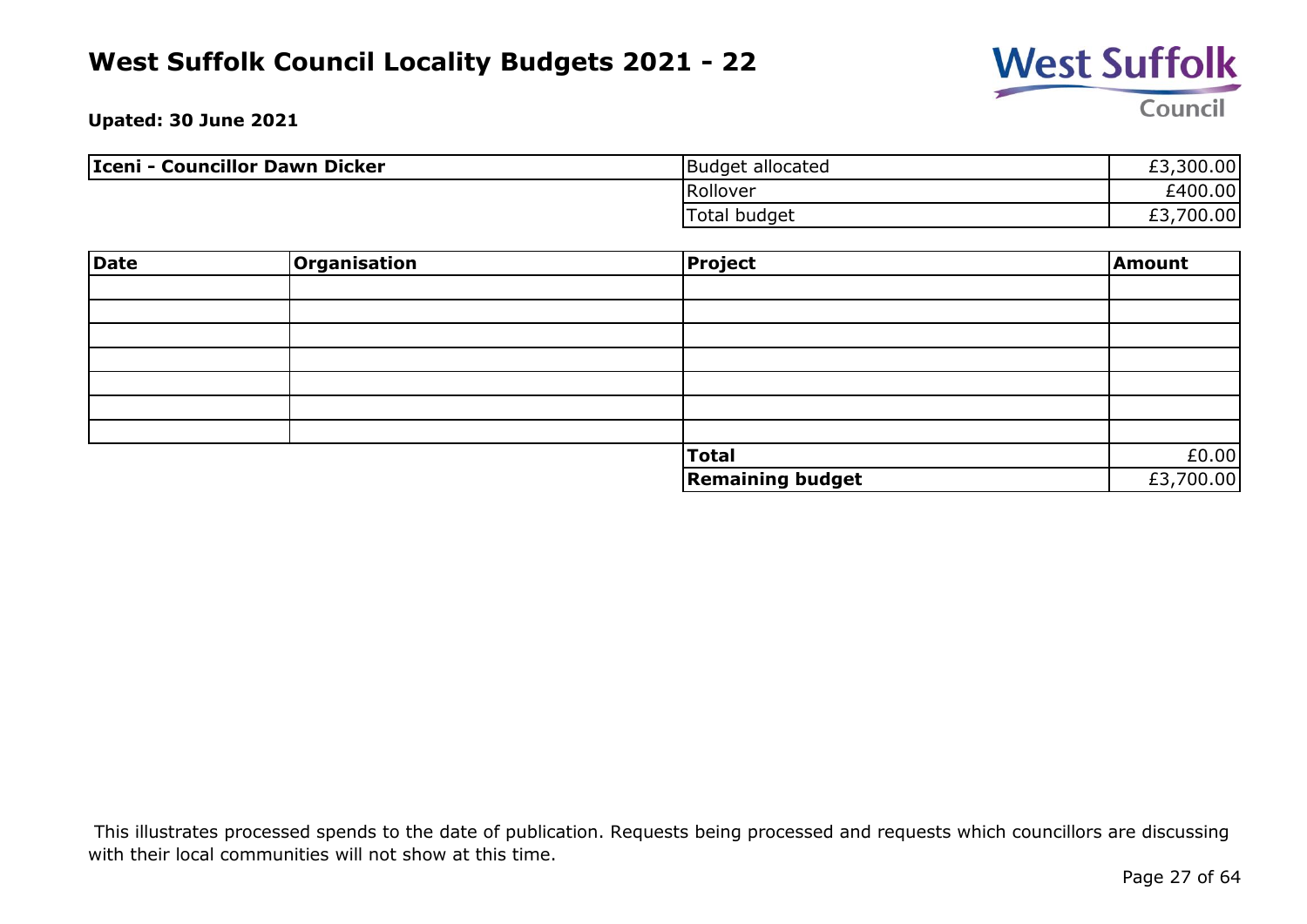

**Upated: 30 June 2021**

| <b>Ixworth - Councillor John Griffiths</b> | Budget allocated | £3,300.00 |
|--------------------------------------------|------------------|-----------|
|                                            | Rollover         | £499.50   |
|                                            | Total budget     | £3,799.50 |

| <b>Date</b> | Organisation | Project                 | Amount    |
|-------------|--------------|-------------------------|-----------|
|             |              |                         |           |
|             |              |                         |           |
|             |              |                         |           |
|             |              |                         |           |
|             |              |                         |           |
|             |              |                         |           |
|             |              |                         |           |
|             |              | Total                   | £0.00     |
|             |              | <b>Remaining budget</b> | £3,799.50 |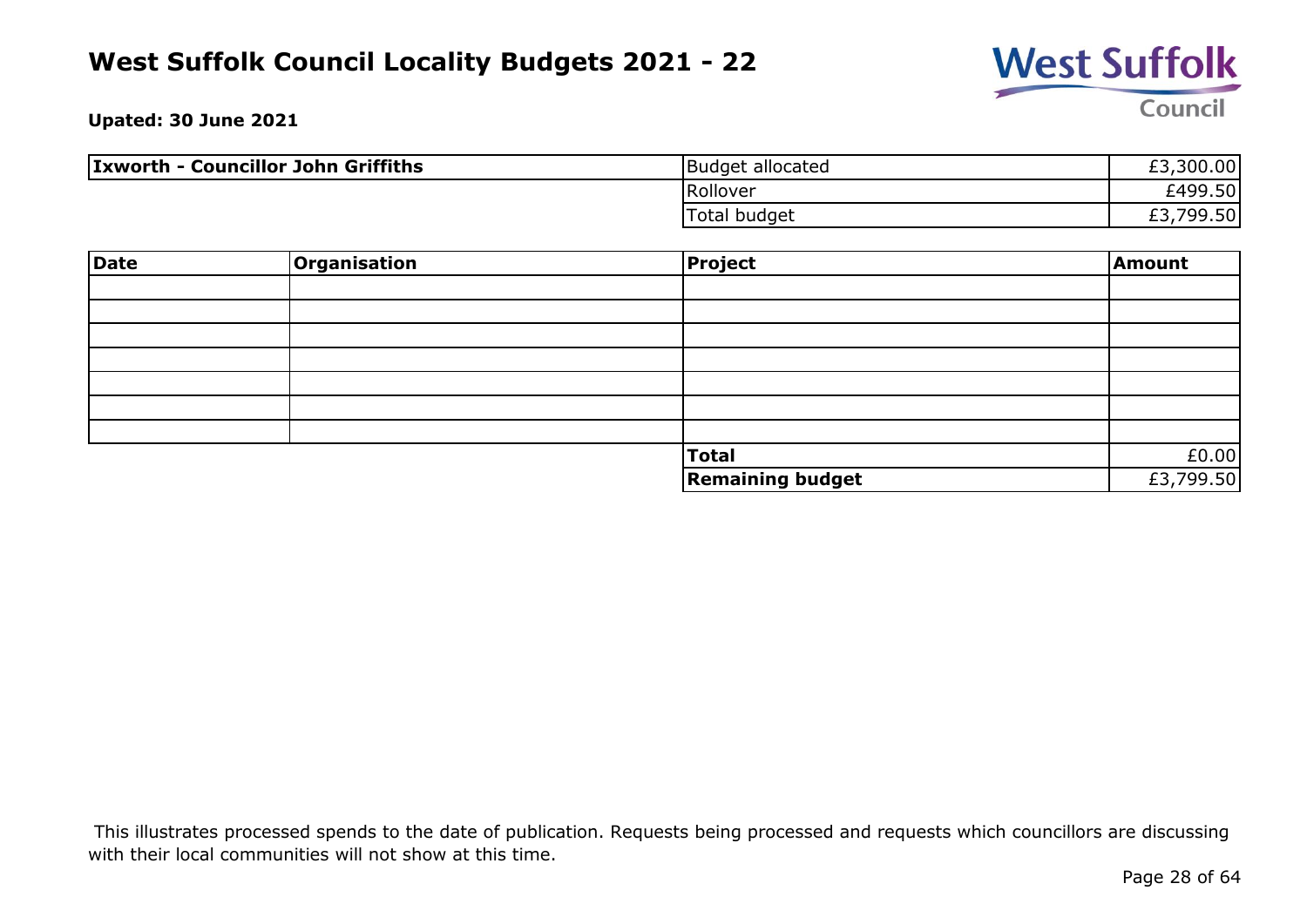

**Upated: 30 June 2021**

| <b>Kentford and Moulton - Councillor Roger Dicker</b> | Budget allocated | £3,300.00 |
|-------------------------------------------------------|------------------|-----------|
|                                                       | Rollover         | £250.00   |
|                                                       | Total budget     | £3,550.00 |

| <b>Date</b> | Organisation           | <b>Project</b>           | Amount    |
|-------------|------------------------|--------------------------|-----------|
| 28 May 2021 | Moulton Parish Council | Open air community bench | £750.00   |
|             |                        |                          |           |
|             |                        |                          |           |
|             |                        |                          |           |
|             |                        |                          |           |
|             |                        |                          |           |
|             |                        |                          |           |
|             |                        | <b>Total</b>             | £750.00   |
|             |                        | <b>Remaining budget</b>  | £2,800.00 |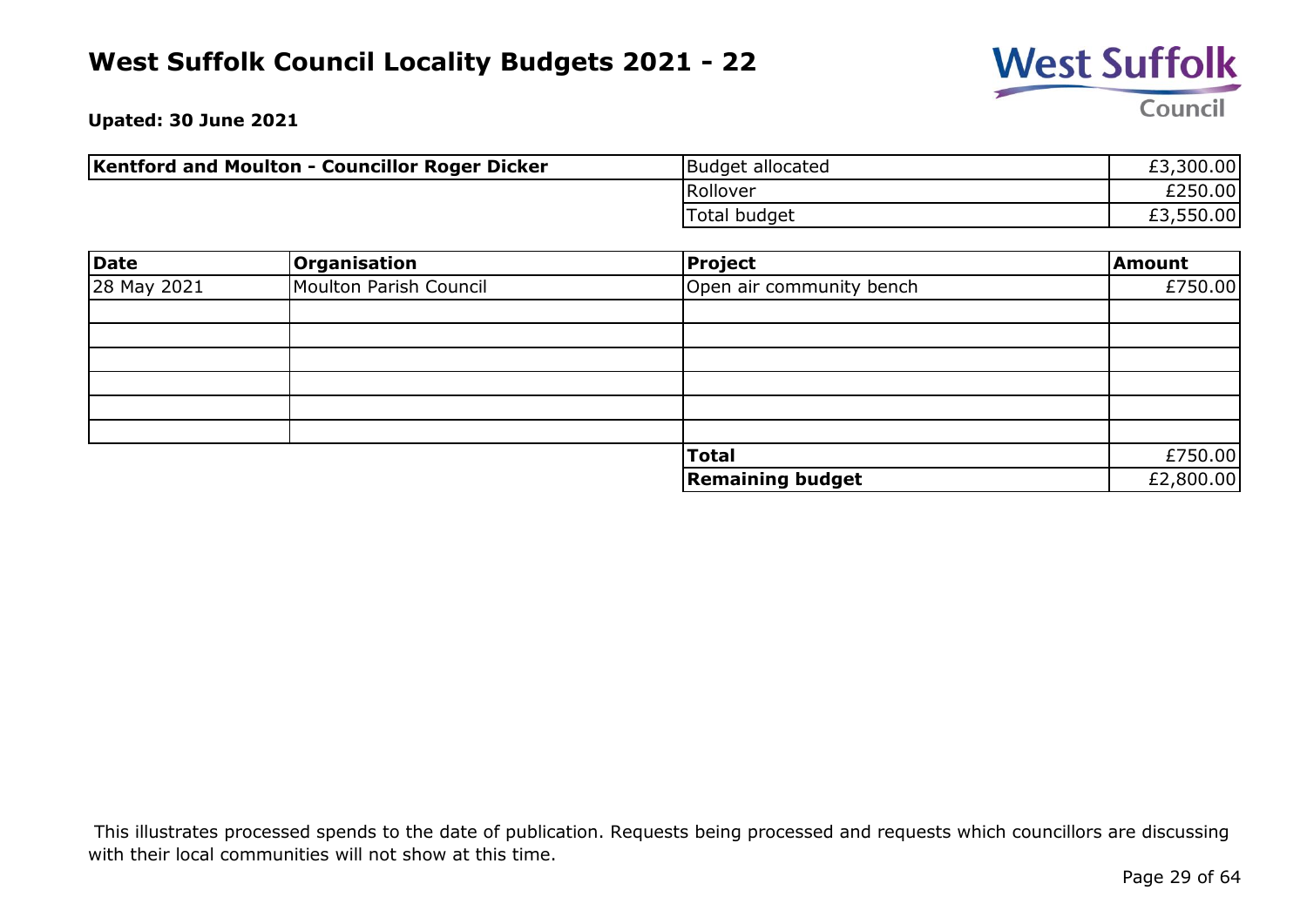

**Upated: 30 June 2021**

| Lakenheath - Councillor Stephen Frost | Budget allocated | £3,300.00 |
|---------------------------------------|------------------|-----------|
|                                       | Rollover         | £500.00   |
|                                       | Total budget     | £3,800.00 |

| Date | Organisation | <b>Project</b>          | Amount    |
|------|--------------|-------------------------|-----------|
|      |              |                         |           |
|      |              |                         |           |
|      |              |                         |           |
|      |              |                         |           |
|      |              |                         |           |
|      |              |                         |           |
|      |              |                         |           |
|      |              | <b>Total</b>            | £0.00     |
|      |              | <b>Remaining budget</b> | £3,800.00 |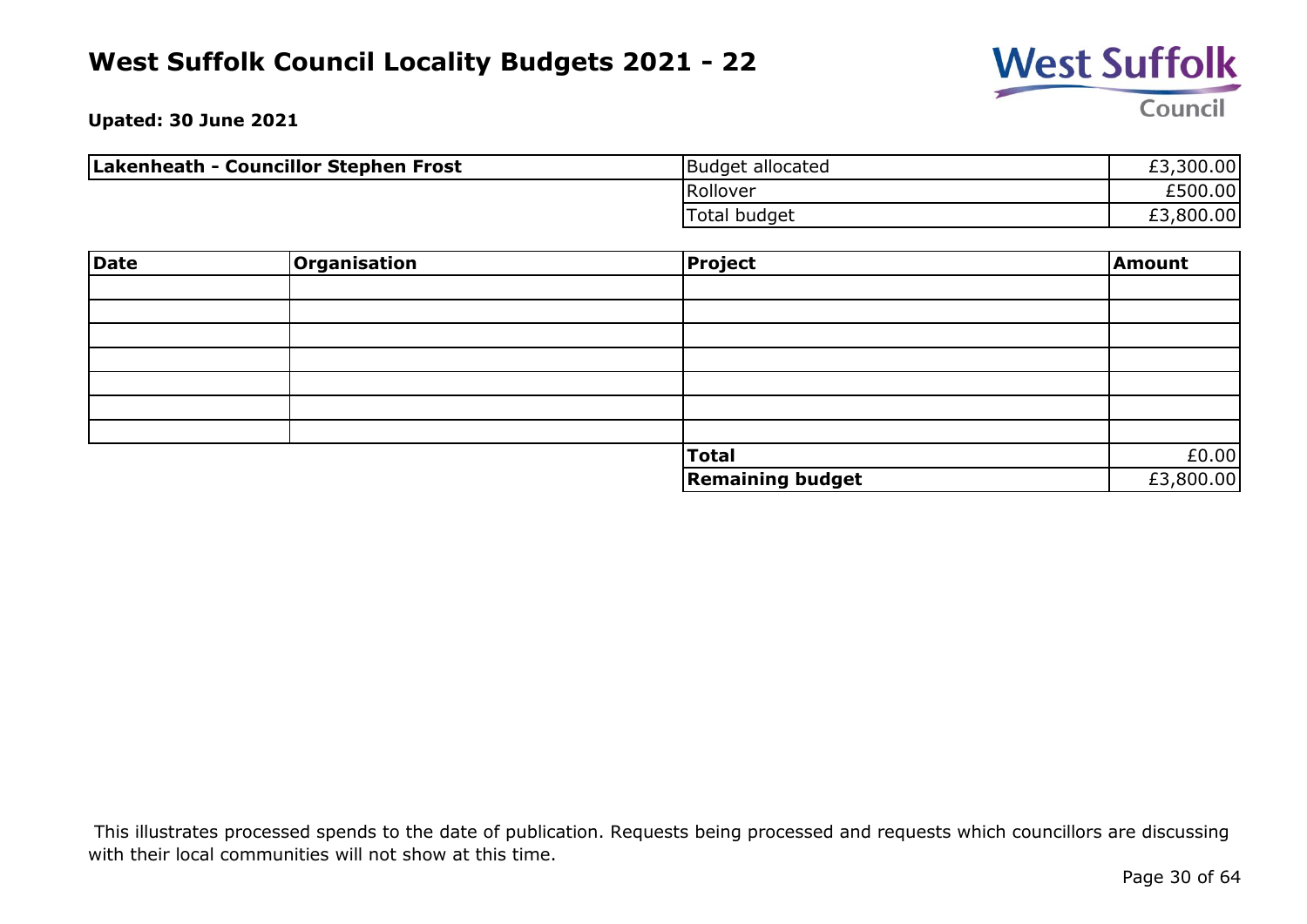

**Upated: 30 June 2021**

| Lakenheath - Councillor Colin Noble | Budget allocated | £3,300.00 |
|-------------------------------------|------------------|-----------|
|                                     | Rollover         | £330.00   |
|                                     | Total budget     | £3,630.00 |

| Date | Organisation | Project                 | Amount    |
|------|--------------|-------------------------|-----------|
|      |              |                         |           |
|      |              |                         |           |
|      |              |                         |           |
|      |              |                         |           |
|      |              |                         |           |
|      |              |                         |           |
|      |              |                         |           |
|      |              | Total                   | £0.00     |
|      |              | <b>Remaining budget</b> | £3,630.00 |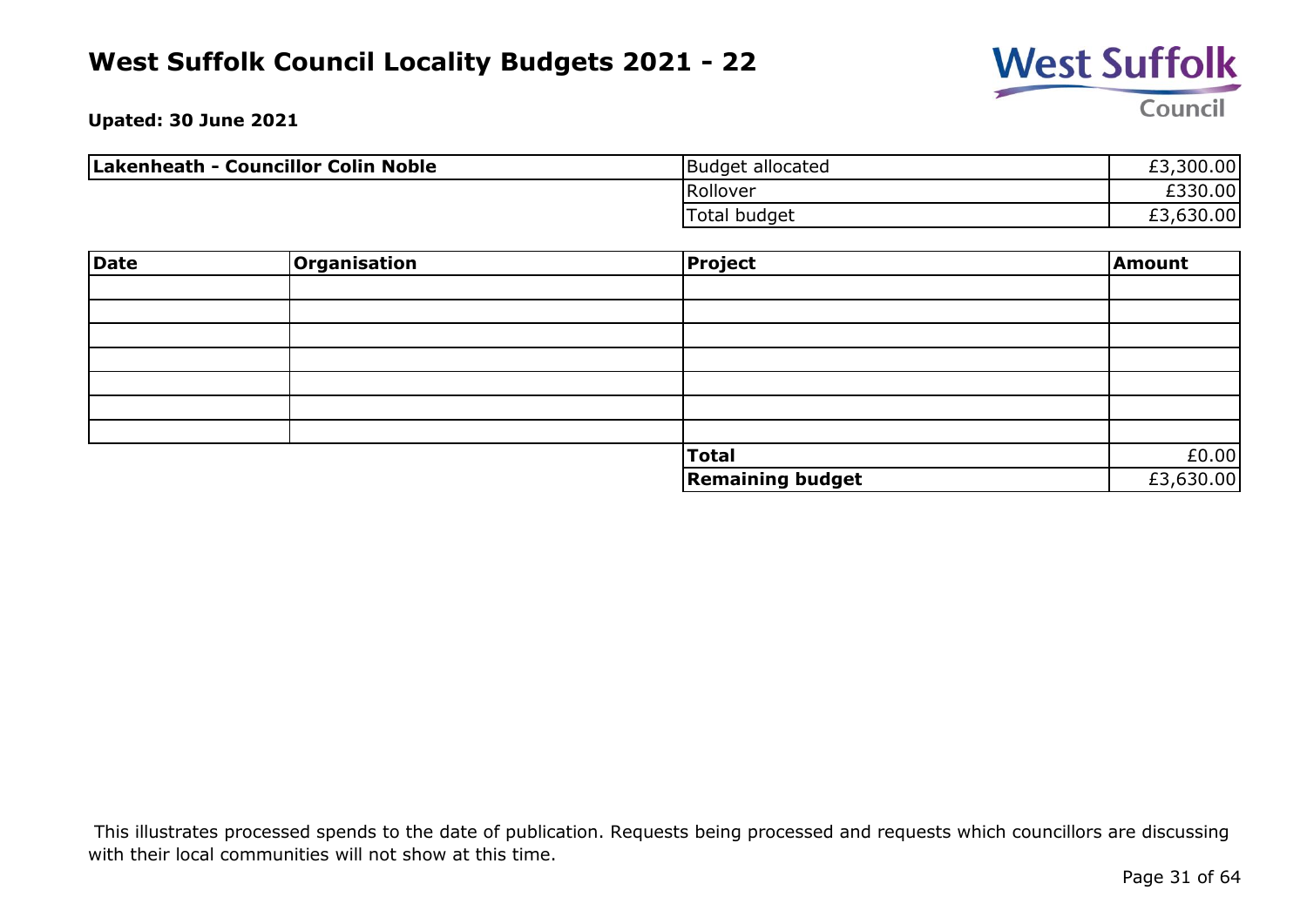

**Upated: 30 June 2021**

| <b>Manor - Councillor Brian Harvey</b> | Budget allocated | £3,300.00 |
|----------------------------------------|------------------|-----------|
|                                        | Rollover         | £0.00     |
|                                        | Total budget     | £3,300.00 |

| <b>Date</b> | Organisation | <b>Project</b>          | Amount    |
|-------------|--------------|-------------------------|-----------|
|             |              |                         |           |
|             |              |                         |           |
|             |              |                         |           |
|             |              |                         |           |
|             |              |                         |           |
|             |              |                         |           |
|             |              |                         |           |
|             |              | <b>Total</b>            | £0.00     |
|             |              | <b>Remaining budget</b> | £3,300.00 |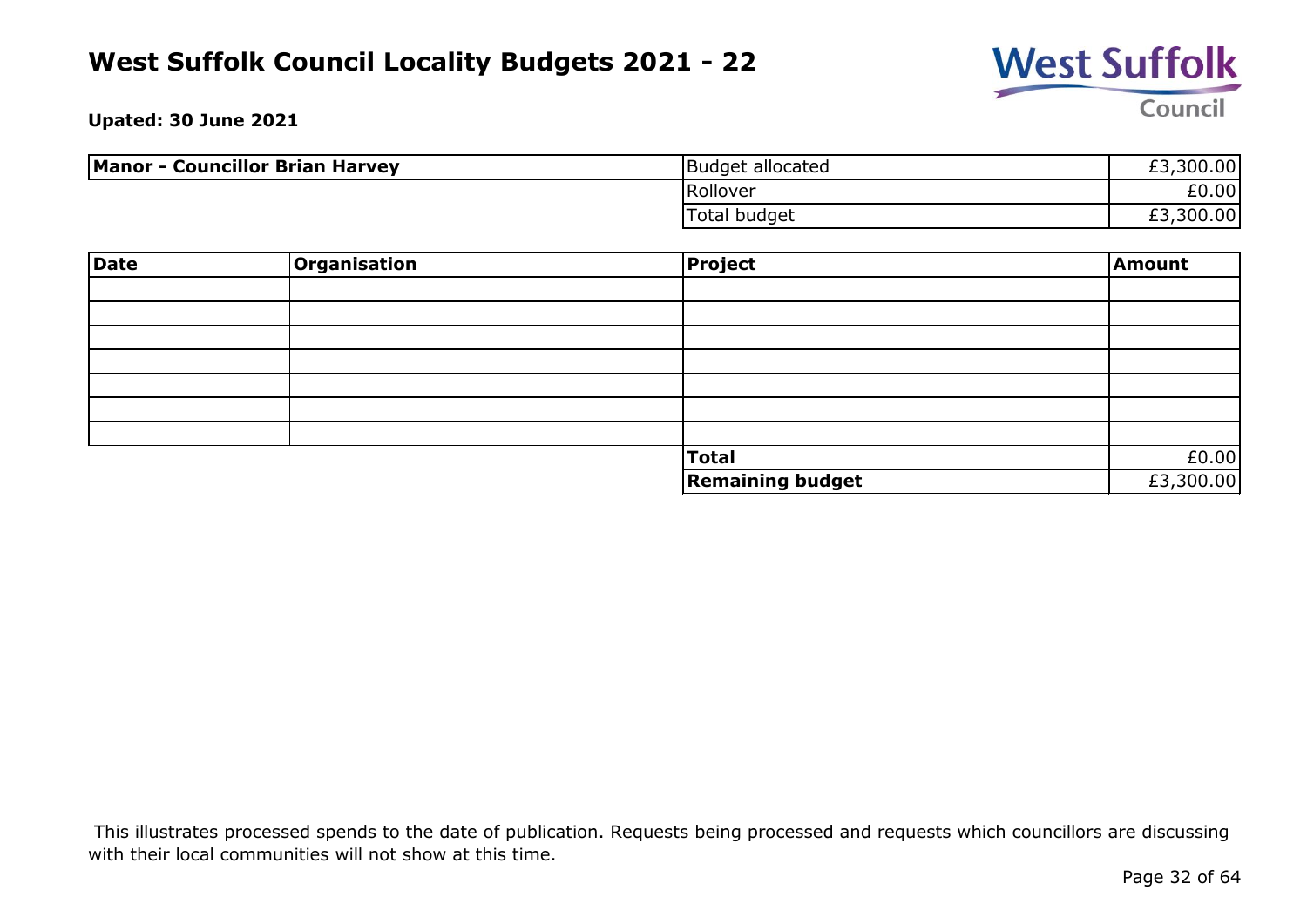

**Upated: 30 June 2021**

| Mildenhall Great Heath - Councillor Richard Alecock | Budget allocated | £3,300.00 |
|-----------------------------------------------------|------------------|-----------|
|                                                     | Rollover         | £0.00     |
|                                                     | Total budget     | £3,300.00 |

| Date | <b>Organisation</b> | <b>Project</b>          | Amount    |
|------|---------------------|-------------------------|-----------|
|      |                     |                         |           |
|      |                     |                         |           |
|      |                     |                         |           |
|      |                     |                         |           |
|      |                     |                         |           |
|      |                     |                         |           |
|      |                     |                         |           |
|      |                     | <b>Total</b>            | £0.00     |
|      |                     | <b>Remaining budget</b> | £3,300.00 |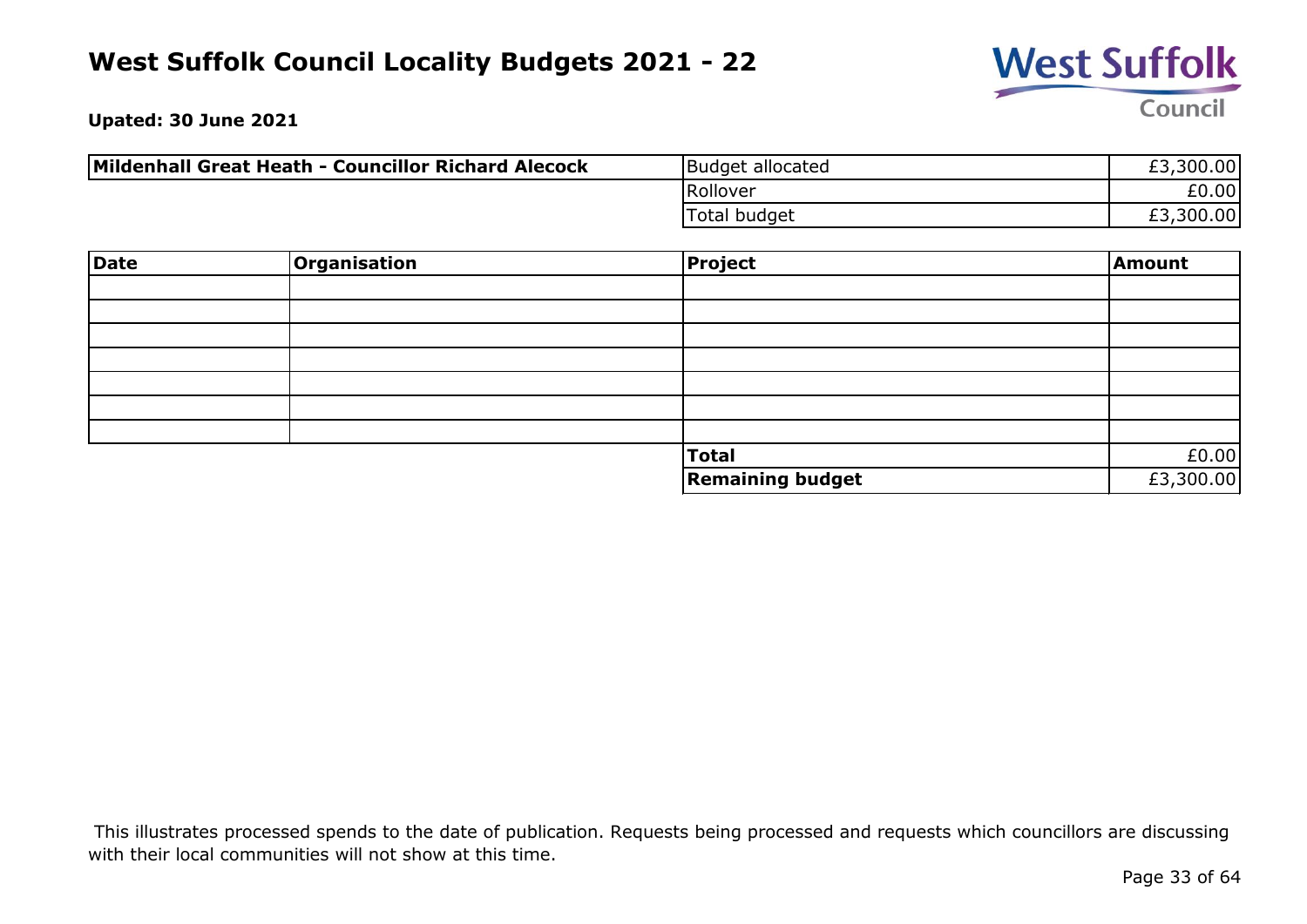

**Upated: 30 June 2021**

| Mildenhall Kingsway and Market - Councillor Ian Shipp | Budget allocated | £3,300.00 |
|-------------------------------------------------------|------------------|-----------|
|                                                       | Rollover         | £0.00     |
|                                                       | Total budget     | £3,300.00 |

| Date | <b>Organisation</b> | <b>Project</b>          | Amount    |
|------|---------------------|-------------------------|-----------|
|      |                     |                         |           |
|      |                     |                         |           |
|      |                     |                         |           |
|      |                     |                         |           |
|      |                     |                         |           |
|      |                     |                         |           |
|      |                     |                         |           |
|      |                     | Total                   | £0.00     |
|      |                     | <b>Remaining budget</b> | £3,300.00 |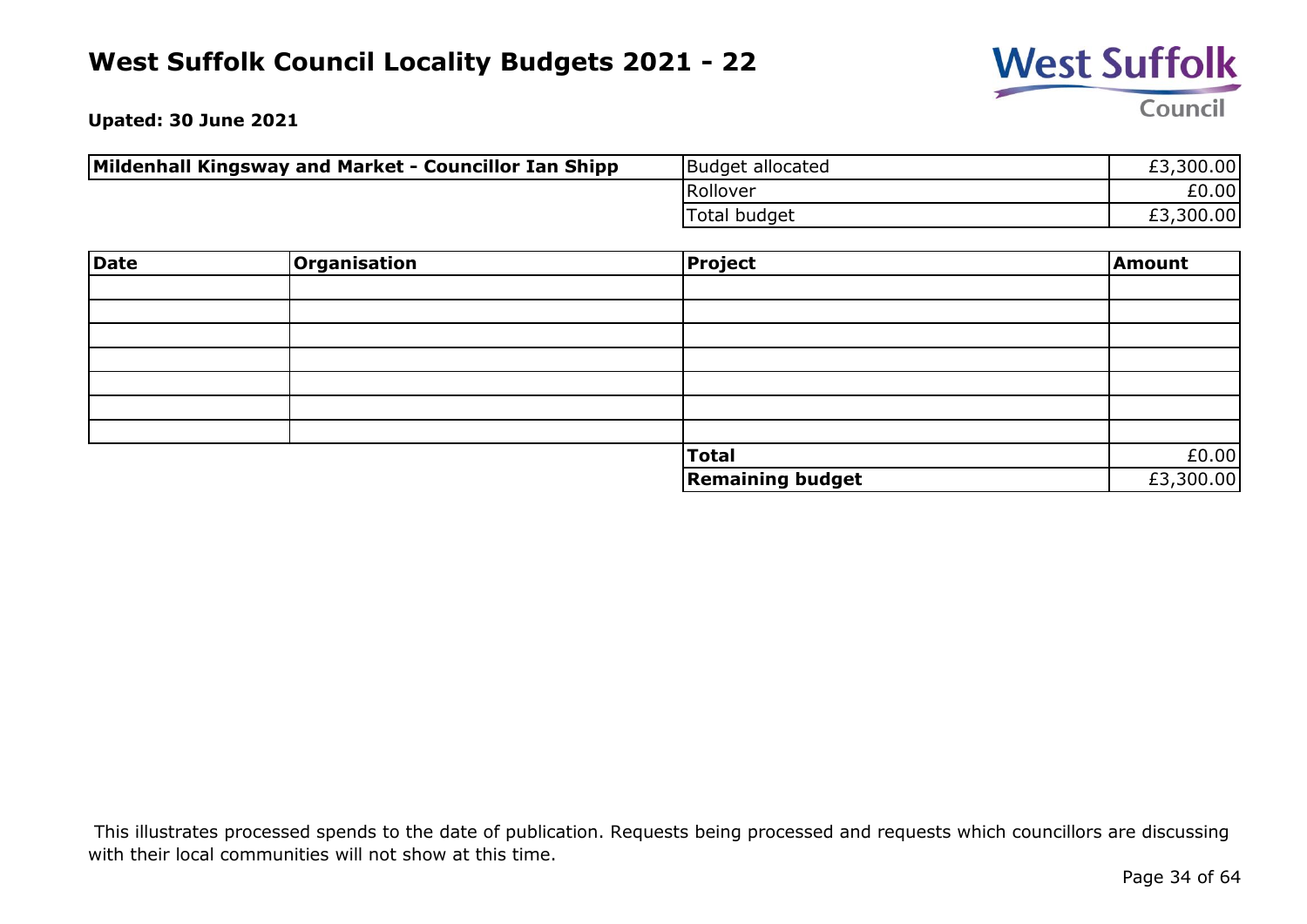

**Upated: 30 June 2021**

| Mildenhall Queensway - Councillor Andy Neal | Budget allocated | £3,300.00 |
|---------------------------------------------|------------------|-----------|
|                                             | Rollover         | £0.00     |
|                                             | Total budget     | £3,300.00 |

| Date | Organisation | <b>Project</b>          | Amount    |
|------|--------------|-------------------------|-----------|
|      |              |                         |           |
|      |              |                         |           |
|      |              |                         |           |
|      |              |                         |           |
|      |              |                         |           |
|      |              |                         |           |
|      |              |                         |           |
|      |              | <b>Total</b>            | £0.00     |
|      |              | <b>Remaining budget</b> | £3,300.00 |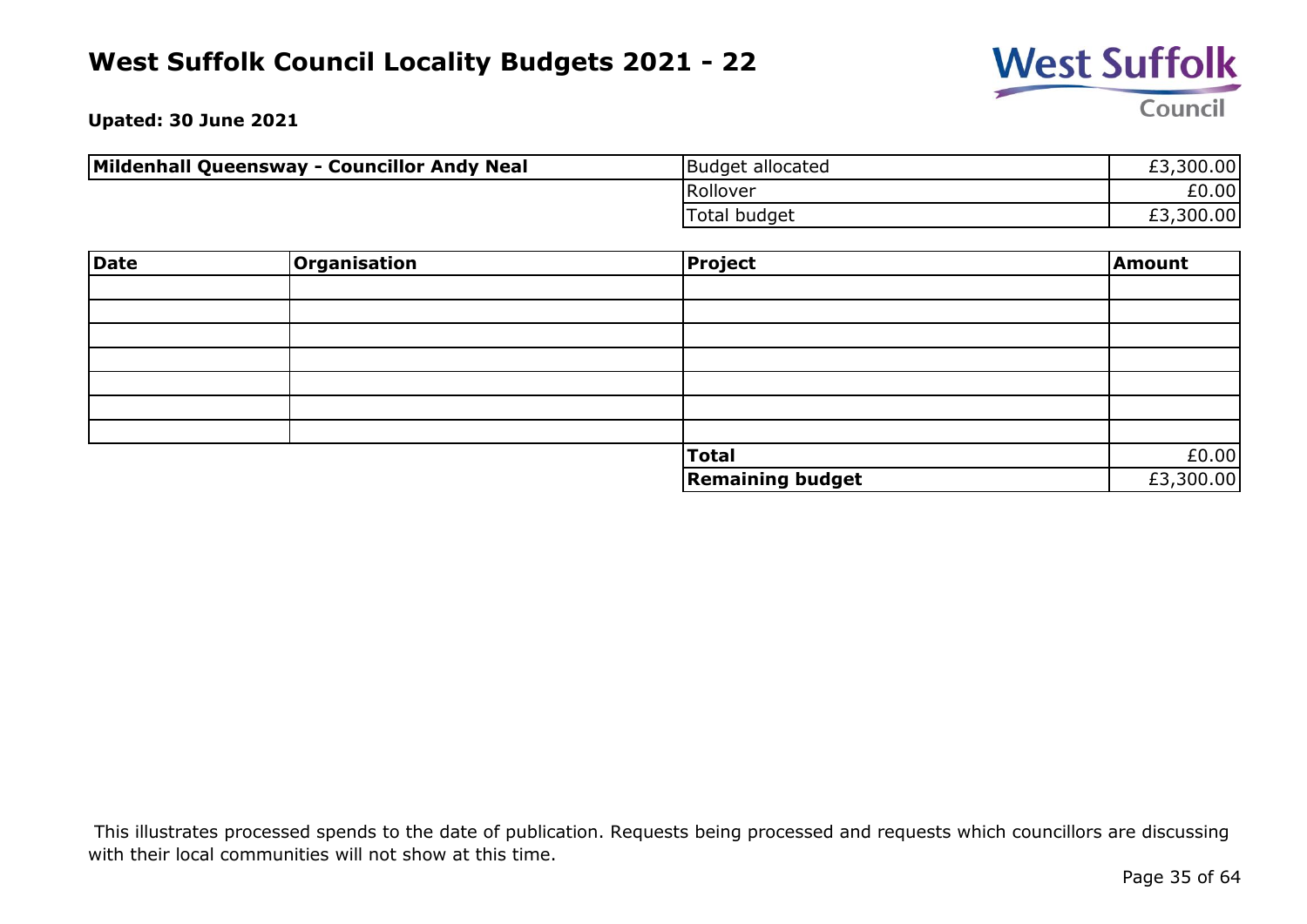

**Upated: 30 June 2021**

| <b>Minden - Councillor Robert Everitt</b> | Budget allocated | £3,300.00 |
|-------------------------------------------|------------------|-----------|
|                                           | Rollover         | £145.00   |
|                                           | Total budget     | £3,445.00 |

| Date | Organisation | Project                 | Amount                                  |
|------|--------------|-------------------------|-----------------------------------------|
|      |              |                         |                                         |
|      |              |                         |                                         |
|      |              |                         |                                         |
|      |              |                         |                                         |
|      |              |                         |                                         |
|      |              |                         |                                         |
|      |              |                         |                                         |
|      |              | <b>Total</b>            | $\frac{\text{E0.00}}{\text{E3,445.00}}$ |
|      |              | <b>Remaining budget</b> |                                         |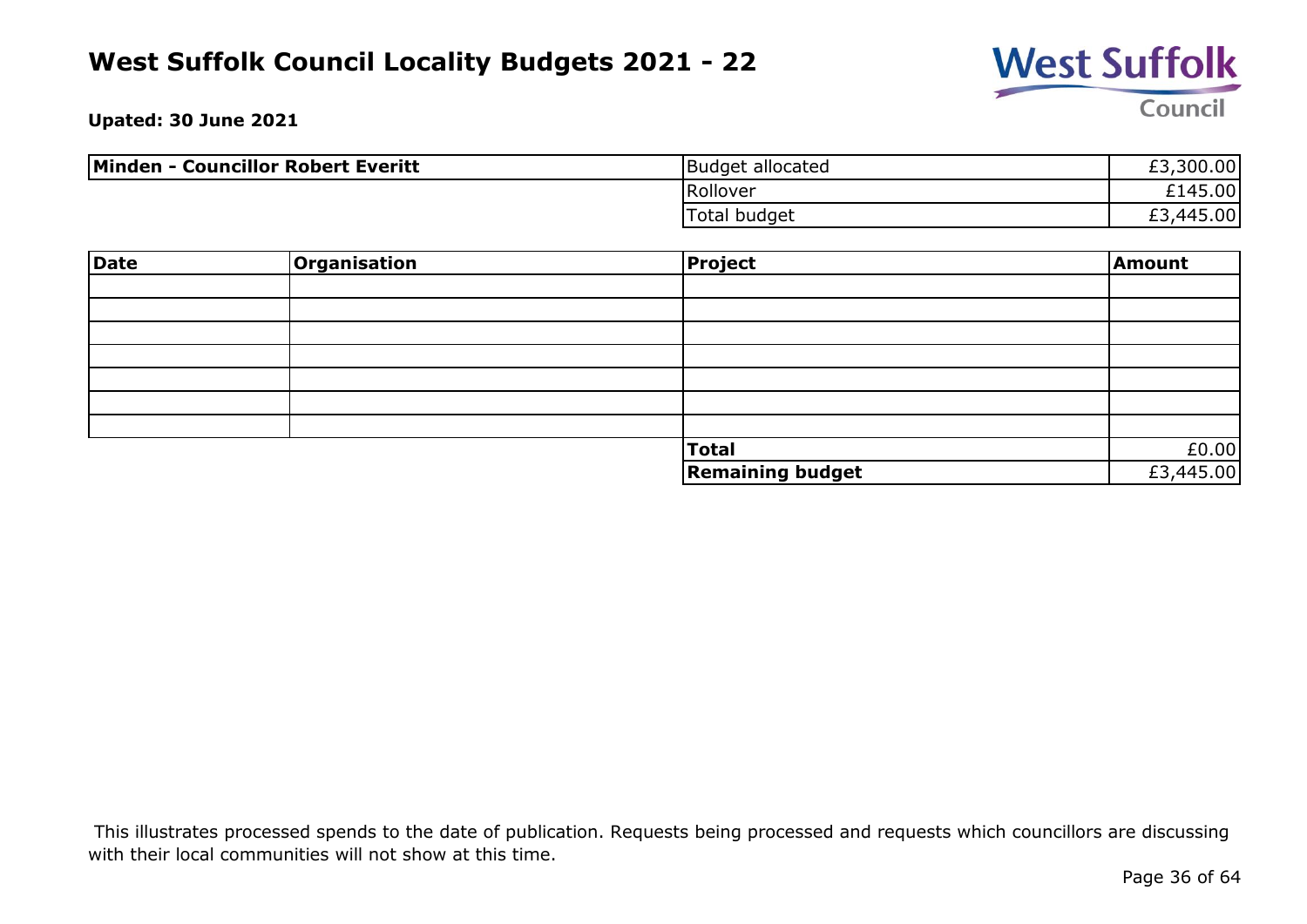

**Upated: 30 June 2021**

| <b>Minden - Councillor Clive Springett</b> | Budget allocated | £3,300.00 |
|--------------------------------------------|------------------|-----------|
|                                            | Rollover         | £500.00   |
|                                            | Total budget     | £3,800.00 |

| Date | Organisation | Project                 | Amount    |
|------|--------------|-------------------------|-----------|
|      |              |                         |           |
|      |              |                         |           |
|      |              |                         |           |
|      |              |                         |           |
|      |              |                         |           |
|      |              |                         |           |
|      |              |                         |           |
|      |              | Total                   | £0.00     |
|      |              | <b>Remaining budget</b> | £3,800.00 |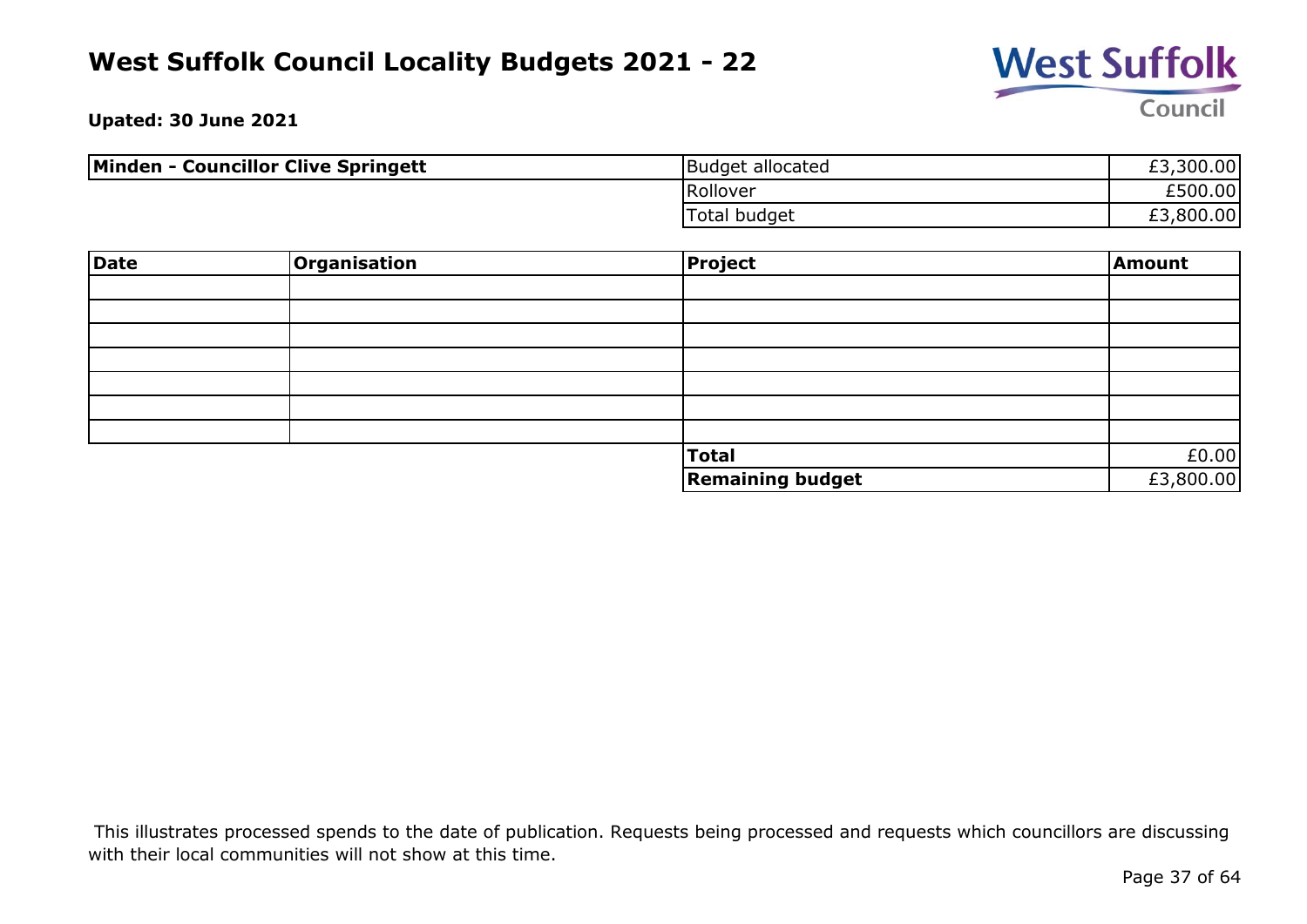

**Upated: 30 June 2021**

| Moreton Hall - Councillor Trevor Beckwith | Budget allocated | £3,300.00 |
|-------------------------------------------|------------------|-----------|
|                                           | Rollover         | £500.00   |
|                                           | Total budget     | £3,800.00 |

| Date | <b>Organisation</b> | <b>Project</b>          | Amount    |
|------|---------------------|-------------------------|-----------|
|      |                     |                         |           |
|      |                     |                         |           |
|      |                     |                         |           |
|      |                     |                         |           |
|      |                     |                         |           |
|      |                     |                         |           |
|      |                     |                         |           |
|      |                     | <b>Total</b>            | £0.00     |
|      |                     | <b>Remaining budget</b> | £3,800.00 |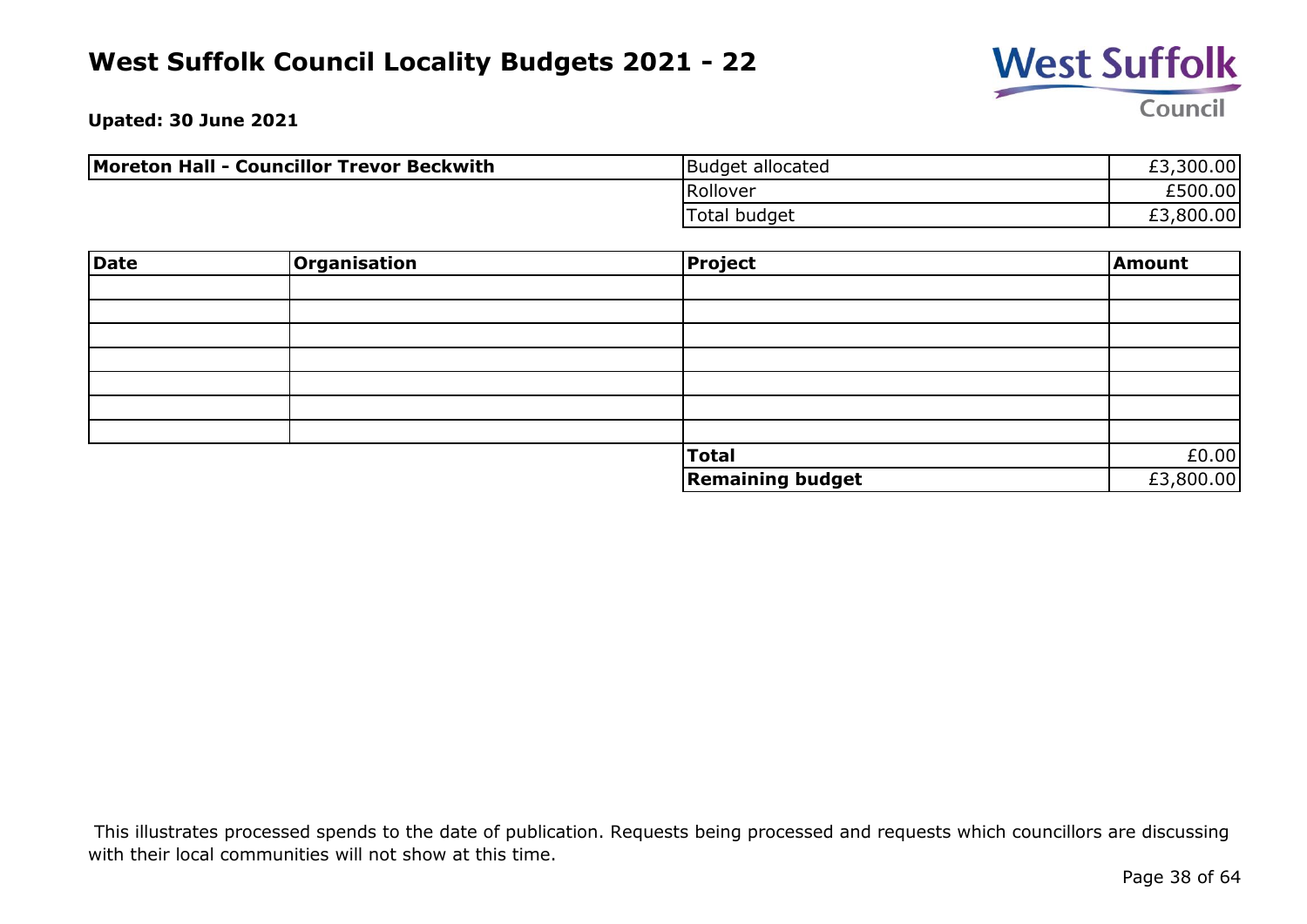

**Upated: 30 June 2021**

| Moreton Hall - Councillor Peter Thompson | Budget allocated | £3,300.00 |
|------------------------------------------|------------------|-----------|
|                                          | Rollover         | £250.00   |
|                                          | Total budget     | £3,550.00 |

| Date | Organisation | <b>Project</b>          | Amount    |
|------|--------------|-------------------------|-----------|
|      |              |                         |           |
|      |              |                         |           |
|      |              |                         |           |
|      |              |                         |           |
|      |              |                         |           |
|      |              |                         |           |
|      |              |                         |           |
|      |              | <b>Total</b>            | £0.00     |
|      |              | <b>Remaining budget</b> | £3,550.00 |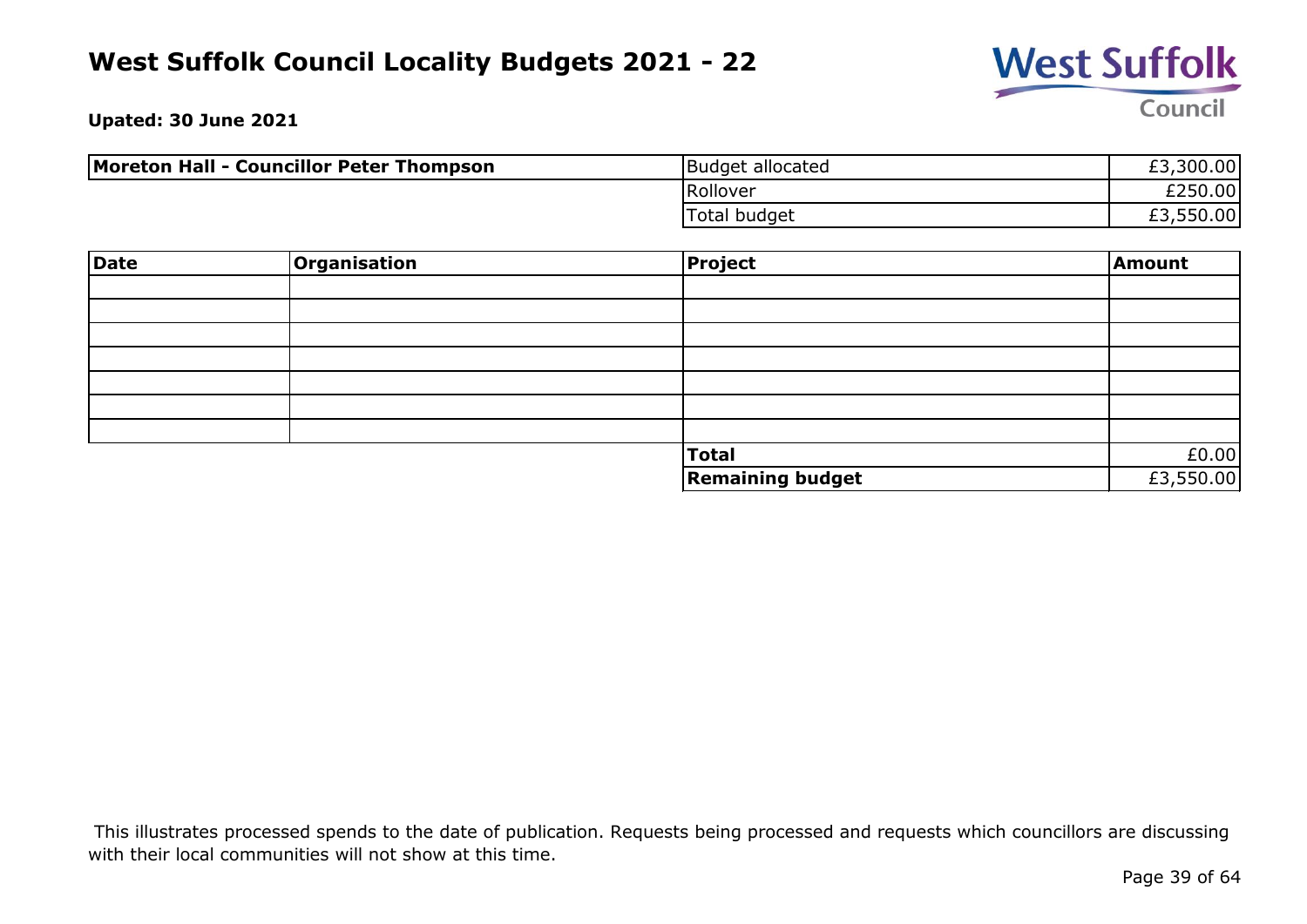

**Upated: 30 June 2021**

| Moreton Hall - Councillor Birgitte Mager | Budget allocated    | £3,300.00 |
|------------------------------------------|---------------------|-----------|
|                                          | Rollover            | £500.00   |
|                                          | <b>Total budget</b> | £3,800.00 |

| Date | <b>Organisation</b> | <b>Project</b>          | Amount    |
|------|---------------------|-------------------------|-----------|
|      |                     |                         |           |
|      |                     |                         |           |
|      |                     |                         |           |
|      |                     |                         |           |
|      |                     |                         |           |
|      |                     |                         |           |
|      |                     |                         |           |
|      |                     | <b>Total</b>            | £0.00     |
|      |                     | <b>Remaining budget</b> | £3,800.00 |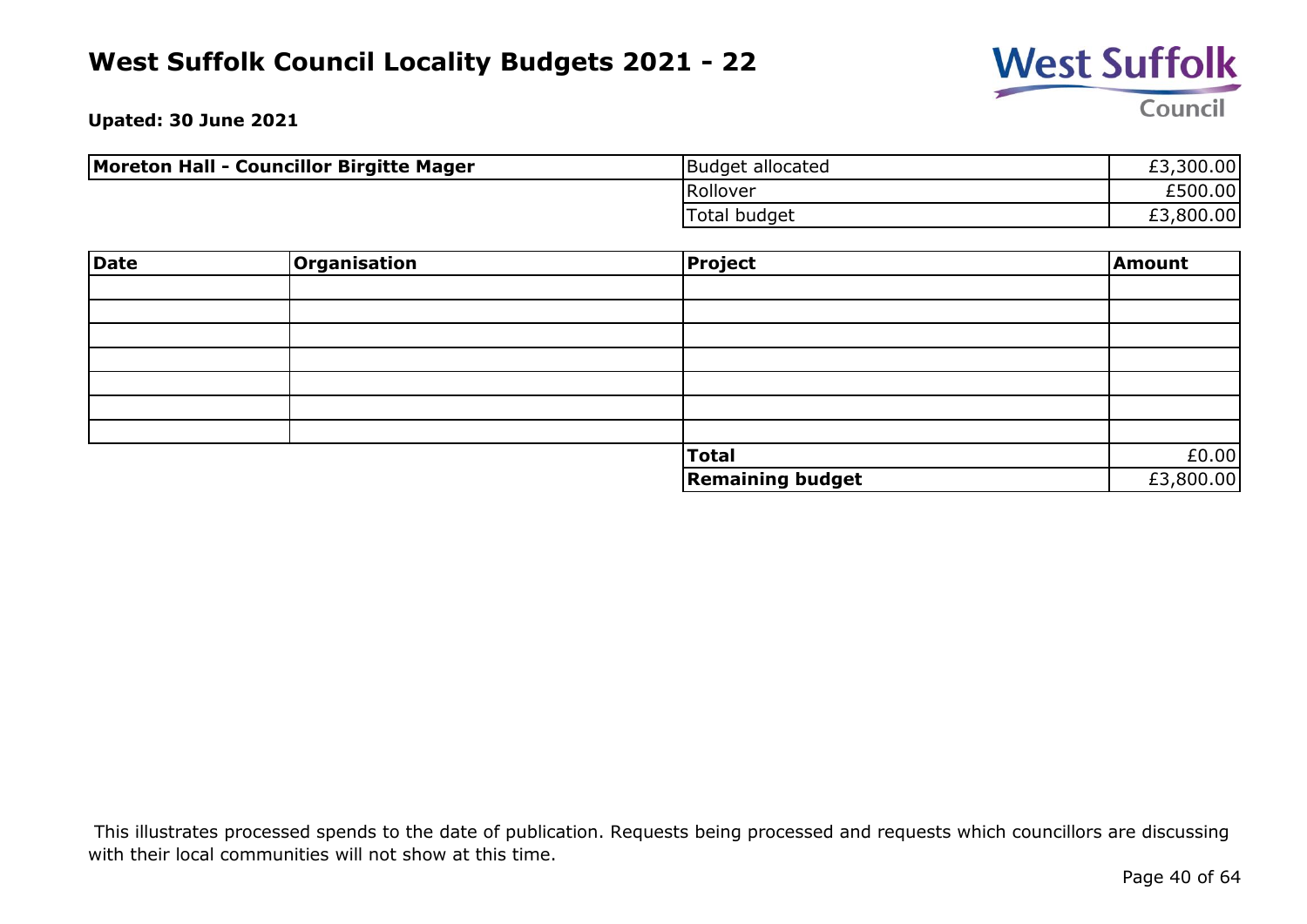

**Upated: 30 June 2021**

| Newmarket East - Councillor Rachel Hood | Budget allocated | £3,300.00 |
|-----------------------------------------|------------------|-----------|
|                                         | Rollover         | £0.00     |
|                                         | Total budget     | £3,300.00 |

| Date | Organisation | <b>Project</b>          | Amount    |
|------|--------------|-------------------------|-----------|
|      |              |                         |           |
|      |              |                         |           |
|      |              |                         |           |
|      |              |                         |           |
|      |              |                         |           |
|      |              |                         |           |
|      |              |                         |           |
|      |              | <b>Total</b>            | £0.00     |
|      |              | <b>Remaining budget</b> | £3,300.00 |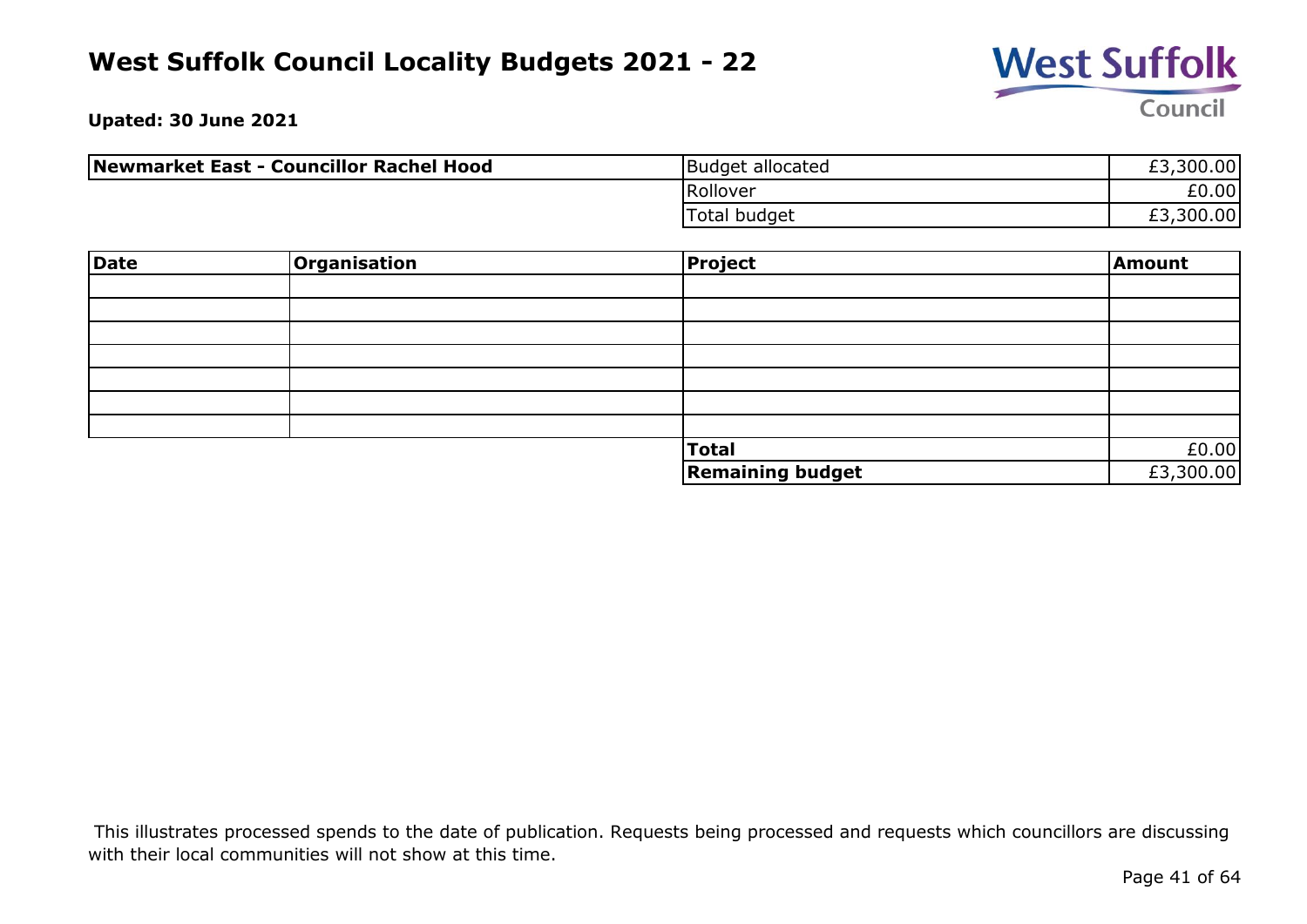

**Upated: 30 June 2021**

| Newmarket East - Councillor Robert Nobbs | Budget allocated | £3,300.00 |
|------------------------------------------|------------------|-----------|
|                                          | Rollover         | £500.00   |
|                                          | Total budget     | £3,800.00 |

| Date | <b>Organisation</b> | <b>Project</b>          | Amount    |
|------|---------------------|-------------------------|-----------|
|      |                     |                         |           |
|      |                     |                         |           |
|      |                     |                         |           |
|      |                     |                         |           |
|      |                     |                         |           |
|      |                     |                         |           |
|      |                     |                         |           |
|      |                     | <b>Total</b>            | £0.00     |
|      |                     | <b>Remaining budget</b> | £3,800.00 |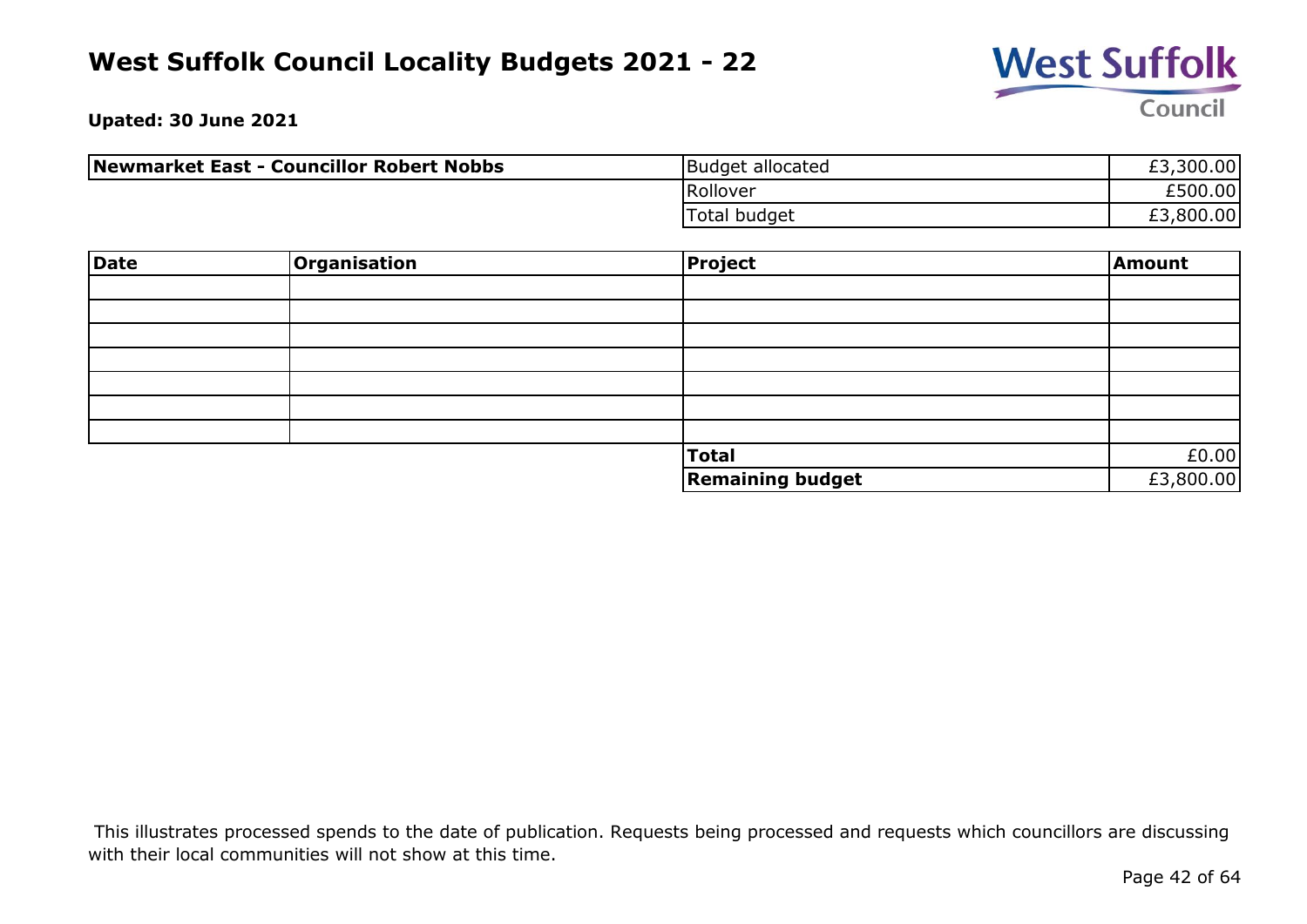

**Upated: 30 June 2021**

| Newmarket North - Councillor Michael Anderson | Budget allocated | £3,300.00 |
|-----------------------------------------------|------------------|-----------|
|                                               | Rollover         | £150.00   |
|                                               | Total budget     | £3,450.00 |

| Date | <b>Organisation</b> | <b>Project</b>          | Amount    |
|------|---------------------|-------------------------|-----------|
|      |                     |                         |           |
|      |                     |                         |           |
|      |                     |                         |           |
|      |                     |                         |           |
|      |                     |                         |           |
|      |                     |                         |           |
|      |                     |                         |           |
|      |                     | Total                   | £0.00     |
|      |                     | <b>Remaining budget</b> | £3,450.00 |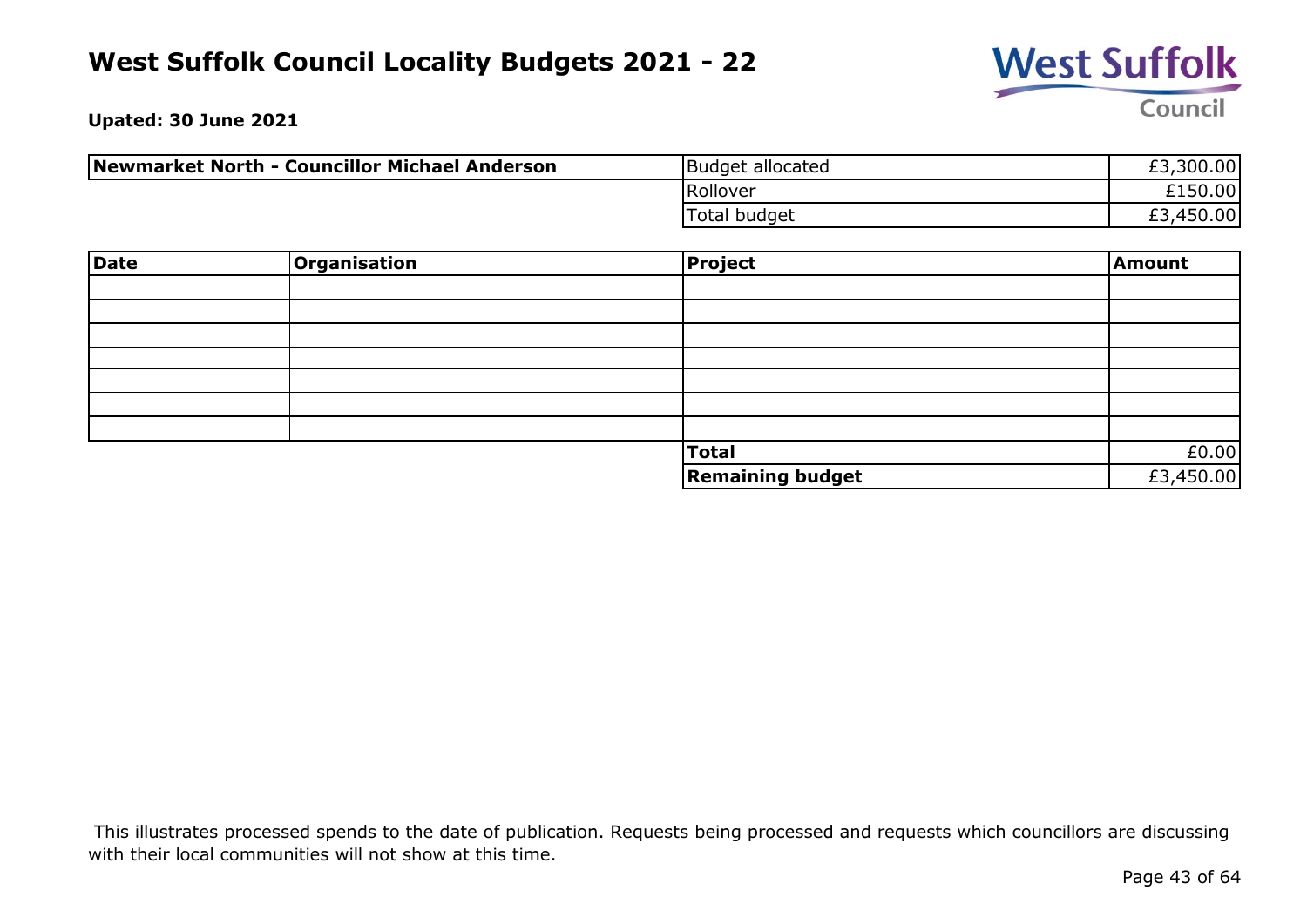

**Upated: 30 June 2021**

| Newmarket North - Councillor Karen Soons | Budget allocated | £3,300.00 |
|------------------------------------------|------------------|-----------|
|                                          | Rollover         | £500.00   |
|                                          | Total budget     | £3,800.00 |

| Date | <b>Organisation</b> | <b>Project</b>          | Amount    |
|------|---------------------|-------------------------|-----------|
|      |                     |                         |           |
|      |                     |                         |           |
|      |                     |                         |           |
|      |                     |                         |           |
|      |                     |                         |           |
|      |                     |                         |           |
|      |                     |                         |           |
|      |                     | <b>Total</b>            | £0.00     |
|      |                     | <b>Remaining budget</b> | £3,800.00 |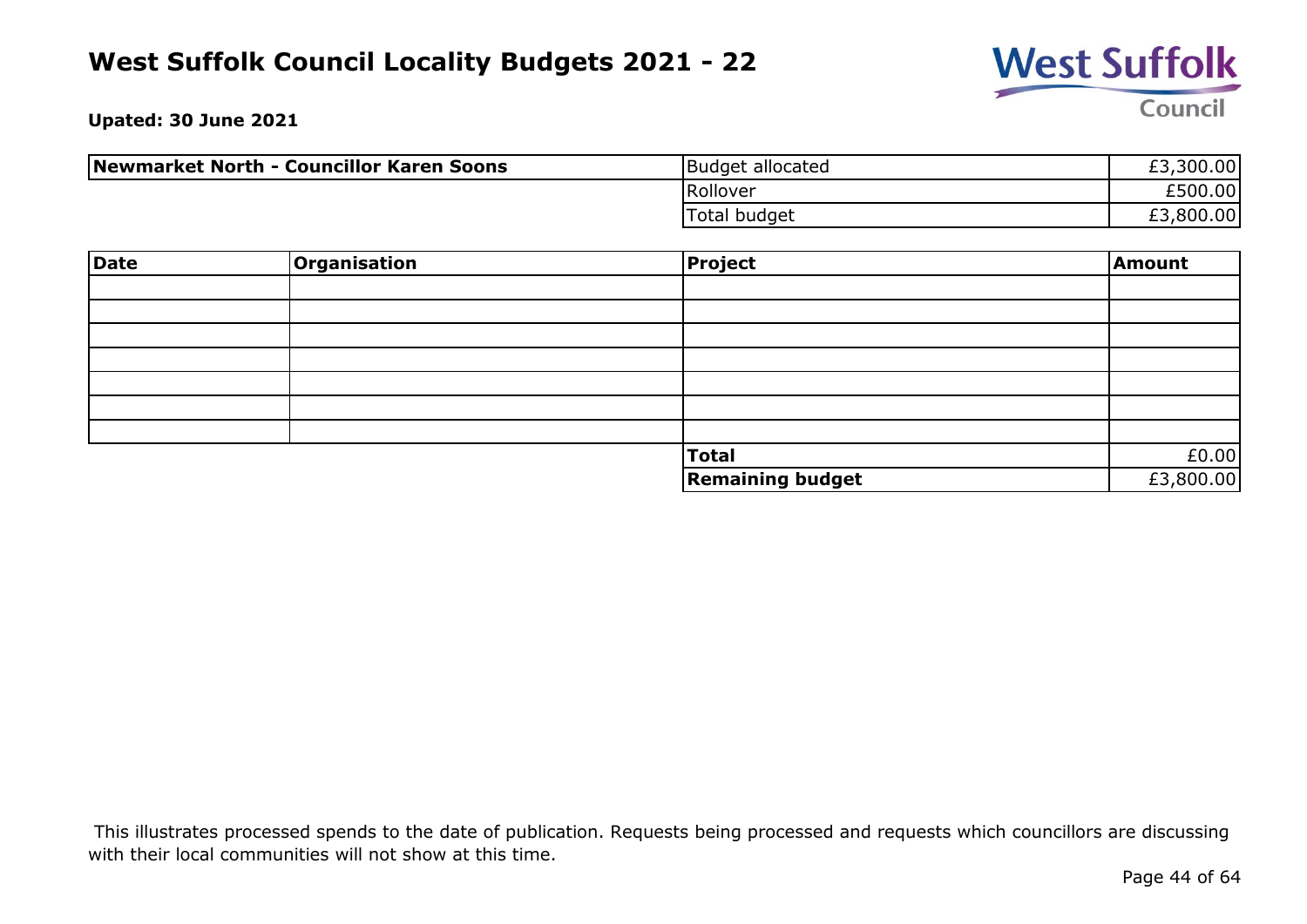

**Upated: 30 June 2021**

| Newmarket West - Councillor Andy Drummond | Budget allocated | £3,300.00 |
|-------------------------------------------|------------------|-----------|
|                                           | Rollover         | £500.00   |
|                                           | Total budget     | £3,800.00 |

| Date | <b>Organisation</b> | <b>Project</b>          | Amount    |
|------|---------------------|-------------------------|-----------|
|      |                     |                         |           |
|      |                     |                         |           |
|      |                     |                         |           |
|      |                     |                         |           |
|      |                     |                         |           |
|      |                     |                         |           |
|      |                     |                         |           |
|      |                     | <b>Total</b>            | £0.00     |
|      |                     | <b>Remaining budget</b> | £3,800.00 |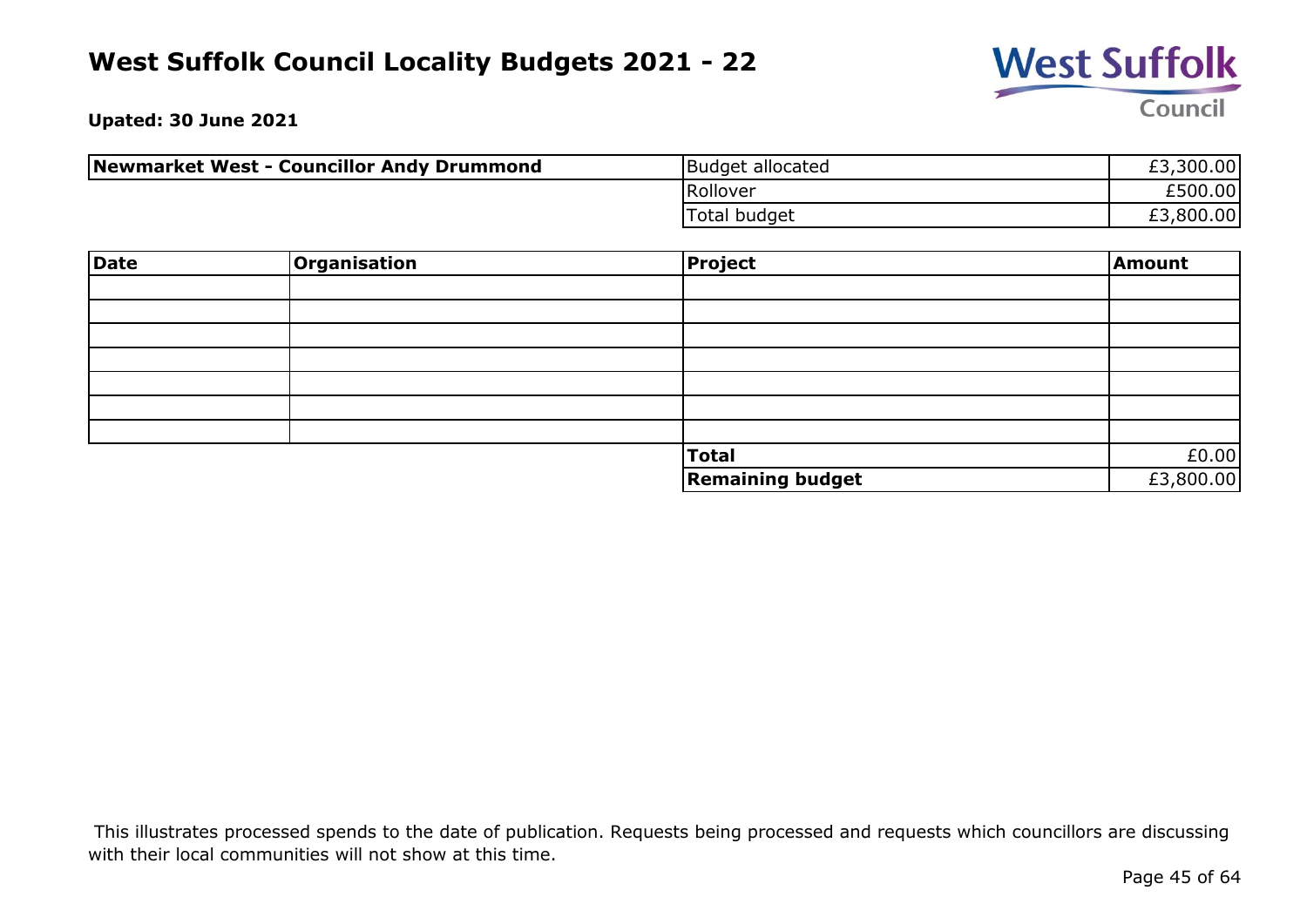

**Upated: 30 June 2021**

| Newmarket West - Councillor James Lay | Budget allocated | £3,300.00 |
|---------------------------------------|------------------|-----------|
|                                       | Rollover         | £0.00     |
|                                       | Total budget     | £3,300.00 |

| Date | <b>Organisation</b> | <b>Project</b>          | Amount    |
|------|---------------------|-------------------------|-----------|
|      |                     |                         |           |
|      |                     |                         |           |
|      |                     |                         |           |
|      |                     |                         |           |
|      |                     |                         |           |
|      |                     |                         |           |
|      |                     |                         |           |
|      |                     | <b>Total</b>            | £0.00     |
|      |                     | <b>Remaining budget</b> | £3,300.00 |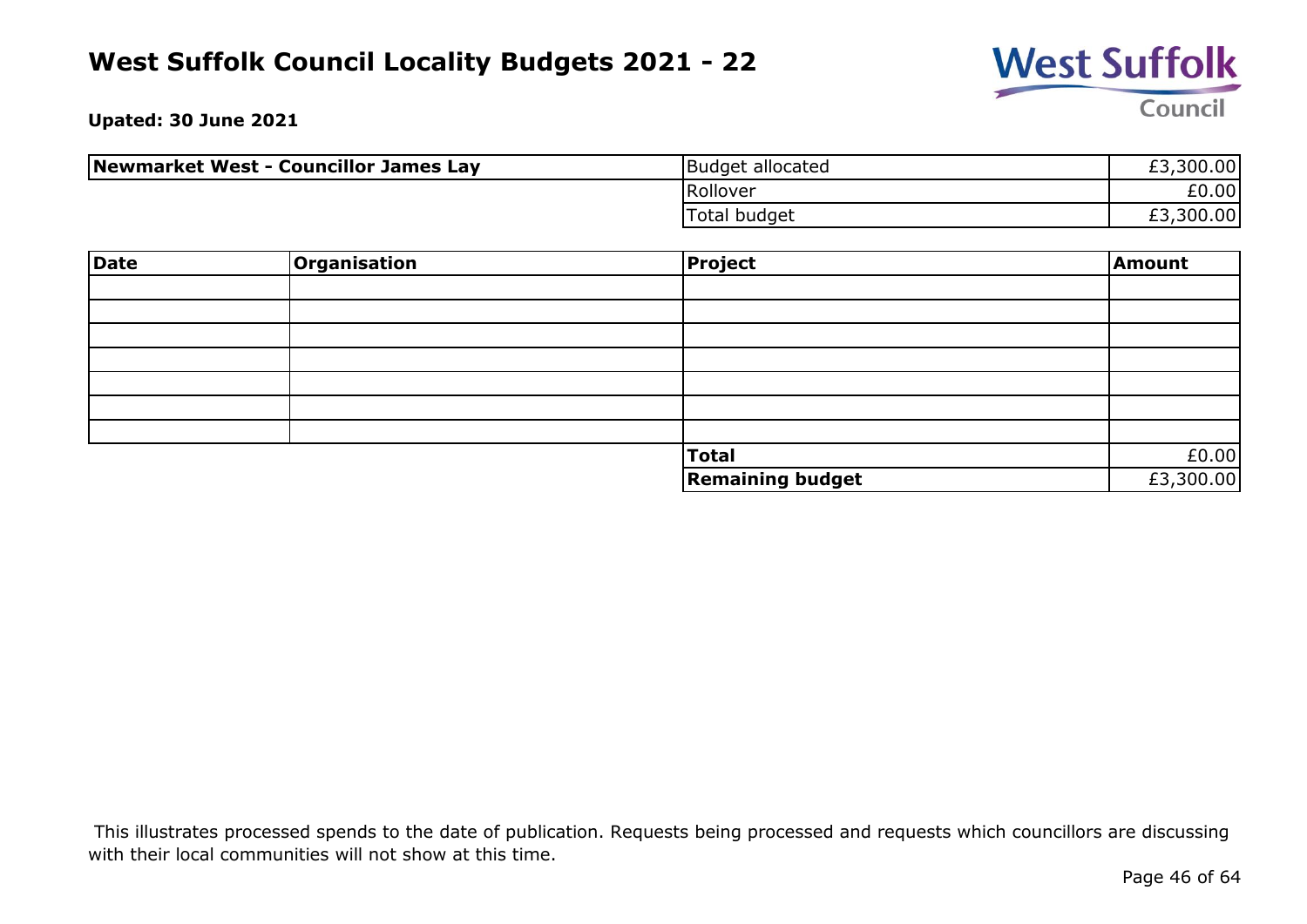

**Upated: 30 June 2021**

| <b>Pakenham and Troston - Councillor Simon Brown</b> | Budget allocated | £3,300.00           |
|------------------------------------------------------|------------------|---------------------|
|                                                      | Rollover         | £475.00             |
|                                                      | Total budget     | 775.00<br>rn<br>LJ. |

| Date | <b>Organisation</b> | <b>Project</b>          | Amount    |
|------|---------------------|-------------------------|-----------|
|      |                     |                         |           |
|      |                     |                         |           |
|      |                     |                         |           |
|      |                     |                         |           |
|      |                     |                         |           |
|      |                     |                         |           |
|      |                     |                         |           |
|      |                     | <b>Total</b>            | £0.00     |
|      |                     | <b>Remaining budget</b> | £3,775.00 |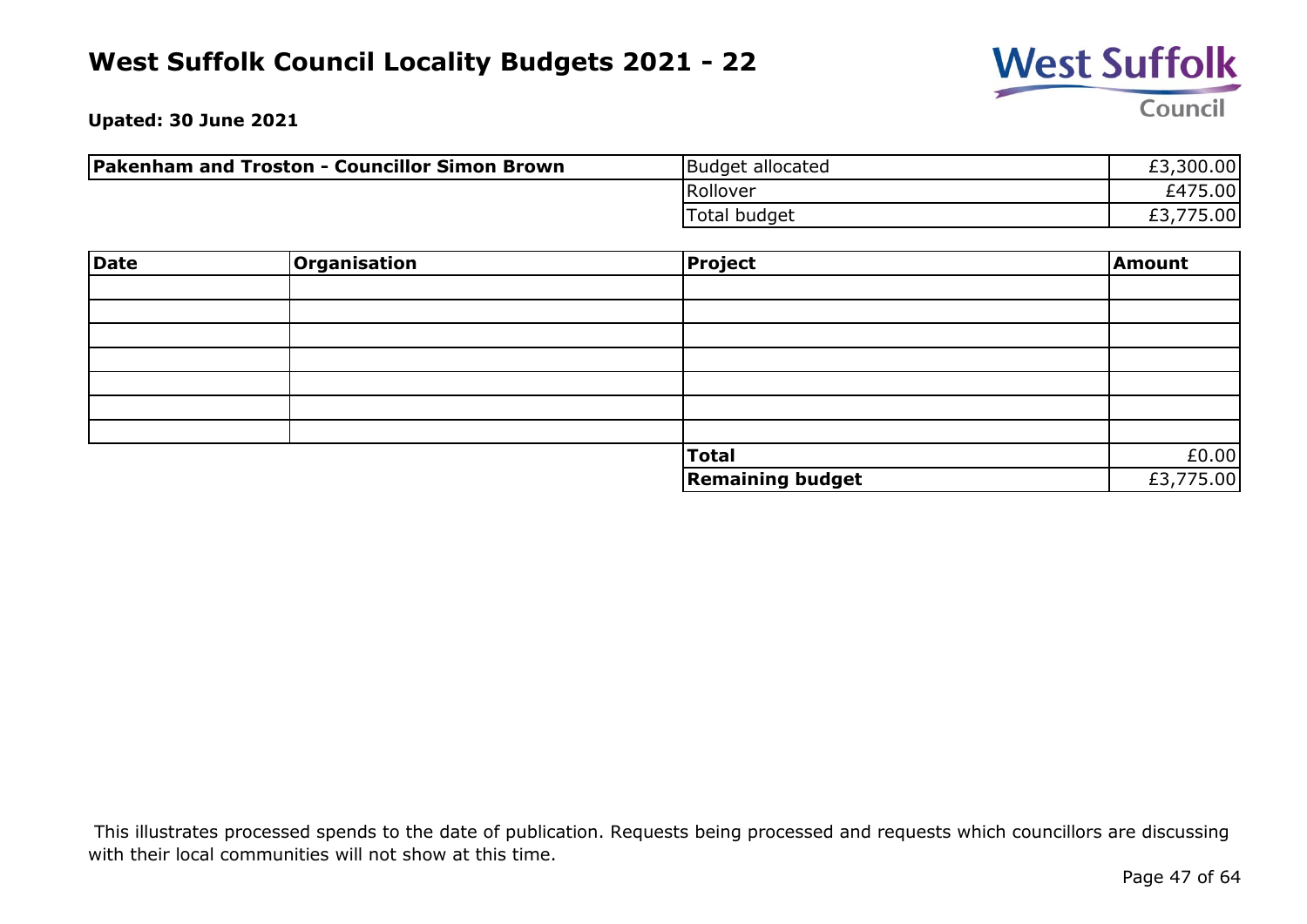

**Upated: 30 June 2021**

| <b>Risby - Councillor Susan Glossop</b> | Budget allocated | £3,300.00 |
|-----------------------------------------|------------------|-----------|
|                                         | Rollover         | £0.00     |
|                                         | Total budget     | £3,300.00 |

| Date | Organisation | Project                 | Amount    |
|------|--------------|-------------------------|-----------|
|      |              |                         |           |
|      |              |                         |           |
|      |              |                         |           |
|      |              |                         |           |
|      |              |                         |           |
|      |              |                         |           |
|      |              |                         |           |
|      |              | Total                   | £0.00     |
|      |              | <b>Remaining budget</b> | £3,300.00 |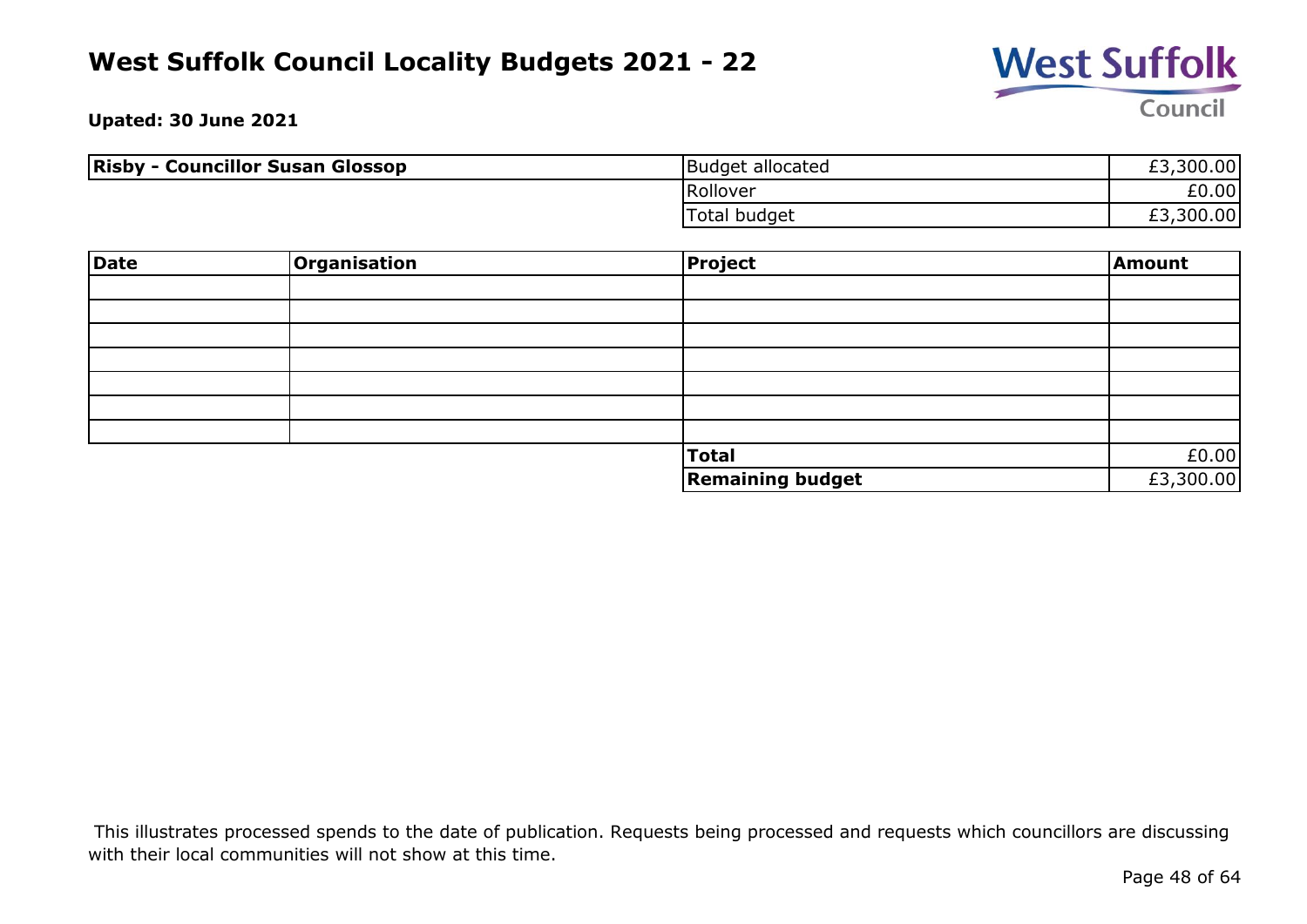

**Upated: 30 June 2021**

| <b>Rougham - Councillor Sara Mildmay-White</b> | Budget allocated | £3,300.00 |
|------------------------------------------------|------------------|-----------|
|                                                | Rollover         | £499.50   |
|                                                | Total budget     | £3,799.50 |

| Date | Organisation | Project                 | Amount    |
|------|--------------|-------------------------|-----------|
|      |              |                         |           |
|      |              |                         |           |
|      |              |                         |           |
|      |              |                         |           |
|      |              |                         |           |
|      |              |                         |           |
|      |              |                         |           |
|      |              | <b>Total</b>            | £0.00     |
|      |              | <b>Remaining budget</b> | £3,799.50 |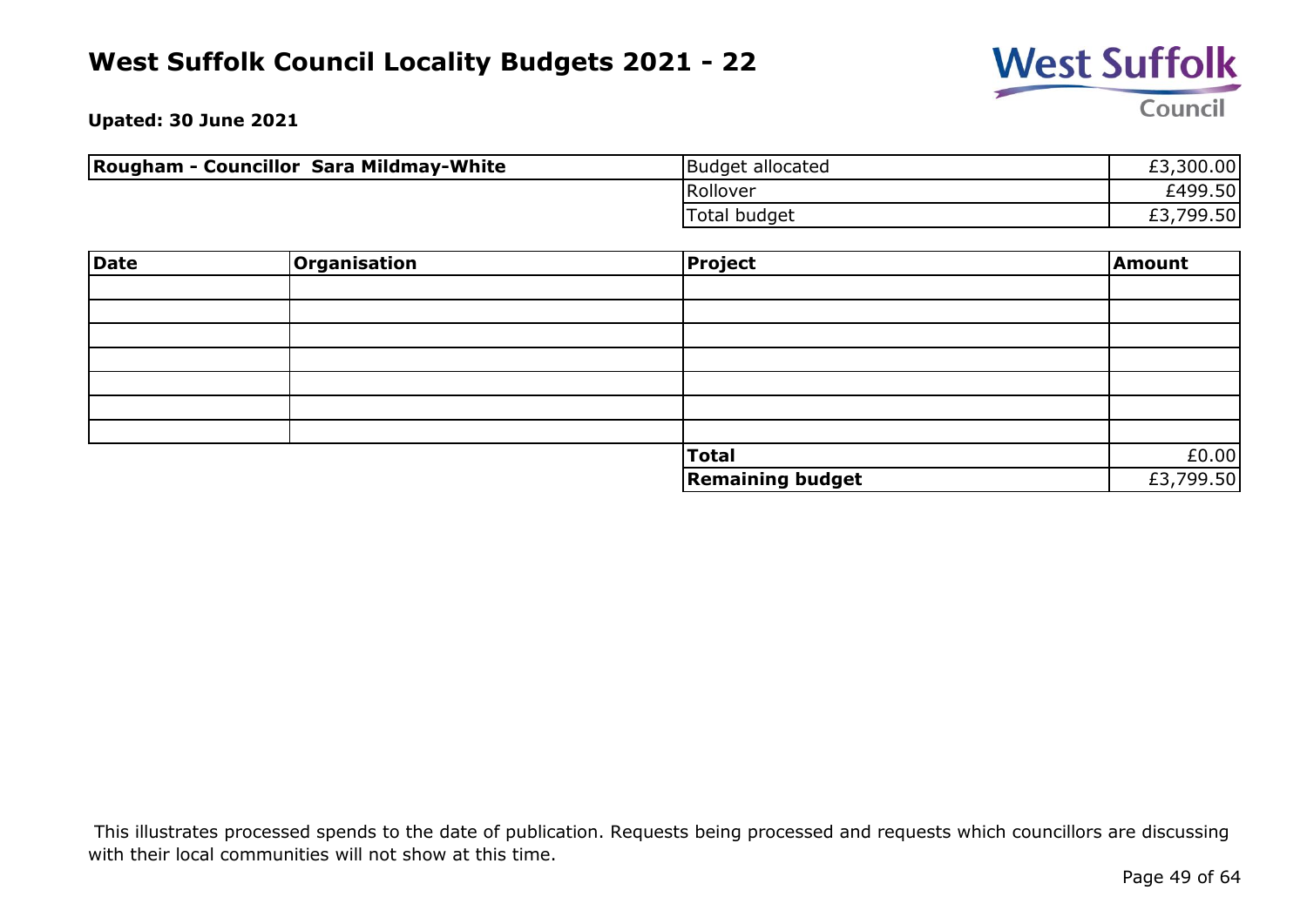

**Upated: 30 June 2021**

| Southgate - Councillor Patrick Chung | Budget allocated    | £3,300.00 |
|--------------------------------------|---------------------|-----------|
|                                      | Rollover            | £0.00     |
|                                      | <b>Total budget</b> | £3,300.00 |

| Date | <b>Organisation</b> | <b>Project</b>          | Amount    |
|------|---------------------|-------------------------|-----------|
|      |                     |                         |           |
|      |                     |                         |           |
|      |                     |                         |           |
|      |                     |                         |           |
|      |                     |                         |           |
|      |                     |                         |           |
|      |                     |                         |           |
|      |                     | <b>Total</b>            | £0.00     |
|      |                     | <b>Remaining budget</b> | £3,300.00 |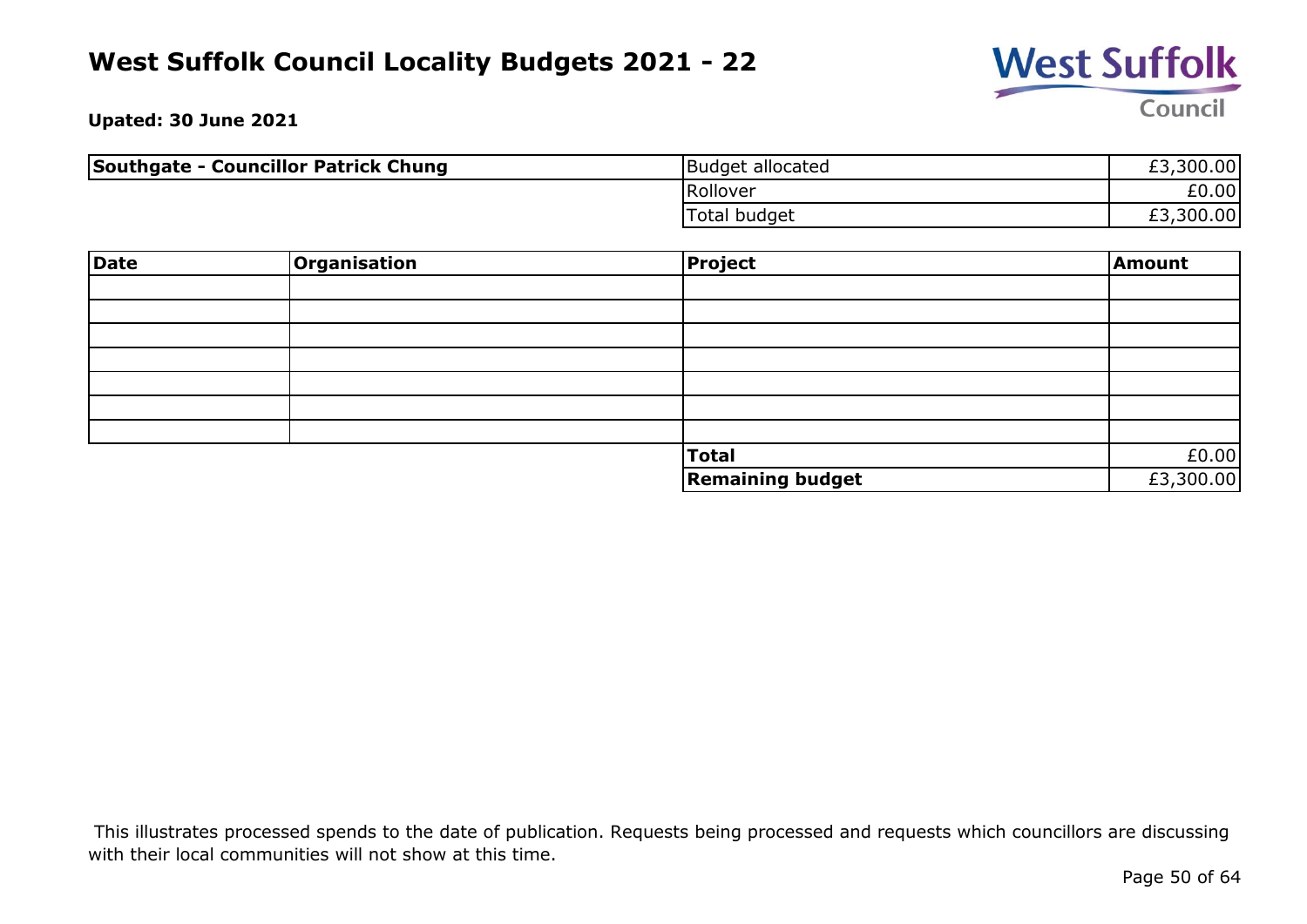

**Upated: 30 June 2021**

| Southgate - Councillor Sarah Stamp | Budget allocated | £3,300.00 |
|------------------------------------|------------------|-----------|
|                                    | Rollover         | £0.00     |
|                                    | Total budget     | £3,300.00 |

| Date | Organisation | <b>Project</b>          | Amount    |
|------|--------------|-------------------------|-----------|
|      |              |                         |           |
|      |              |                         |           |
|      |              |                         |           |
|      |              |                         |           |
|      |              |                         |           |
|      |              |                         |           |
|      |              |                         |           |
|      |              | <b>Total</b>            | £0.00     |
|      |              | <b>Remaining budget</b> | £3,300.00 |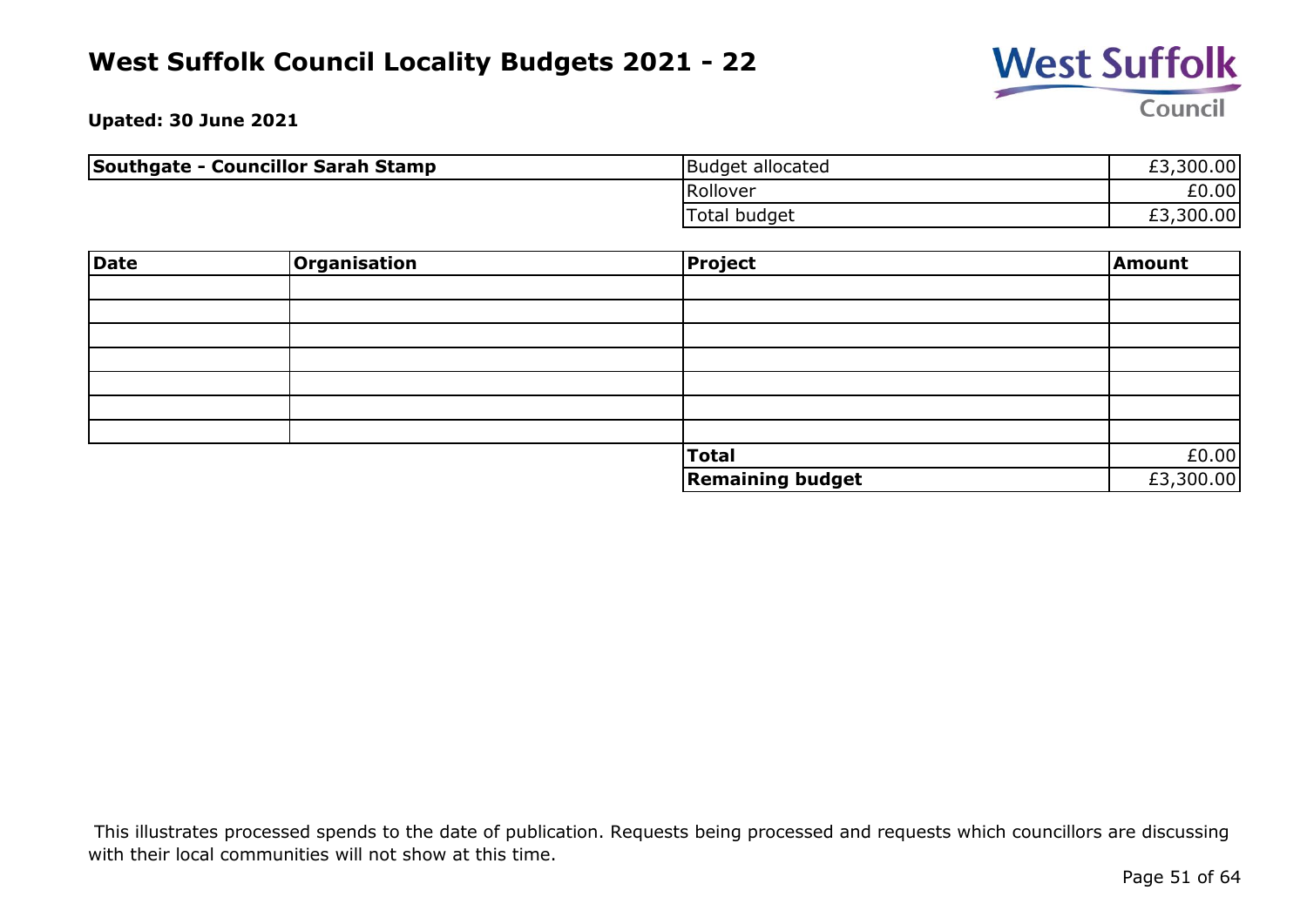

**Upated: 30 June 2021**

| <b>St Olaves - Councillor Max Clarke</b> | Budget allocated | £3,300.00 |
|------------------------------------------|------------------|-----------|
|                                          | Rollover         | £380.00   |
|                                          | Total budget     | £3,680.00 |

| <b>Date</b> | Organisation | Project                 | Amount    |
|-------------|--------------|-------------------------|-----------|
|             |              |                         |           |
|             |              |                         |           |
|             |              |                         |           |
|             |              |                         |           |
|             |              |                         |           |
|             |              |                         |           |
|             |              |                         |           |
|             |              | Total                   | £0.00     |
|             |              | <b>Remaining budget</b> | £3,680.00 |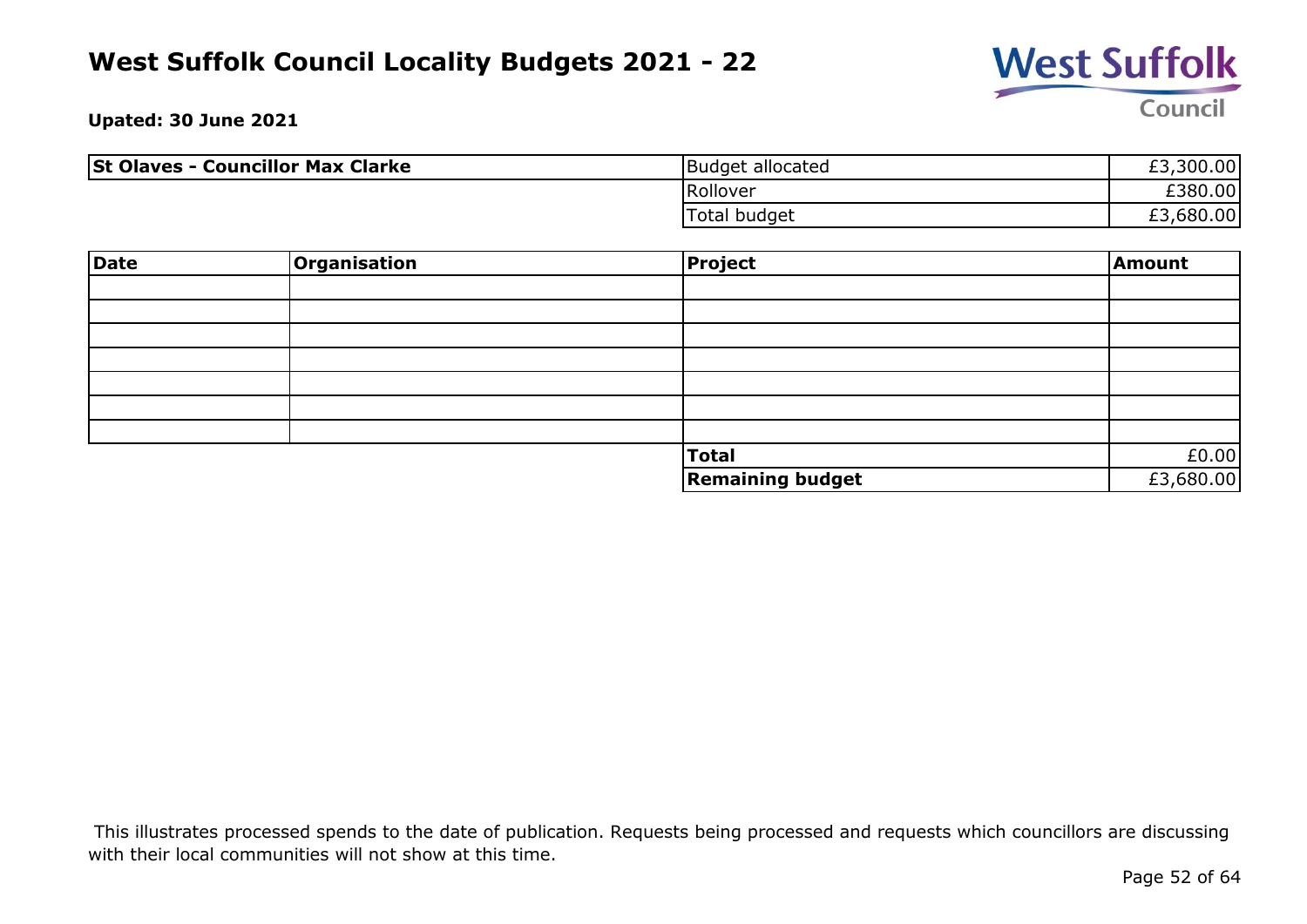

**Upated: 30 June 2021**

| <b>St Olaves - Councillor Paul Hopfensperger</b> | Budget allocated | £3,300.00 |
|--------------------------------------------------|------------------|-----------|
|                                                  | Rollover         | £500.00   |
|                                                  | 'Total budget    | ,800.00   |

| <b>Date</b> | Organisation | Project                 | Amount    |
|-------------|--------------|-------------------------|-----------|
|             |              |                         |           |
|             |              |                         |           |
|             |              |                         |           |
|             |              |                         |           |
|             |              |                         |           |
|             |              |                         |           |
|             |              |                         |           |
|             |              | Total                   | £0.00     |
|             |              | <b>Remaining budget</b> | £3,800.00 |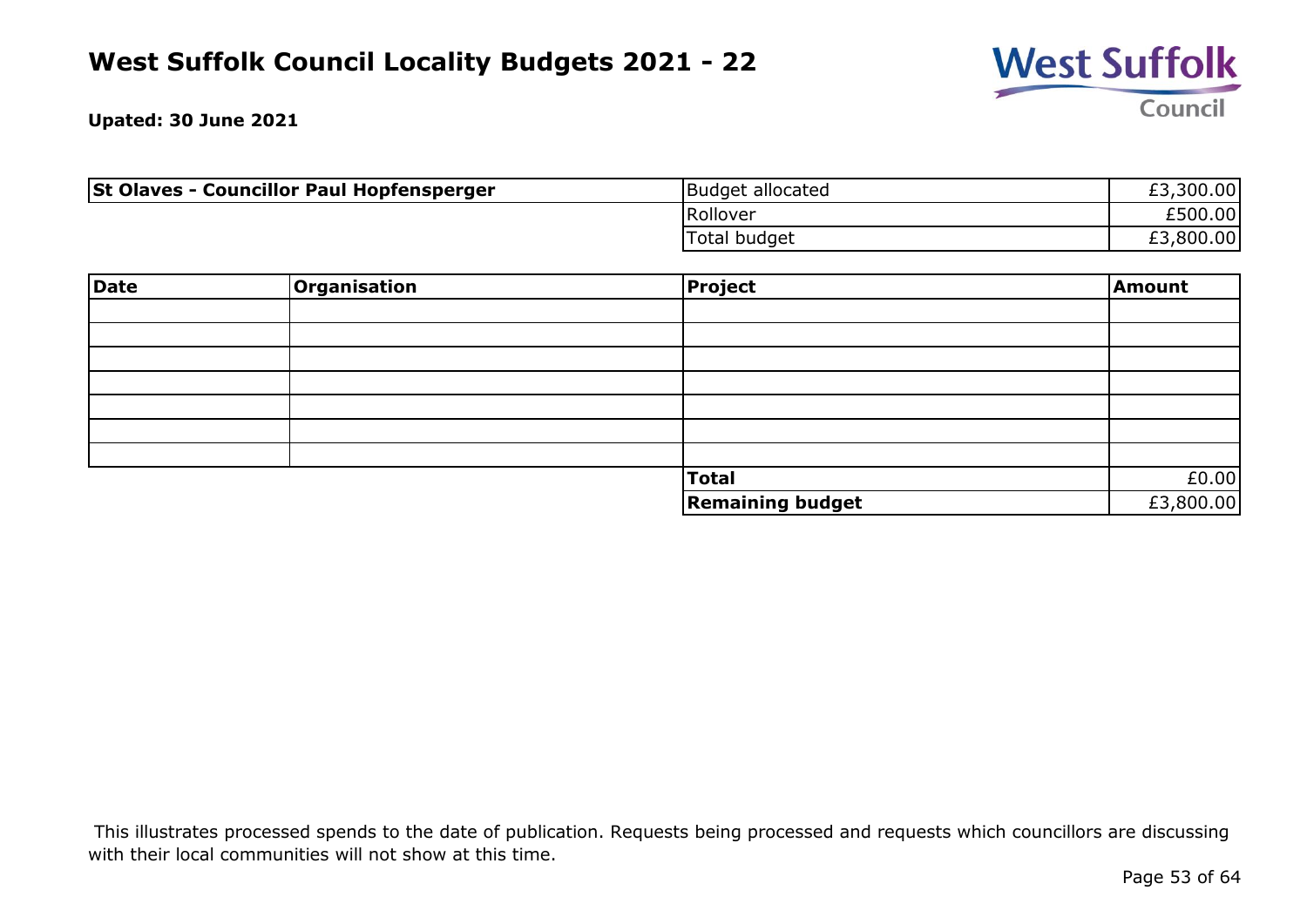

**Upated: 30 June 2021**

| <b>Stanton - Councillor Jim Thorndyke</b> | Budget allocated | £3,300.00 |
|-------------------------------------------|------------------|-----------|
|                                           | Rollover         | £500.00   |
|                                           | Total budget     | £3,800.00 |

| Date | Organisation | Project                 | Amount    |
|------|--------------|-------------------------|-----------|
|      |              |                         |           |
|      |              |                         |           |
|      |              |                         |           |
|      |              |                         |           |
|      |              |                         |           |
|      |              |                         |           |
|      |              |                         |           |
|      |              | Total                   | £0.00     |
|      |              | <b>Remaining budget</b> | £3,800.00 |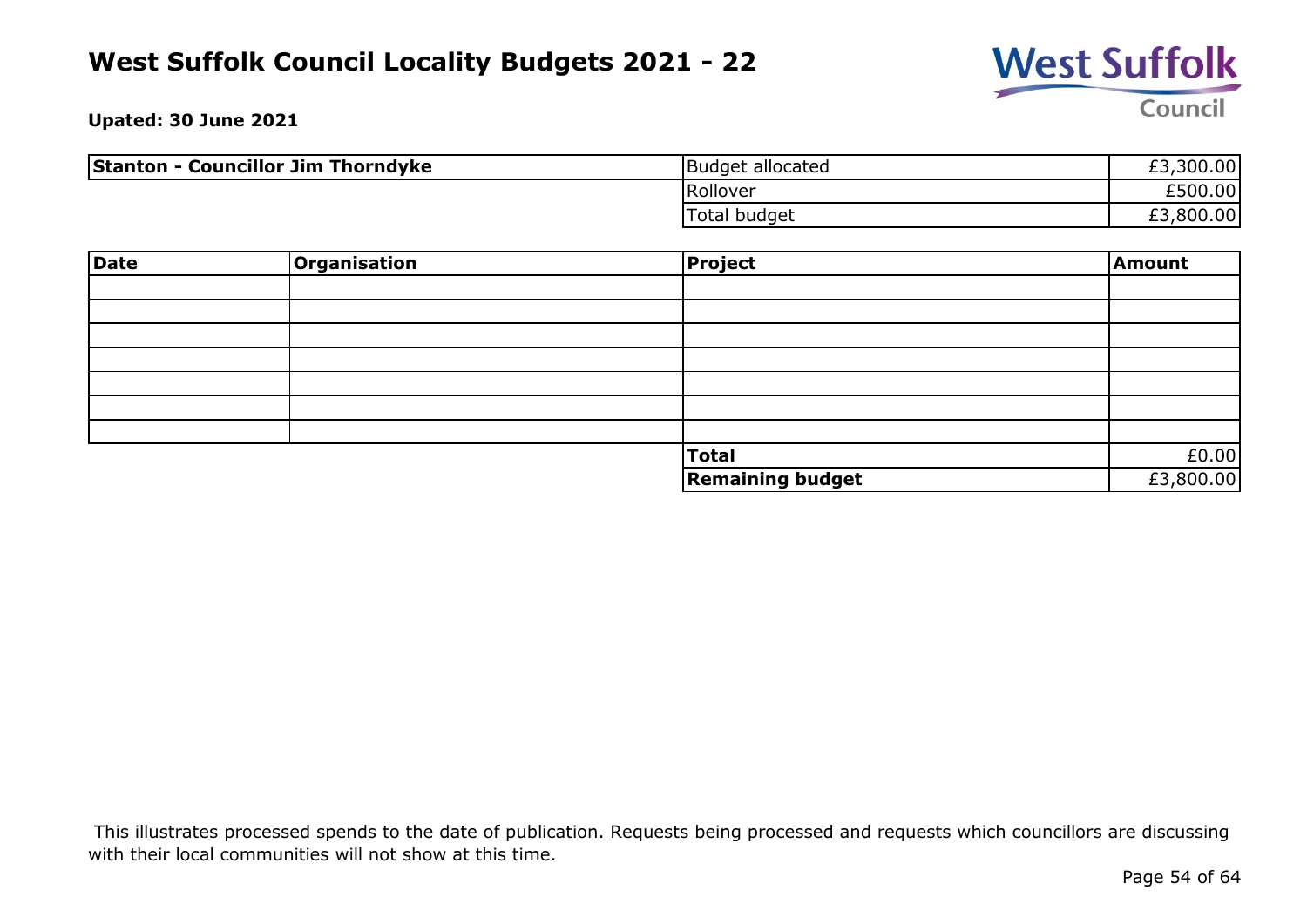

**Upated: 30 June 2021**

| <b>The Fornhams and Great Barton - Councillor Sarah Broughton</b> Budget allocated |              | £3,300.00 |
|------------------------------------------------------------------------------------|--------------|-----------|
|                                                                                    | Rollover     | £477.50   |
|                                                                                    | Total budget | 777.50    |

| Date | Organisation | <b>Project</b>          | Amount    |
|------|--------------|-------------------------|-----------|
|      |              |                         |           |
|      |              |                         |           |
|      |              |                         |           |
|      |              |                         |           |
|      |              |                         |           |
|      |              |                         |           |
|      |              |                         |           |
|      |              | <b>Total</b>            | £0.00     |
|      |              | <b>Remaining budget</b> | £3,777.50 |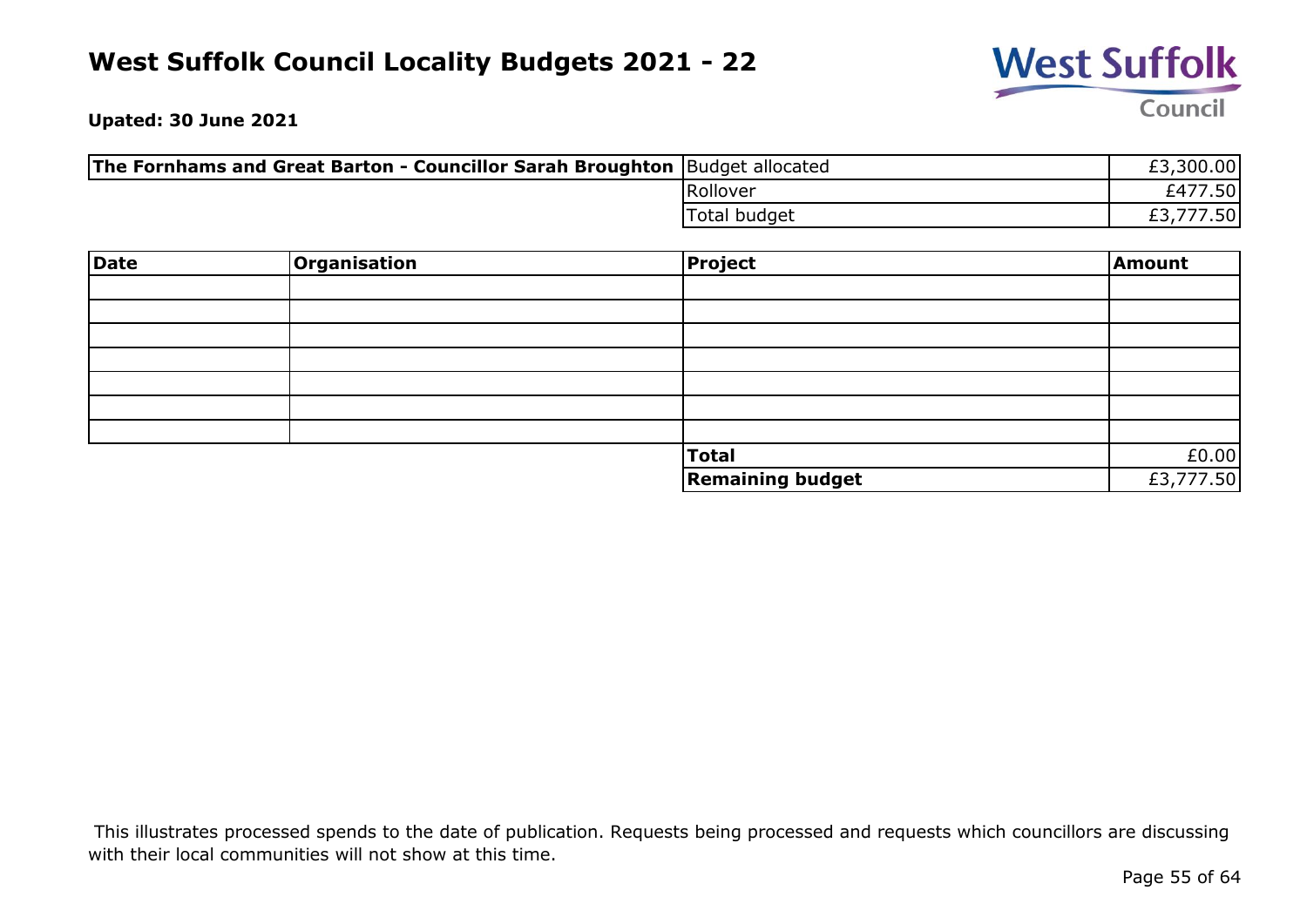

**Upated: 30 June 2021**

| The Fornhams and Great Barton - Councillor Rebecca Hopfensperger   Budget allocated |              | £3,300.00 |
|-------------------------------------------------------------------------------------|--------------|-----------|
|                                                                                     | Rollover     | £500.00   |
|                                                                                     | Total budget | £3,800.00 |

| <b>Date</b> | Organisation | <b>Project</b>          | Amount    |
|-------------|--------------|-------------------------|-----------|
|             |              |                         |           |
|             |              |                         |           |
|             |              |                         |           |
|             |              |                         |           |
|             |              |                         |           |
|             |              |                         |           |
|             |              |                         |           |
|             |              | <b>Total</b>            | £0.00     |
|             |              | <b>Remaining budget</b> | £3,800.00 |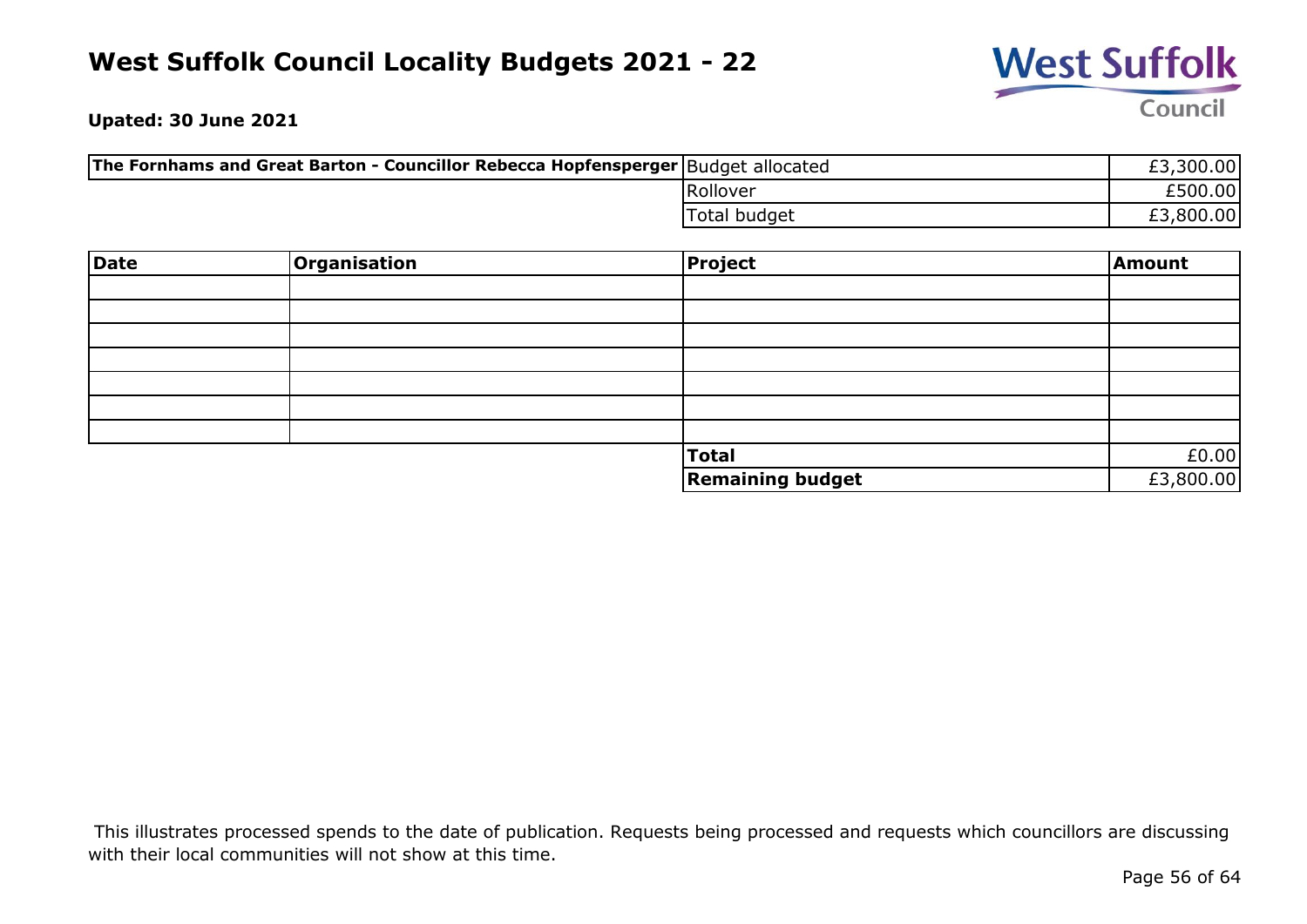

#### **Upated: 30 June 2021**

| The Rows - vacant | <b>Budget allocated</b> | ,300.00<br>c,<br>LJ. |
|-------------------|-------------------------|----------------------|
|                   | Rollover                | £500.00              |
|                   | Total budget            | £3,800.00<br>ے ہے    |

| <b>Date</b> | <b>Organisation</b> | Project                 | Amount    |
|-------------|---------------------|-------------------------|-----------|
|             |                     |                         |           |
|             |                     |                         |           |
|             |                     |                         |           |
|             |                     |                         |           |
|             |                     |                         |           |
|             |                     |                         |           |
|             |                     |                         |           |
|             |                     | Total                   | £0.00     |
|             |                     | <b>Remaining budget</b> | £3,800.00 |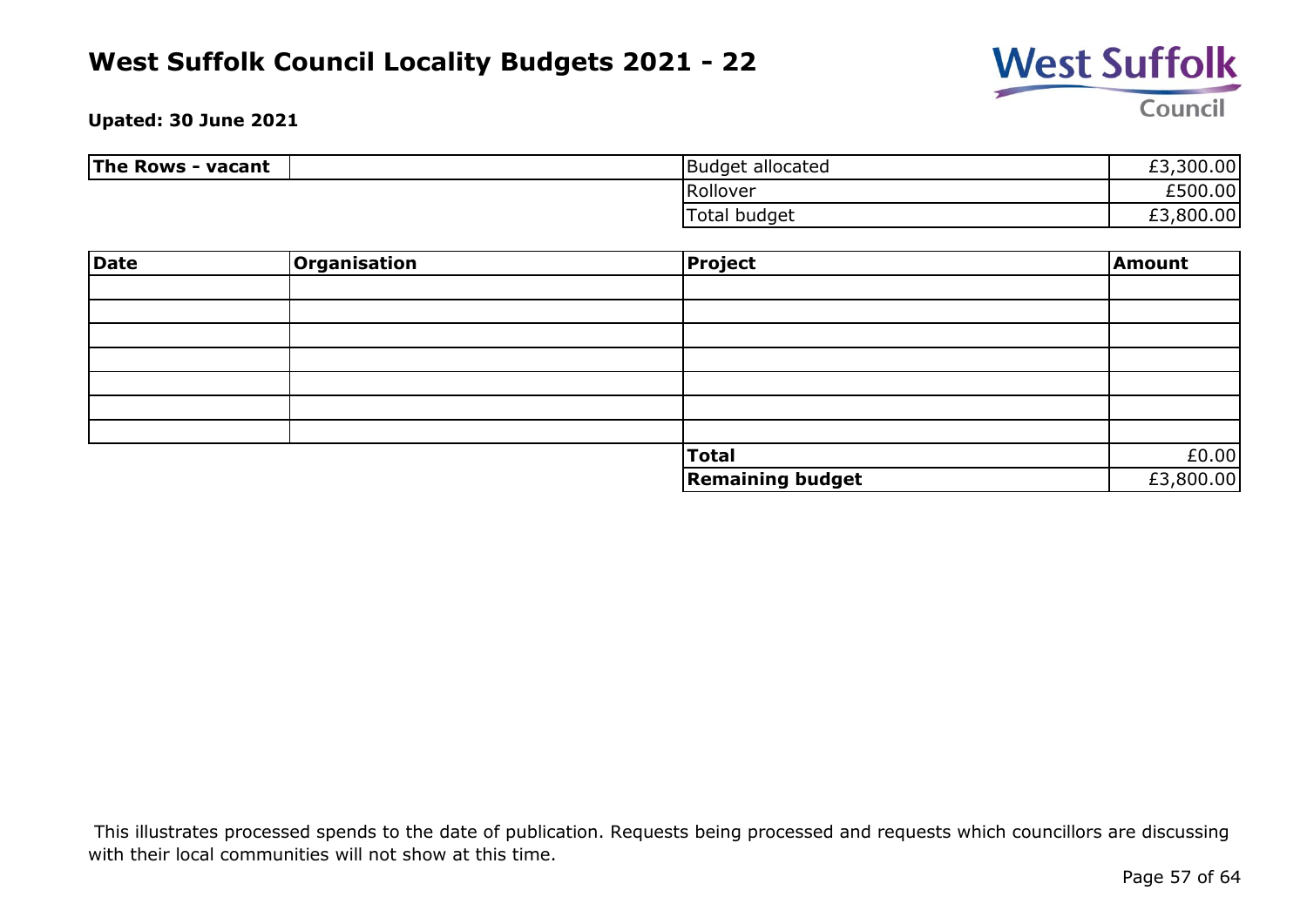

**Upated: 30 June 2021**

| <b>The Rows - Councillor Don Waldron</b> | Budget allocated | £3,300.00 |
|------------------------------------------|------------------|-----------|
|                                          | Rollover         | £500.00   |
|                                          | Total budget     | £3,800.00 |

| <b>Date</b> | Organisation | <b>Project</b>          | Amount    |
|-------------|--------------|-------------------------|-----------|
|             |              |                         |           |
|             |              |                         |           |
|             |              |                         |           |
|             |              |                         |           |
|             |              |                         |           |
|             |              |                         |           |
|             |              |                         |           |
|             |              | <b>Total</b>            | £0.00     |
|             |              | <b>Remaining budget</b> | £3,800.00 |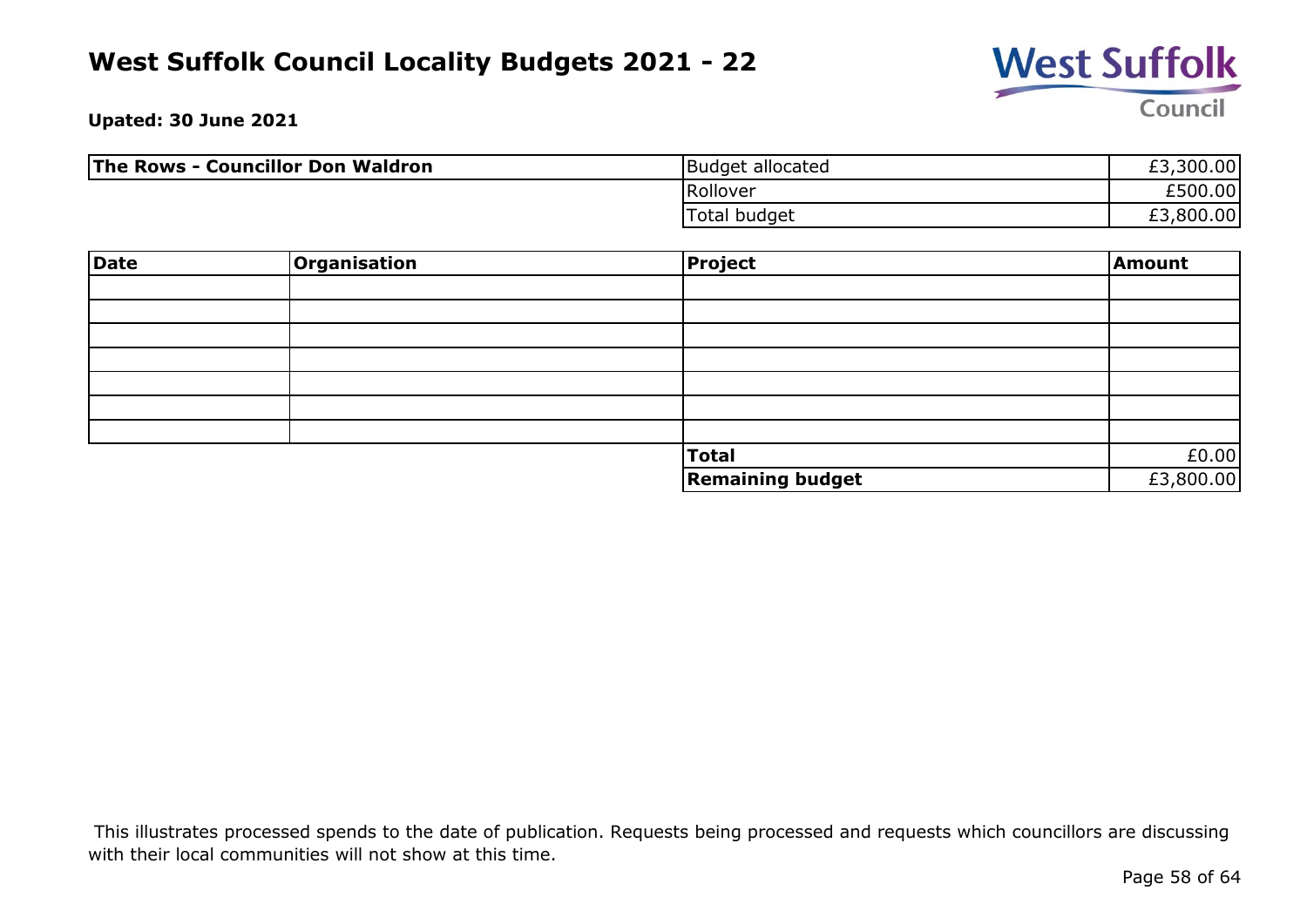

**Upated: 30 June 2021**

| Tollgate - Councillor Diane Hind | Budget allocated | £3,300.00 |
|----------------------------------|------------------|-----------|
|                                  | Rollover         | £0.00     |
|                                  | Total budget     | £3,300.00 |

| <b>Date</b> | Organisation | Project                 | Amount    |
|-------------|--------------|-------------------------|-----------|
|             |              |                         |           |
|             |              |                         |           |
|             |              |                         |           |
|             |              |                         |           |
|             |              |                         |           |
|             |              |                         |           |
|             |              |                         |           |
|             |              | Total                   | £0.00     |
|             |              | <b>Remaining budget</b> | £3,300.00 |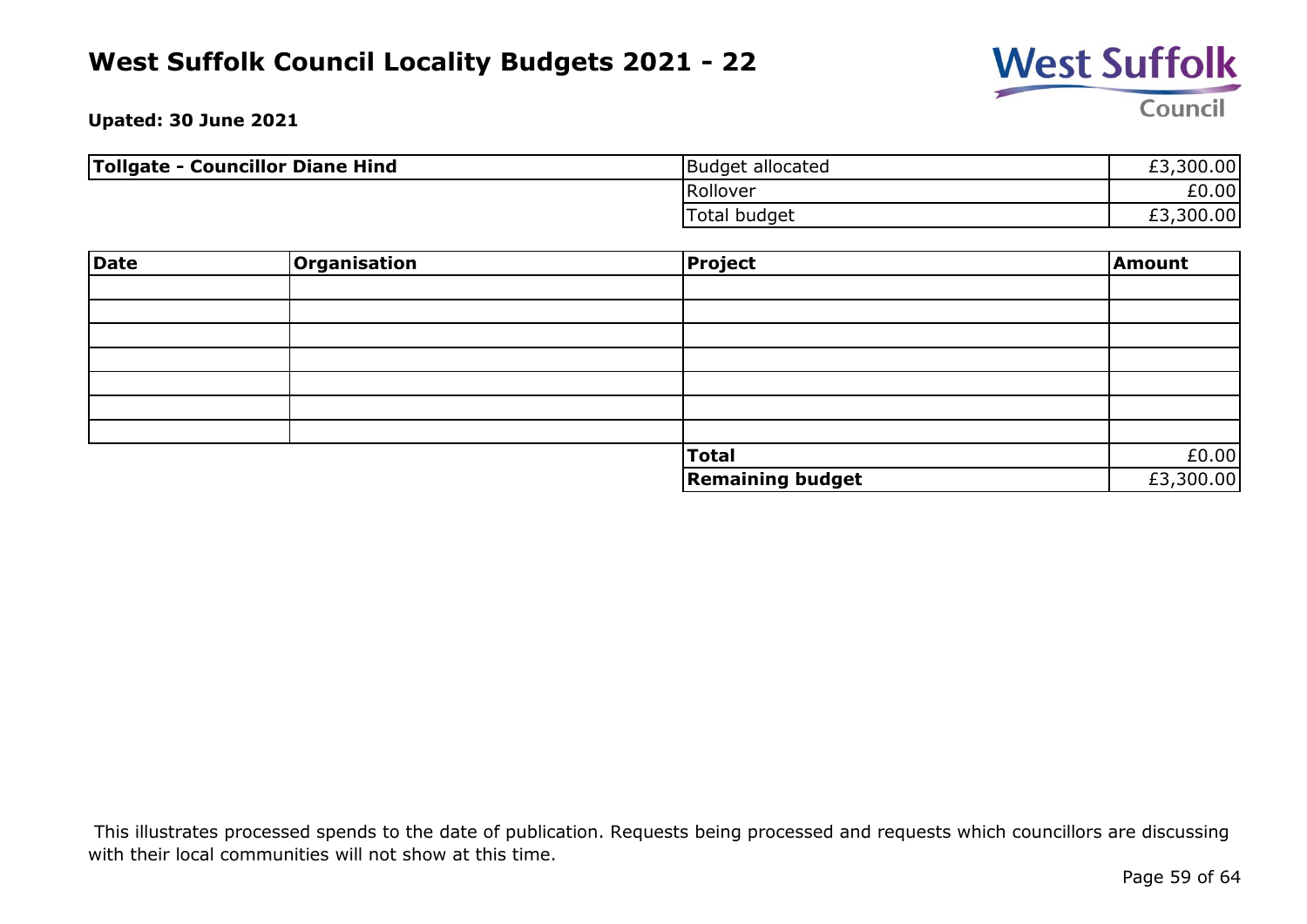

**Upated: 30 June 2021**

| <b>Tollgate - Councillor David Nettleton</b> | Budget allocated | £2,800.00 |
|----------------------------------------------|------------------|-----------|
|                                              | Rollover         | £0.00     |
|                                              | Total budget     | £2,800.00 |

| <b>Date</b> | Organisation | <b>Project</b>          | Amount    |
|-------------|--------------|-------------------------|-----------|
|             |              |                         |           |
|             |              |                         |           |
|             |              |                         |           |
|             |              |                         |           |
|             |              |                         |           |
|             |              |                         |           |
|             |              |                         |           |
|             |              | <b>Total</b>            | £0.00     |
|             |              | <b>Remaining budget</b> | £2,800.00 |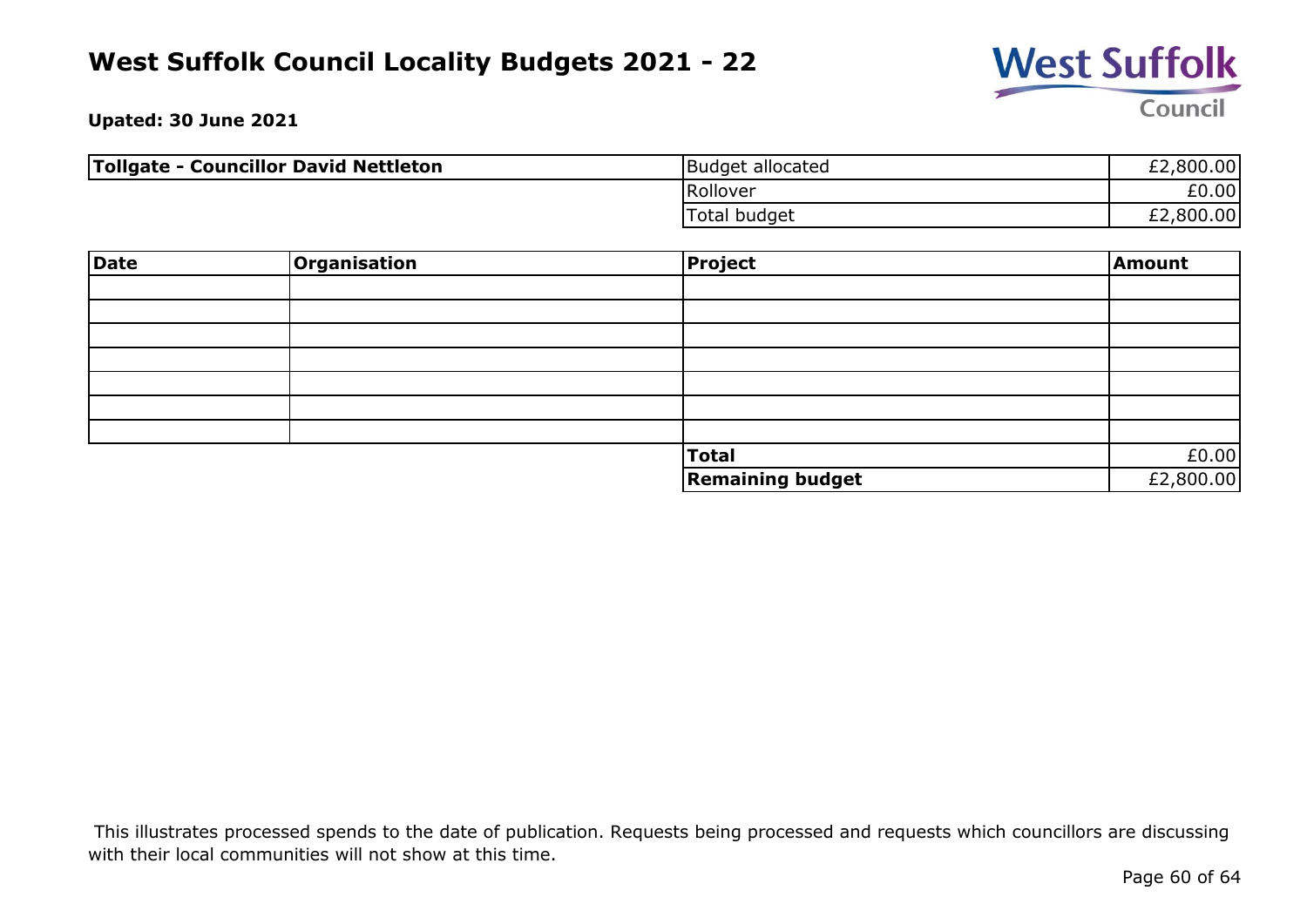

**Upated: 30 June 2021**

| <b>Westgate - Councillor John Augustine</b> | Budget allocated | £3,300.00 |
|---------------------------------------------|------------------|-----------|
|                                             | Rollover         | £0.00     |
|                                             | Total budget     | £3,300.00 |

| Date | <b>Organisation</b> | <b>Project</b>          | Amount    |
|------|---------------------|-------------------------|-----------|
|      |                     |                         |           |
|      |                     |                         |           |
|      |                     |                         |           |
|      |                     |                         |           |
|      |                     |                         |           |
|      |                     |                         |           |
|      |                     |                         |           |
|      |                     | <b>Total</b>            | £0.00     |
|      |                     | <b>Remaining budget</b> | £3,300.00 |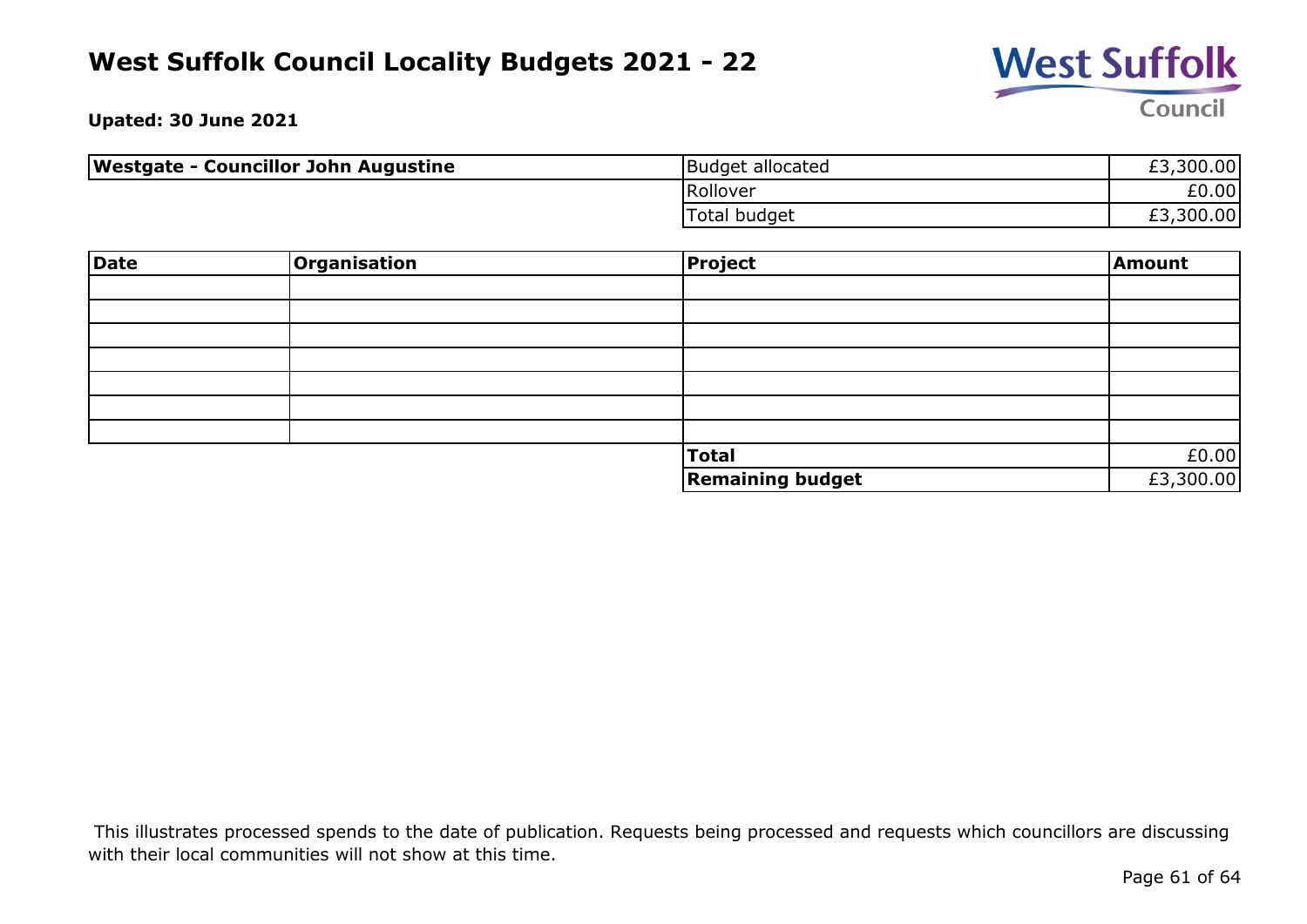

**Upated: 30 June 2021**

| <b>Westgate - Councillor Richard Rout</b> | <b>Budget allocated</b> | £3,300.00 |
|-------------------------------------------|-------------------------|-----------|
|                                           | Rollover                | £0.00     |
|                                           | Total budget            | £3,300.00 |

| Date | Organisation | Project                 | Amount    |
|------|--------------|-------------------------|-----------|
|      |              |                         |           |
|      |              |                         |           |
|      |              |                         |           |
|      |              |                         |           |
|      |              |                         |           |
|      |              |                         |           |
|      |              |                         |           |
|      |              | Total                   | £0.00     |
|      |              | <b>Remaining budget</b> | £3,300.00 |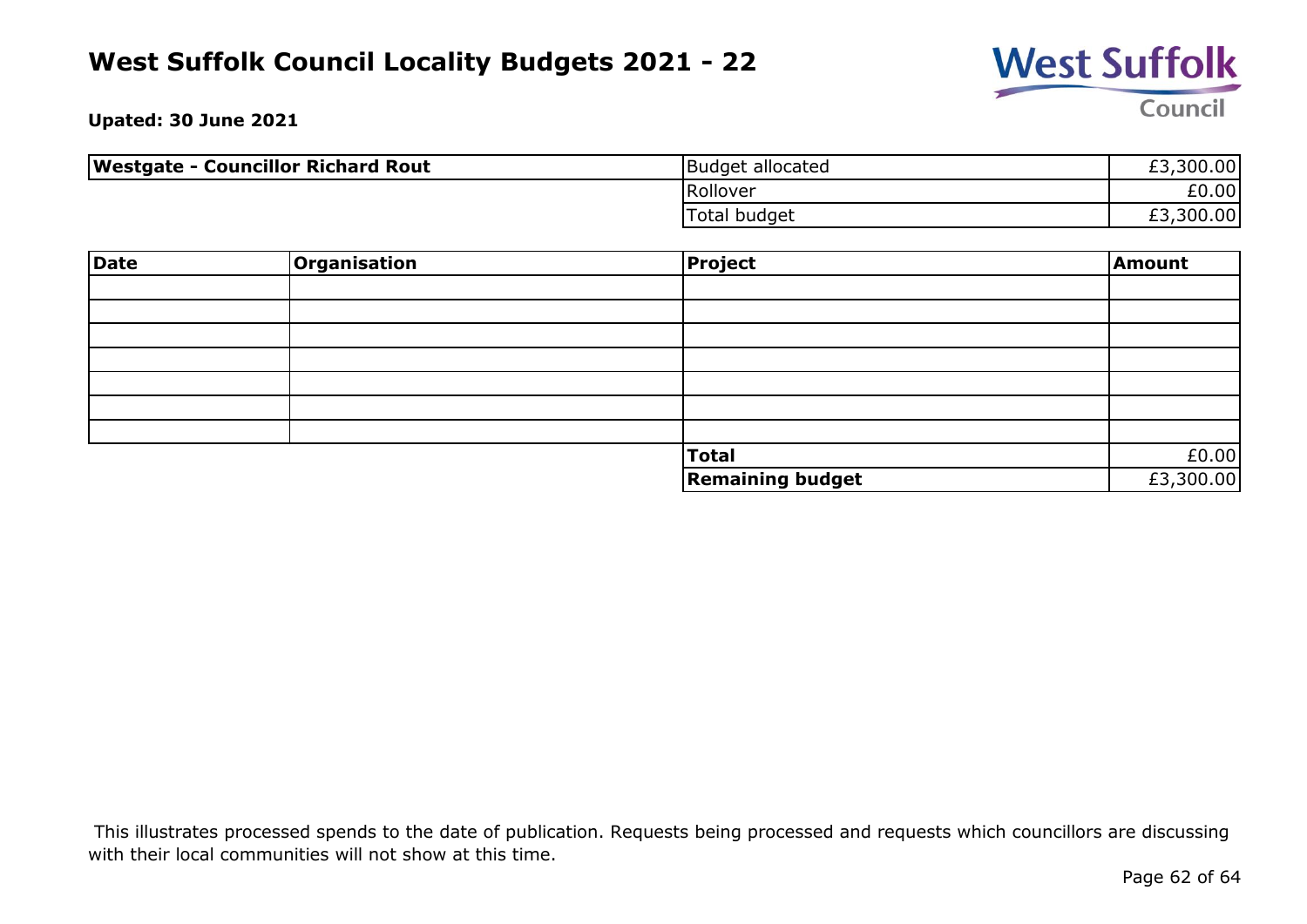

**Upated: 30 June 2021**

| Whepsted and Wickhambrook - Councillor Sarah Pugh | Budget allocated | £3,300.00 |
|---------------------------------------------------|------------------|-----------|
|                                                   | Rollover         | £0.00     |
|                                                   | Total budget     | £3,300.00 |

| Date | <b>Organisation</b> | <b>Project</b>          | Amount    |
|------|---------------------|-------------------------|-----------|
|      |                     |                         |           |
|      |                     |                         |           |
|      |                     |                         |           |
|      |                     |                         |           |
|      |                     |                         |           |
|      |                     |                         |           |
|      |                     |                         |           |
|      |                     | Total                   | £0.00     |
|      |                     | <b>Remaining budget</b> | £3,300.00 |